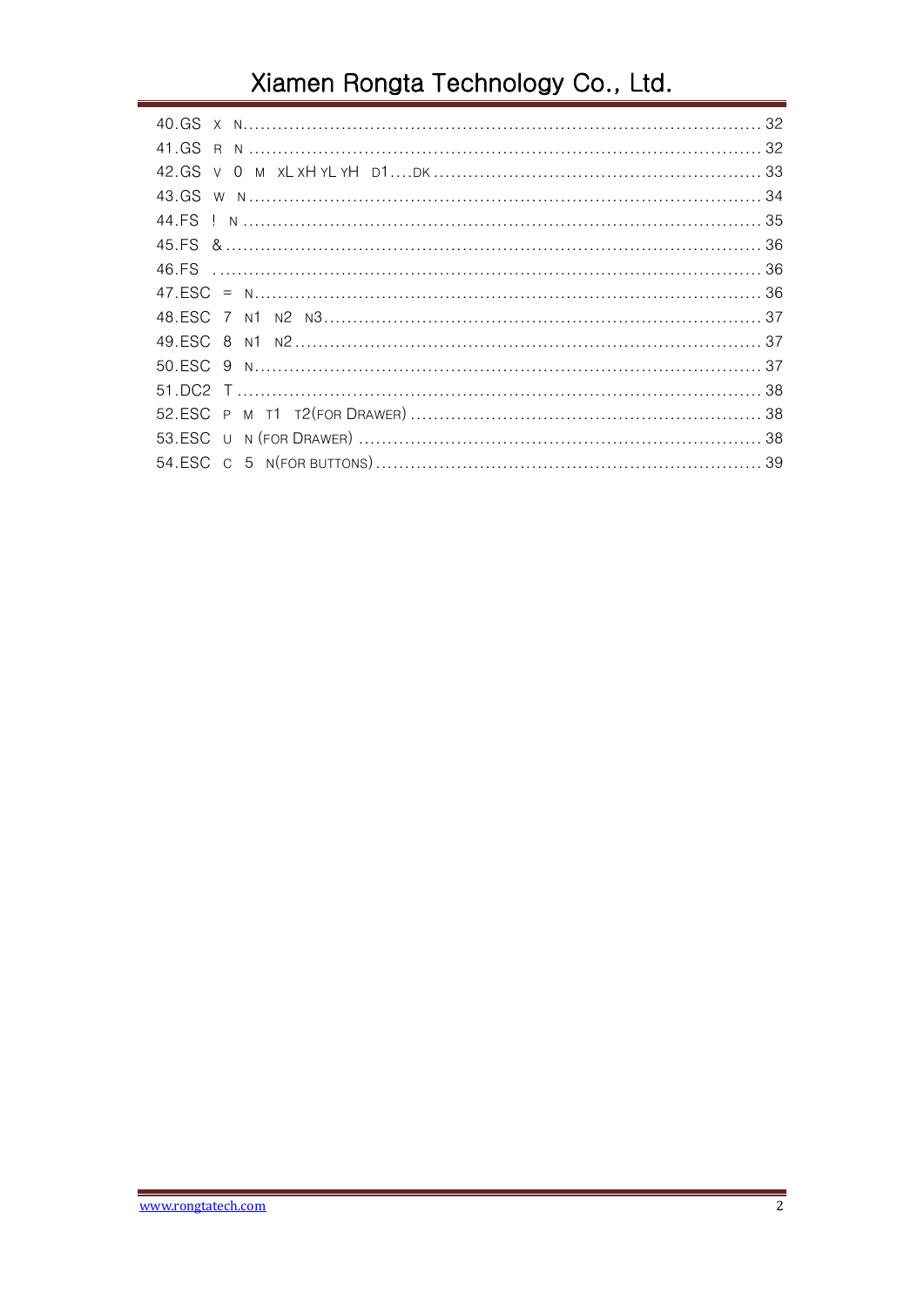## <span id="page-2-0"></span>**1.Command List**

| <b>Type</b>        | Command            | Name                                      |  |  |  |  |
|--------------------|--------------------|-------------------------------------------|--|--|--|--|
|                    | LF                 | Print and line feed                       |  |  |  |  |
|                    | <b>CR</b>          | Print and carriage return                 |  |  |  |  |
| Print              | HΤ                 | JMP to the next TAB position              |  |  |  |  |
| Command            | ESC D n            | Set horizontal tab positions              |  |  |  |  |
|                    | ESC J n            | Print and Feed n dots paper               |  |  |  |  |
|                    | ESC d n            | Print and Feed n lines                    |  |  |  |  |
|                    | $\textsf{ESC} = n$ | Toggle the printer online or offline      |  |  |  |  |
|                    | ESC <sub>2</sub>   | Select default line spacing               |  |  |  |  |
|                    | ESC <sub>3n</sub>  | Set line spacing                          |  |  |  |  |
|                    | ESC a n            | Select justification                      |  |  |  |  |
| Line spacing       | ESC SO             | Select Double Width mode                  |  |  |  |  |
| Command            | ESC DC4            | Disable Double Width mode                 |  |  |  |  |
|                    | GS L nL nH         | Set the left blank margin with dots       |  |  |  |  |
|                    | ESC \$ nL nH       | Set absolute print position               |  |  |  |  |
|                    | ESC B n            | Set Left Space                            |  |  |  |  |
|                    | ESC!n              | Select print mode(s)                      |  |  |  |  |
|                    | GS!n               | Set or Cancle the double width and height |  |  |  |  |
|                    | GS <sub>B</sub>    | Turn white/black reverse printing mode    |  |  |  |  |
|                    | ESC V n            | Turn 90° clockwise rotation mode on/off   |  |  |  |  |
|                    | ESC v n            | Transmit paper sensor status              |  |  |  |  |
|                    | ESC G n            | Turn on/off double-strike mode            |  |  |  |  |
|                    | ESC E n            | Set or Cancle bold font                   |  |  |  |  |
|                    | ESC SP n           | Set the space between chars               |  |  |  |  |
| Character          | $ESC\{n$           | Turn upside-down printing mode on/off     |  |  |  |  |
| Command            | ESC - n            | Set the underline $dots(0,1,2)$           |  |  |  |  |
|                    | ESC % n            | Select/Cancel user-defined characters     |  |  |  |  |
|                    | FS&                | Select Chinese mode                       |  |  |  |  |
|                    | FS.                | Select character mode                     |  |  |  |  |
|                    | FS!                | Set print mode for Kanji characters       |  |  |  |  |
|                    | ESC&               | Define user-defined characters            |  |  |  |  |
|                    | ESC ? n            | Cancle user-defined characters            |  |  |  |  |
|                    | ESC R n            | Select and internation character set      |  |  |  |  |
|                    | ESC <sub>tn</sub>  | Select character code table               |  |  |  |  |
|                    | ESC*               | Select bit-image mode                     |  |  |  |  |
|                    | GS <sup>*</sup>    | Define downloaded bit image               |  |  |  |  |
| Bit Image          | GS/                | Print downloaded bit image                |  |  |  |  |
| Command            | GS <sub>v</sub>    | Print the bitmap with width and height    |  |  |  |  |
|                    | FSpnm              | Print NV bitmap                           |  |  |  |  |
|                    | FSqn               | Define NV bitmap                          |  |  |  |  |
| www.rongtatech.com |                    | 3                                         |  |  |  |  |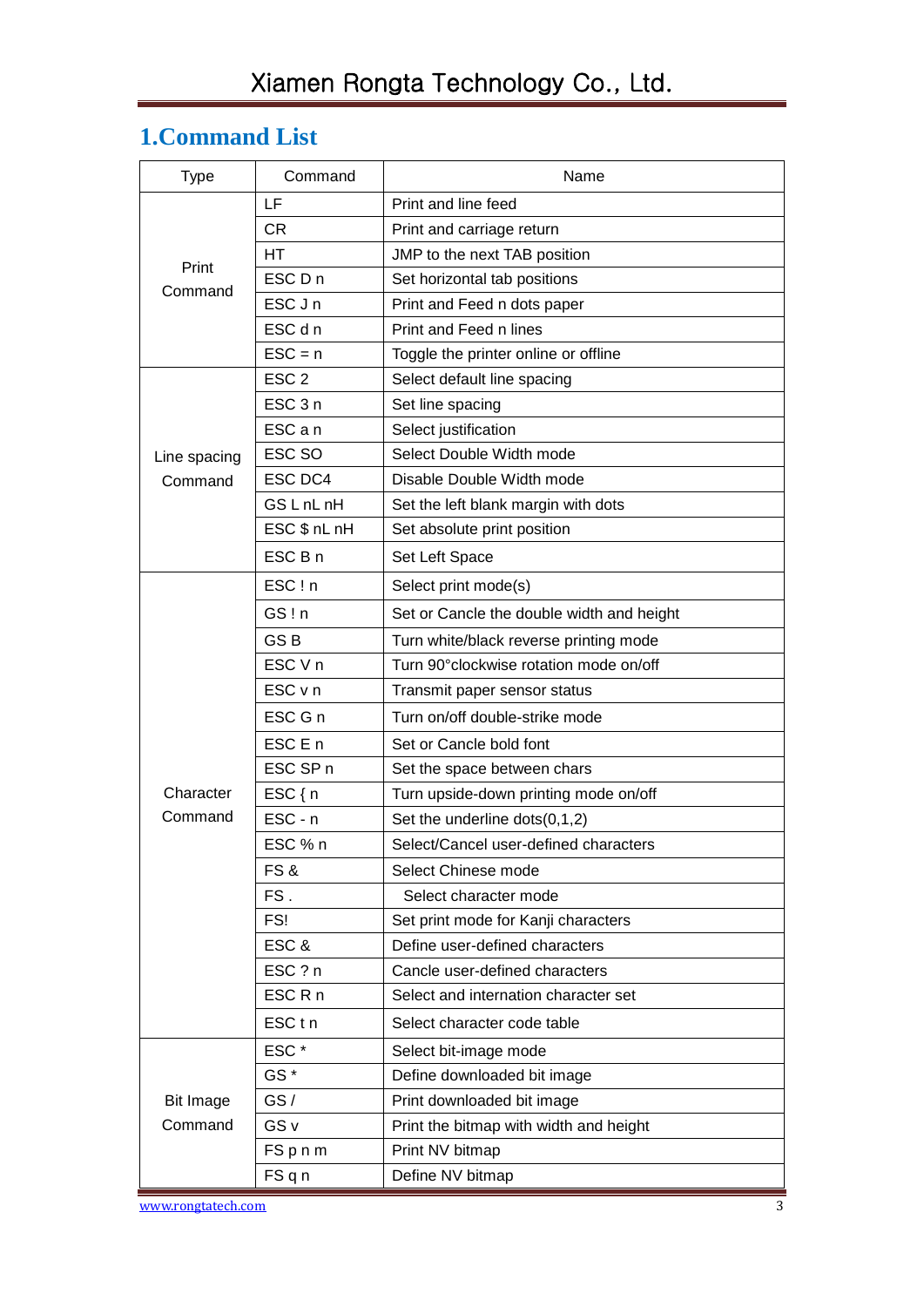| Init Command  | ESC @             | Initialize printer                                    |  |  |  |  |
|---------------|-------------------|-------------------------------------------------------|--|--|--|--|
| <b>Status</b> | GSrn              | Transmit status                                       |  |  |  |  |
| Command       | GSan              | Enable/Disable ASB                                    |  |  |  |  |
|               | GS H              | Select printing position of human readable characters |  |  |  |  |
| Bar Code      | GS h              | Set bar code height                                   |  |  |  |  |
| Command       | GS <sub>w</sub>   | Set bar code width                                    |  |  |  |  |
|               | GS k              | Print bar code                                        |  |  |  |  |
|               | GS x              | Set barcode printing left space                       |  |  |  |  |
|               | ESC 7 n1 n2 n3    | <b>Setting Control Parameter Command</b>              |  |  |  |  |
|               | ESC 8 n1 n2       | Sleep parameter                                       |  |  |  |  |
| miscellaneous | ESC 9 n           | Select Chinese code format                            |  |  |  |  |
| function      | DC <sub>2</sub> T | Printing test page                                    |  |  |  |  |
| commands      | ESC p             | Generate pulse (For drawer)                           |  |  |  |  |
|               | ESC u             | Transmit peripheral device status (For drawer)        |  |  |  |  |
|               | ESC c 5           | Enable/disable panel buttons (For button)             |  |  |  |  |

## <span id="page-3-0"></span>**2.Commands Descript**

## <span id="page-3-1"></span>1.HT

<span id="page-3-2"></span>

|      | [Name]                   | Horizontal tab                                                                                                                                                                                                                            |                                                               |  |  |  |
|------|--------------------------|-------------------------------------------------------------------------------------------------------------------------------------------------------------------------------------------------------------------------------------------|---------------------------------------------------------------|--|--|--|
|      | [Format]                 | <b>ASCII</b>                                                                                                                                                                                                                              | НT                                                            |  |  |  |
|      |                          | Hex                                                                                                                                                                                                                                       | 09                                                            |  |  |  |
|      |                          | Decimal                                                                                                                                                                                                                                   | 9                                                             |  |  |  |
|      | [Description]<br>[Notes] |                                                                                                                                                                                                                                           | Moves the print position to the next horizontal tab position. |  |  |  |
|      |                          | position has been set.                                                                                                                                                                                                                    | This command is ignored unless the next horizontal tab        |  |  |  |
|      |                          | If the next horizontal tab position exceeds the printing area,<br>the printer sets the printing position to [printing area width $+$<br>$1$ .                                                                                             |                                                               |  |  |  |
|      |                          | Horizontal tab positions are set with <b>ESC D</b> .                                                                                                                                                                                      |                                                               |  |  |  |
|      |                          | If this command is received when the printing position is at<br>[printing area width $+1$ ], the printer executes print<br>buffer-full printing of the current line and horizontal tab<br>processing from the beginning of the next line. |                                                               |  |  |  |
|      | [Reference]              | ESC D                                                                                                                                                                                                                                     |                                                               |  |  |  |
| 2.LF |                          |                                                                                                                                                                                                                                           |                                                               |  |  |  |
|      | [Name]                   | Print and line feed                                                                                                                                                                                                                       |                                                               |  |  |  |
|      | [Format]                 | <b>ASCII</b>                                                                                                                                                                                                                              | LF                                                            |  |  |  |
|      |                          | Hex                                                                                                                                                                                                                                       | 0A                                                            |  |  |  |
|      |                          | Decimal                                                                                                                                                                                                                                   | 10                                                            |  |  |  |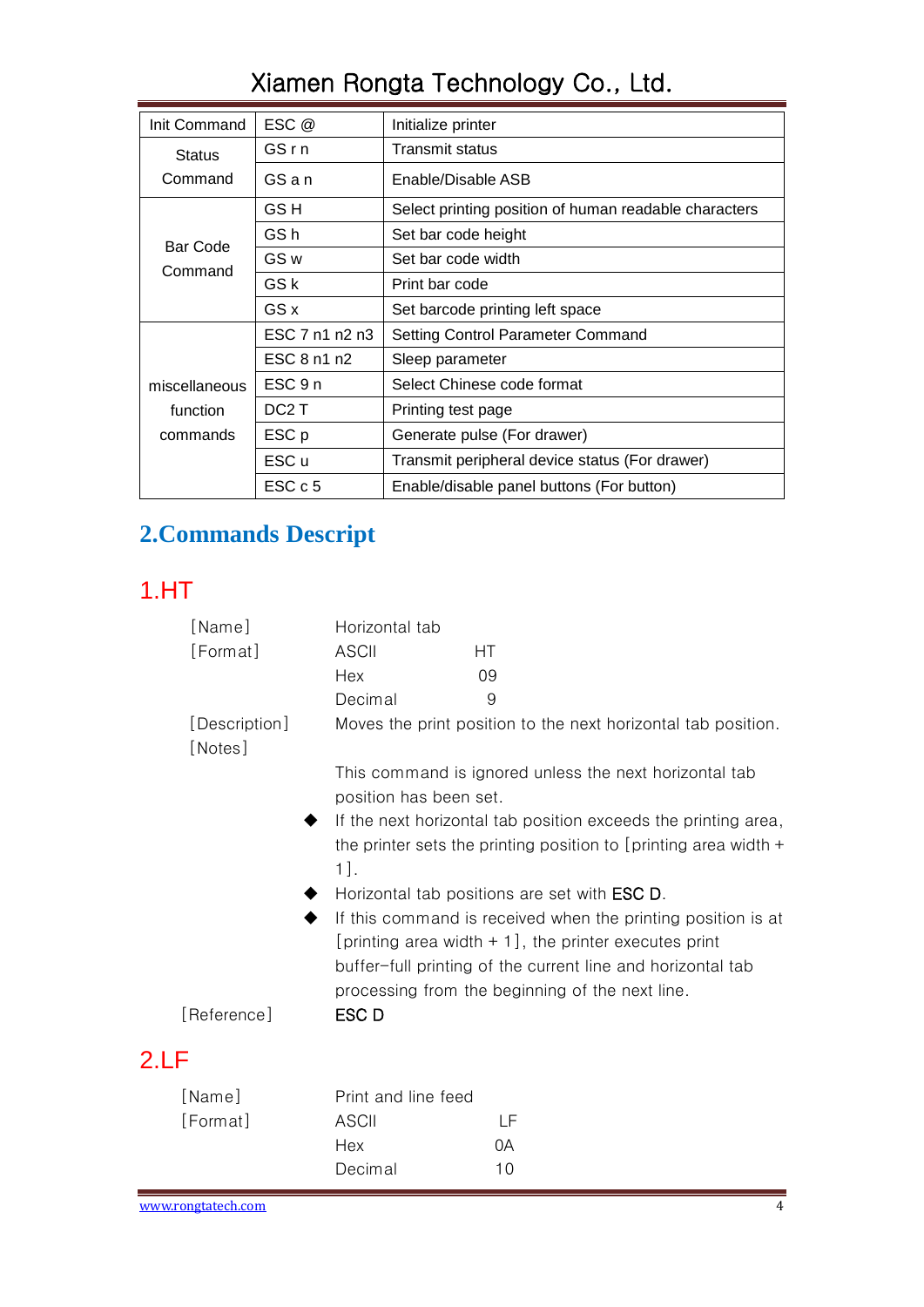| [Description] | Prints the data in the print buffer and feeds one line, based |
|---------------|---------------------------------------------------------------|
|               | on the current line spacing.                                  |
| [Note]        | This command sets the print position to the beginning of the  |
|               | line.                                                         |
| [Reference]   | ESC 2, ESC 3                                                  |

## <span id="page-4-0"></span>3.CR

| [Name]        | Print and carriage return                                  |                                                             |  |  |  |
|---------------|------------------------------------------------------------|-------------------------------------------------------------|--|--|--|
| [Format]      | ASCII                                                      | CR                                                          |  |  |  |
|               | Hex                                                        | 0D                                                          |  |  |  |
|               | Decimal                                                    | 13                                                          |  |  |  |
| [Description] |                                                            | When automatic line feed is enabled, this command           |  |  |  |
|               | functions the same as LF; when automatic line feed is      |                                                             |  |  |  |
|               |                                                            | disabled, this command is ignored.                          |  |  |  |
| [Notes]       |                                                            | • This command line feed is ignored with a serial interface |  |  |  |
|               | model.                                                     |                                                             |  |  |  |
|               | • Sets the print starting position to the beginning of the |                                                             |  |  |  |
|               | line.                                                      |                                                             |  |  |  |
| [Reference]   | LF                                                         |                                                             |  |  |  |

# <span id="page-4-1"></span>4.ESC SP n

<span id="page-4-2"></span>

| [Name]             | Set right-side character spacing                                                                                                                                                                                                                                                                                  |  |  |  |
|--------------------|-------------------------------------------------------------------------------------------------------------------------------------------------------------------------------------------------------------------------------------------------------------------------------------------------------------------|--|--|--|
| [Format]           | <b>ESC</b><br><b>SP</b><br><b>ASCII</b><br>n                                                                                                                                                                                                                                                                      |  |  |  |
|                    | Hex<br>1B<br>20<br>n                                                                                                                                                                                                                                                                                              |  |  |  |
|                    | Decimal 27<br>32<br>$\mathsf{n}$                                                                                                                                                                                                                                                                                  |  |  |  |
| [Range]            | $0 \leq n \leq 255$                                                                                                                                                                                                                                                                                               |  |  |  |
| [Description]      | Sets the character spacing for the right side of the character<br>to $[n \times 0.125 \text{ mm } (n \times 0.0049)$ .                                                                                                                                                                                            |  |  |  |
| [Notes]            | The right-side character spacing for double-width mode<br>is twice the normal value. When characters are enlarged, the<br>right-side character spacing is n times normal value.<br>This command does not affect the setting of Kanji<br>characters<br>This command sets values independently in standard<br>mode. |  |  |  |
| [Default]          | $n = 0$                                                                                                                                                                                                                                                                                                           |  |  |  |
| 5.ESC<br>- 1<br>n  |                                                                                                                                                                                                                                                                                                                   |  |  |  |
| [Name]             | Select print mode(s)                                                                                                                                                                                                                                                                                              |  |  |  |
| [Format]           | <b>ESC</b><br><b>ASCII</b><br>n                                                                                                                                                                                                                                                                                   |  |  |  |
|                    | Hex<br>1 B<br>21<br>n                                                                                                                                                                                                                                                                                             |  |  |  |
|                    | Decimal<br>27<br>33<br>n                                                                                                                                                                                                                                                                                          |  |  |  |
| [Range]            | $0 \leq n \leq 255$                                                                                                                                                                                                                                                                                               |  |  |  |
| www.rongtatech.com | 5                                                                                                                                                                                                                                                                                                                 |  |  |  |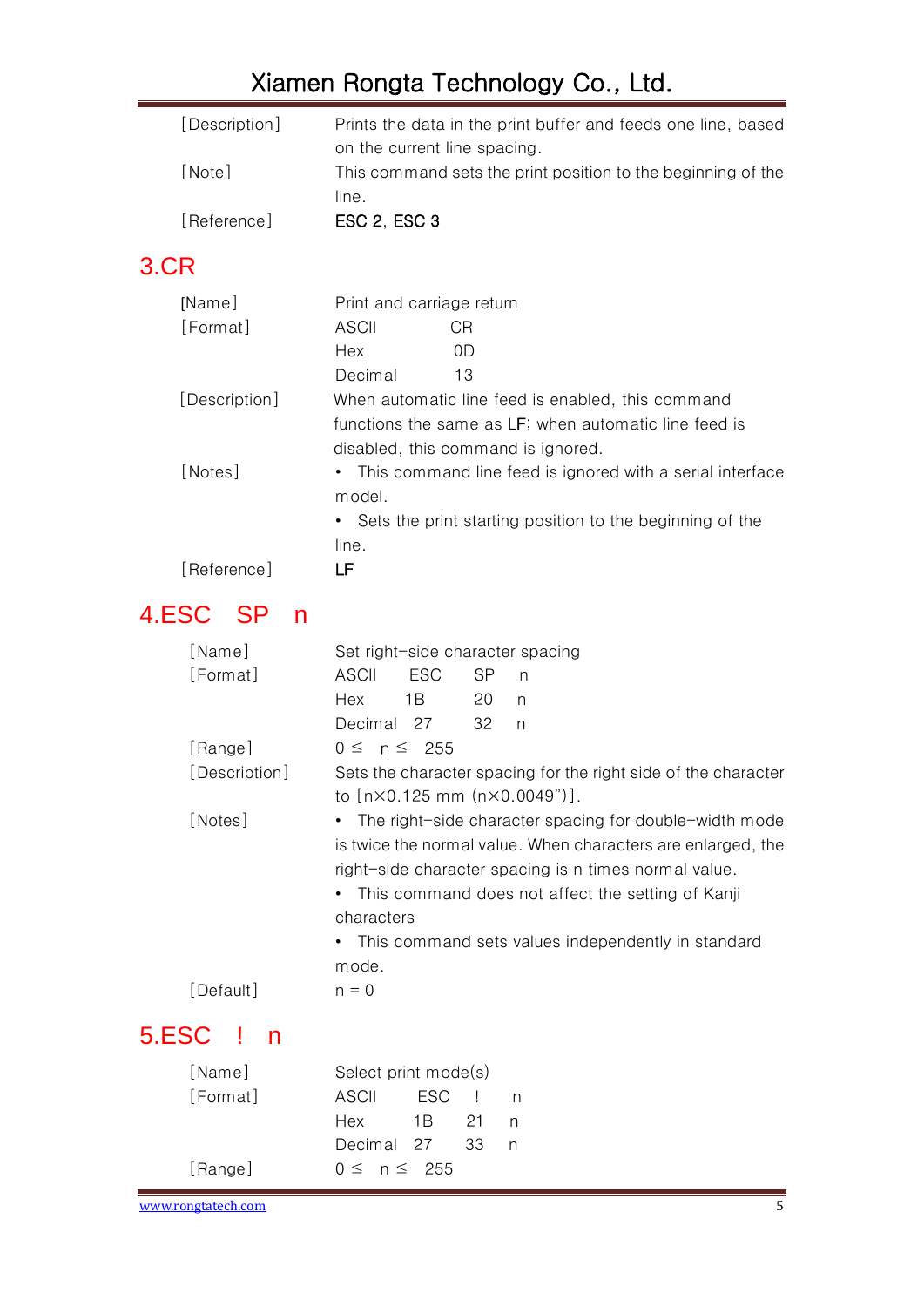<span id="page-5-0"></span>

| [Description]  | Selects print mode(s) using n as follows:                        |
|----------------|------------------------------------------------------------------|
| 6.ESC \$ nL nH |                                                                  |
| [Name]         | Set absolute print position                                      |
| [Format]       | <b>ESC</b><br>ASCII<br>\$<br>nL<br>nH                            |
|                | 1B<br>24<br>Hex<br>nL<br>nH                                      |
|                | Decimal<br>27<br>36<br>nL<br>nH                                  |
| [Range]        | $0 \leq nL \leq 255$                                             |
|                | $0 \leq \theta$ nH $\leq$ 255                                    |
| [Description]  | Sets the distance from the beginning of the line to the          |
|                | position at which subsequent characters are to be printed.       |
|                | The distance from the beginning of the line to the print         |
|                | position is $[(nL + nH \times 256) \times 0.125$ mm.             |
| [Notes]        | Settings outside the specified printable area are ignored.       |
|                | In standard mode, the horizontal motion unit $(x)$ is used.<br>٠ |
| [Reference]    | ESC $W$ , GS \$, GS $W$                                          |

| Bit            | Off/On | <b>Hex</b> | <b>Decimal</b> | <b>Function</b>                                      |
|----------------|--------|------------|----------------|------------------------------------------------------|
| $\Omega$       | Off    | 00         | 0              | Character Font A (12x24).                            |
|                | On     | 01         | 1              | Character Font B (9x17).                             |
| 1              | Off    | 00         | 0              | Turn white/black reverse printing mode not selected. |
|                | On     | 02         | $\overline{2}$ | Turn white/black reverse printing mode selected.     |
| $\overline{2}$ | Off    | 00         | 0              | Turn on/off upside-down printing mode not selected.  |
|                | On     | 04         | 4              | Turn on/off upside-down printing mode selected.      |
| 3              | Off    | 00         | 0              | Emphasized mode not selected.                        |
|                | On     | 08         | 8              | Emphasized mode selected.                            |
| 4              | Off    | $00\,$     | 0              | Double-height mode not selected.                     |
|                | On     | 10         | 16             | Double-height mode selected.                         |
| 5              | Off    | 00         | 0              | Double-width mode not selected.                      |
|                | On     | 20         | 32             | Double-width mode selected.                          |
| 6              | Off    | 00         | $\Omega$       | Turn Deleteline mode on/off not selected.            |
|                | On     | 40         | 64             | Turn Deleteline mode on/off selected.                |
| $\overline{7}$ |        |            |                | Undefined.                                           |

## <span id="page-5-1"></span>7.ESC B n

| [Name]   |                  | Set left space |              |   |  |
|----------|------------------|----------------|--------------|---|--|
| [Format] | ASCII            | <b>FSC</b>     | <sup>R</sup> | n |  |
|          | Hex              | 1 B            | 42           | n |  |
|          | Decimal          | 27             | 66           |   |  |
| [Range]  | Default is 0     |                |              |   |  |
|          | $0 \le n \le 47$ |                |              |   |  |
|          |                  |                |              |   |  |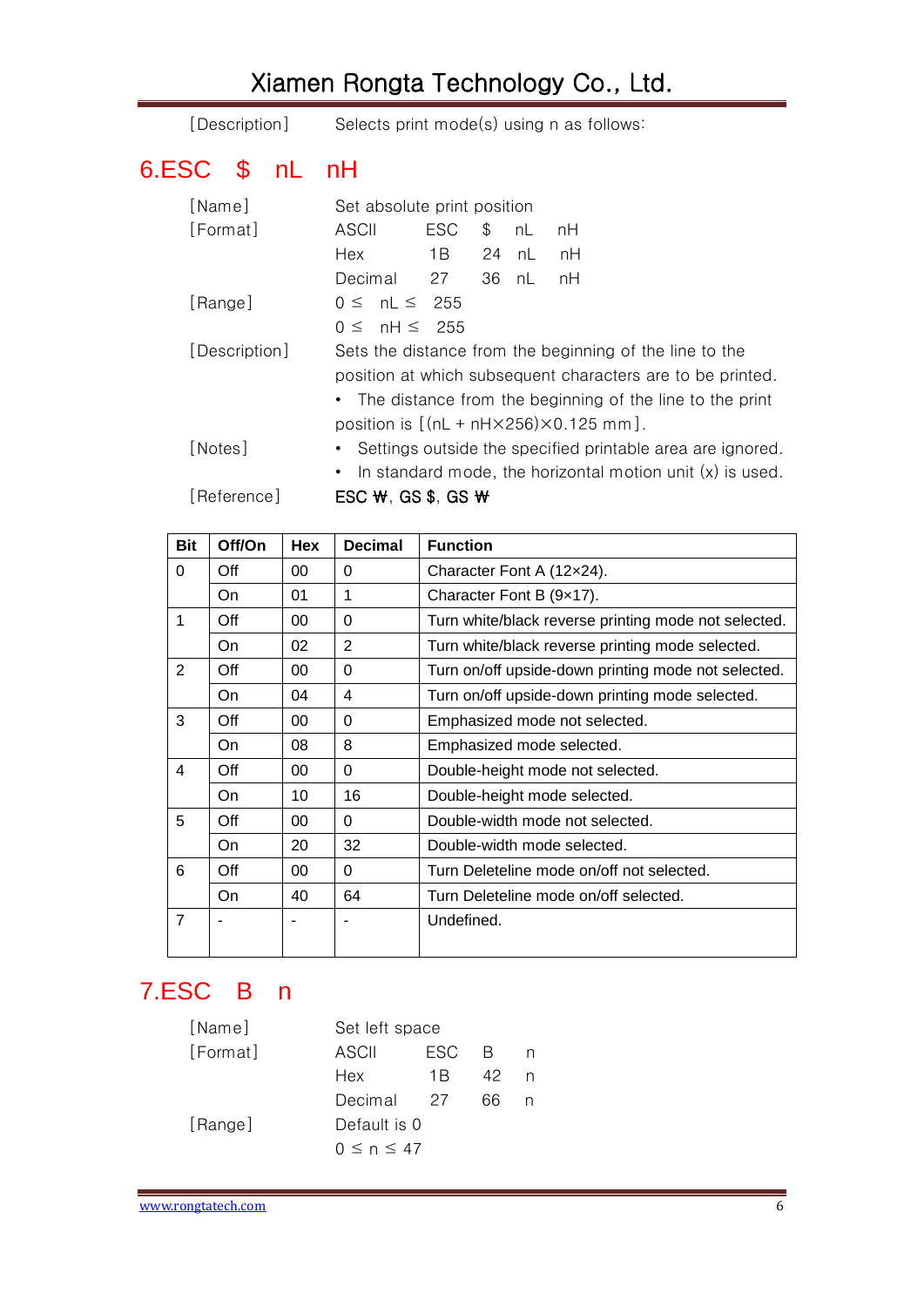## <span id="page-6-0"></span>8.ESC % n

| [Name]                                            | Select/cancel user-defined character set |      |      |    |                                                             |  |  |
|---------------------------------------------------|------------------------------------------|------|------|----|-------------------------------------------------------------|--|--|
| [Format]                                          | ASCII                                    | ESC. | ℅    | n, |                                                             |  |  |
|                                                   | Hex                                      | 1B   | 25 n |    |                                                             |  |  |
|                                                   | Decimal 27                               |      | 37 n |    |                                                             |  |  |
| [Range]                                           | $0 \leq n \leq 255$                      |      |      |    |                                                             |  |  |
| [Description]                                     |                                          |      |      |    | Selects or cancels the user-defined character set.          |  |  |
|                                                   |                                          |      |      |    | • When the LSB of n is 0, the user-defined character set is |  |  |
|                                                   | canceled.                                |      |      |    |                                                             |  |  |
|                                                   |                                          |      |      |    | • When the LSB of n is 1, the user-defined character set is |  |  |
|                                                   | selected.                                |      |      |    |                                                             |  |  |
| [Notes]                                           |                                          |      |      |    | • When the user-defined character set is canceled, the      |  |  |
| built-in character set is automatically selected. |                                          |      |      |    |                                                             |  |  |
|                                                   |                                          |      |      |    | n is available only for the least significant bit.          |  |  |
| [Default]                                         | $n = 0$                                  |      |      |    |                                                             |  |  |
| [Reference]                                       | ESC &, ESC ?                             |      |      |    |                                                             |  |  |

# <span id="page-6-1"></span>9.ESC & y c1 c2 [x1 d1...d( $y \times x1$ )]...[xk d1...d( $y \times xk$ )]

| [Name]        | Define user-defined characters                                                                      |  |  |  |  |  |  |
|---------------|-----------------------------------------------------------------------------------------------------|--|--|--|--|--|--|
| [Format]      | ESC & y c1 c2 $[x1 d1d(y x x1)][x k]$<br><b>ASCII</b>                                               |  |  |  |  |  |  |
|               | $d1d(y \times xk)$                                                                                  |  |  |  |  |  |  |
|               | 26 y c1 c2 [x1 d1d(y x x1)][xk<br>1B<br>Hex                                                         |  |  |  |  |  |  |
|               | $d1d(y \times xk)$                                                                                  |  |  |  |  |  |  |
|               | Decimal 27 38 y c1 c2 $[x1 d1d(y x x1)][x k]$                                                       |  |  |  |  |  |  |
|               | $d1d(y \times xk)$ ]                                                                                |  |  |  |  |  |  |
| [Range]       | $y = 3$                                                                                             |  |  |  |  |  |  |
|               | $32 \leq c1 \leq c2 \leq 126$                                                                       |  |  |  |  |  |  |
|               | $0 \le x \le 12$ (when Font A (12×24) is selected)                                                  |  |  |  |  |  |  |
|               | $0 \le$ d1  d(y×xk) $\le$ 255                                                                       |  |  |  |  |  |  |
| [Description] | Defines user-defined characters.                                                                    |  |  |  |  |  |  |
|               | • y specifies the number of bytes in the vertical direction.                                        |  |  |  |  |  |  |
|               | • c1 specifies the beginning character code for the<br>definition, and c2 specifies the final code. |  |  |  |  |  |  |
|               |                                                                                                     |  |  |  |  |  |  |
|               | • x specifies the number of dots in the horizontal direction.                                       |  |  |  |  |  |  |
| [Notes]       | The allowable character code range is from ASCII code                                               |  |  |  |  |  |  |
|               | $\langle$ 20>H to $\langle$ 7E>H (95 characters).                                                   |  |  |  |  |  |  |
|               | • It is possible to define multiple characters for consecutive                                      |  |  |  |  |  |  |
|               | character codes. If only one character is desired, use $c1 =$                                       |  |  |  |  |  |  |
|               | c2.                                                                                                 |  |  |  |  |  |  |
|               | d is the dot data for the characters. The dot pattern is in the                                     |  |  |  |  |  |  |
|               | horizontal direction from the left side. Any remaining dots                                         |  |  |  |  |  |  |
|               | on the right side are blank.                                                                        |  |  |  |  |  |  |
|               | The data to define user-defined characters is $(y \times x)$                                        |  |  |  |  |  |  |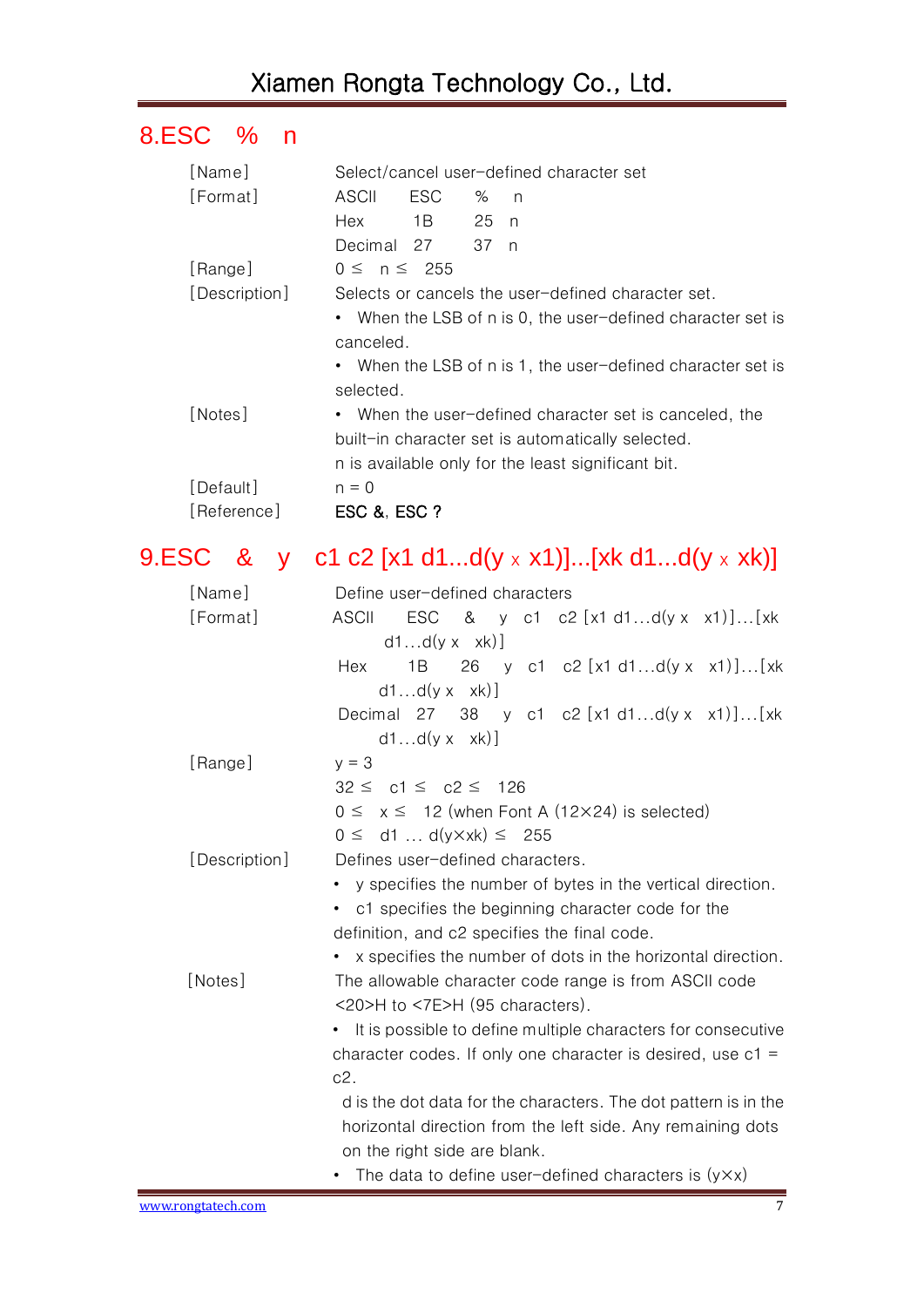bytes.

- Set a corresponding bit to 1 to print a dot or 0 not to print a dot.
- This command can define different user-defined character patterns for each font. To select a font, use ESC !
- User-defined characters and a downloaded bit image cannot be defined simultaneously. When this command is executed, the downloaded bit image is cleared.
- The user-defined character definition is cleared when:
	- 1) ESC @ is executed.
	- 2)  $GS *$  is executed.
	- 3) ESC ? is executed.
	- 4) The power is turned off.

[Example]

[Default] The internal character set

[Reference] ESC %, ESC ?

• When Font A (12  $\times$  24) is selected. 12 dots  $$ d1 d4 d7 MSB .... ..... 24 dots  $d2$   $d5$ **d35** ....  $\ddotsc$  $\cdots$ LSB  $d3|d6$ |d36|

www.rongtatech.com 8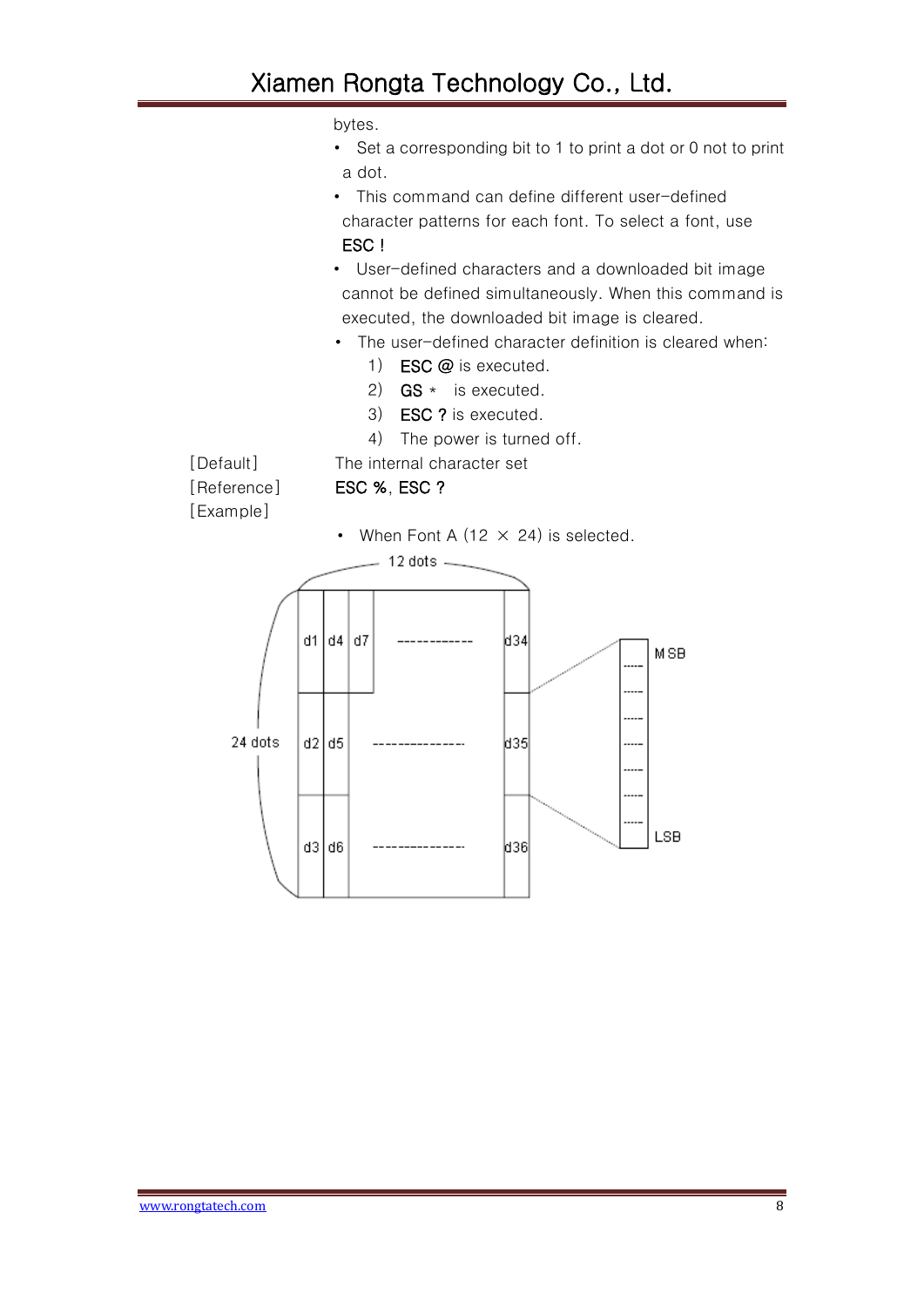

 $d2 = 03$   $>H d5 = 80$   $H d8 = 40$   $H \ldots$ 

 $d3 = 00$  = H  $d6 = 00$  = H  $d9 = 20$  = H  $\dots$ 

#### <span id="page-8-0"></span>10.ESC \* m nL nH d1...dk

| [Name]        | Select bit-image mode               |  |  |                                                         |
|---------------|-------------------------------------|--|--|---------------------------------------------------------|
| [Format]      | ASCII                               |  |  | $\text{ESC}$ $\star$ m nL nH d1dk                       |
|               | Hex                                 |  |  | 1B 2A m nL nH d1dk                                      |
|               | Decimal 27 42 m nL nH d1dk          |  |  |                                                         |
| [Range]       | $m = 0, 1, 32, 33$                  |  |  |                                                         |
|               | $0 \leq nL \leq 255$                |  |  |                                                         |
|               | $0 \leq \theta$ nH $\leq 3$         |  |  |                                                         |
|               | $0 \le d \le 255$                   |  |  |                                                         |
| [Description] |                                     |  |  | Selects a bit-image mode using m for the number of dots |
|               | specified by nL and nH, as follows: |  |  |                                                         |

| m        | <b>Mode</b>           | <b>Vertical Direction</b> |                | <b>Horizontal Direction</b> |                                   |
|----------|-----------------------|---------------------------|----------------|-----------------------------|-----------------------------------|
|          |                       | <b>Number</b>             | Dot            | Dot                         | <b>Number of Data</b>             |
|          |                       | of Dots                   | <b>Density</b> | <b>Density</b>              | (K)                               |
| $\Omega$ | 8-dot single-density  | 8                         | 67.7 dpi       | 101.6 dpi                   | $nL + nH \times 256$              |
|          | 8-dot double-density  | 8                         | 67.7 dpi       | 203.2 dpi                   | $nL + nH \times 256$              |
| 32       | 24-dot single-density | 24                        | 203.2 dpi      | 101.6 dpi                   | $(nL + nH \times 256) \times 3$   |
| 33       | 24-dot double-density | 24                        | 203.2 dpi      | 203.2 dpi                   | (nL + nH $\times$ 256) $\times$ 3 |

[Notes] If the value of m is out of the specified range, nL and nH the data following are processed as normal data.

> The nL and nH indicate the number of dots in the bit image in the horizontal direction. The number of dots is calculated by  $nL + nH x$  256.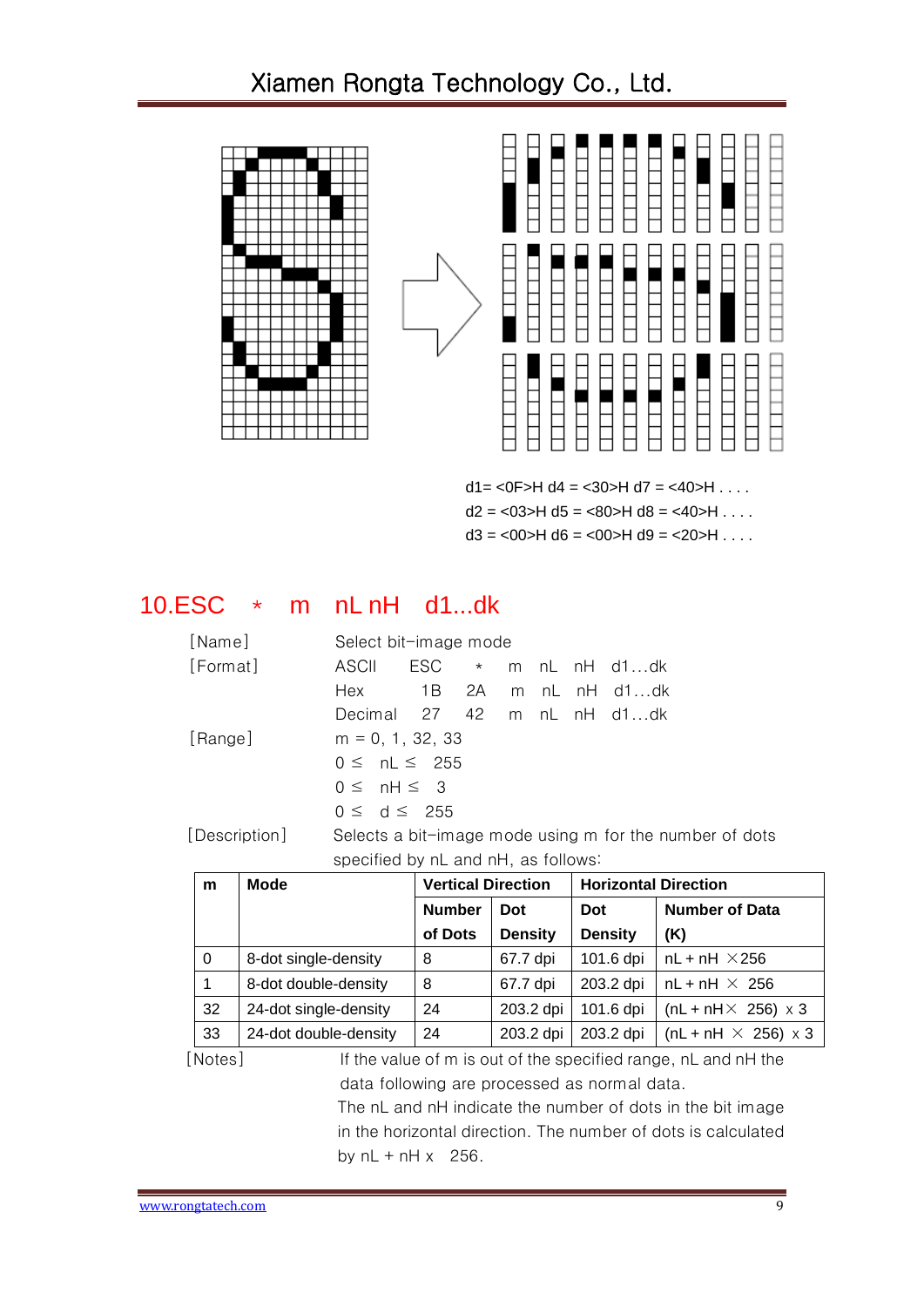If the bit-image data input exceeds the number of dots to be printed on a line, the excess data is ignored.

d indicates the bit-image data. Set a corresponding bit to 1 to print a dot or to 0 not to print a dot.

After printing a bit image, the printer returns to normal data processing mode.

This command is not affected by print modes (emphasized, double-strike, underline, character size, or white/black reverse printing), except upside-down printing mode.

The relationship between the image data and the dots to be printed is described in Figure 3.11.3.

• When 8-dot bit image is selected:



Bit-image data

3.11.3 • When 24-dot bit image is selected: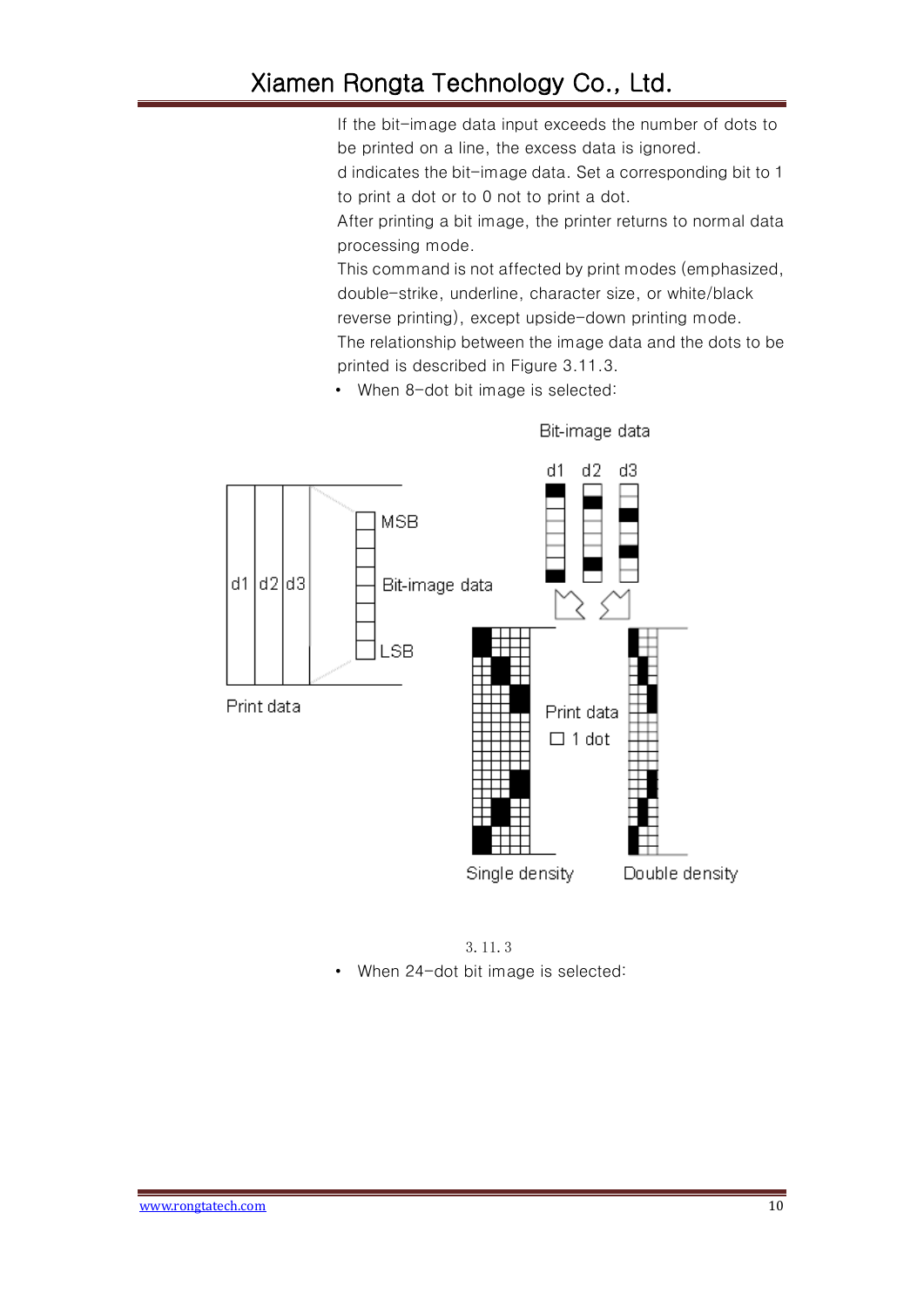

Bit-image data

3.11.3

### <span id="page-10-0"></span>11.ESC - n

| [Name]                                                    | Turn underline mode on/off                                             |  |  |  |  |  |  |  |
|-----------------------------------------------------------|------------------------------------------------------------------------|--|--|--|--|--|--|--|
| [Format]                                                  | ASCII<br>ESC<br>n                                                      |  |  |  |  |  |  |  |
|                                                           | Hex<br>2D<br>1 B<br>n                                                  |  |  |  |  |  |  |  |
|                                                           | Decimal 27<br>45<br>n.                                                 |  |  |  |  |  |  |  |
| [Range]                                                   | $0 \le n \le 2, 48 \le n \le 50$                                       |  |  |  |  |  |  |  |
| [Description]                                             | Turns underline mode on or off, based on the following                 |  |  |  |  |  |  |  |
|                                                           | values n:                                                              |  |  |  |  |  |  |  |
| n                                                         | <b>Function</b>                                                        |  |  |  |  |  |  |  |
| 0, 48                                                     | Turns off underline mode                                               |  |  |  |  |  |  |  |
| 1,49                                                      | Turns on underline mode (1 dot thick)                                  |  |  |  |  |  |  |  |
| 2, 50                                                     | Turns on underline mode (2 dots thick)                                 |  |  |  |  |  |  |  |
| [Notes]                                                   | The printer can underline all characters (including right-side         |  |  |  |  |  |  |  |
| character spacing), but cannot underline the space set by |                                                                        |  |  |  |  |  |  |  |
|                                                           | HT.                                                                    |  |  |  |  |  |  |  |
|                                                           | The printer cannot underline 90° clockwise rotated                     |  |  |  |  |  |  |  |
|                                                           | characters and white/black inverted characters.                        |  |  |  |  |  |  |  |
|                                                           | When underline mode is turned off by setting the value of<br>$\bullet$ |  |  |  |  |  |  |  |
|                                                           | n to 0 or 48, the following data is not underlined, and the            |  |  |  |  |  |  |  |
|                                                           | underline thickness set before the mode is turned off does             |  |  |  |  |  |  |  |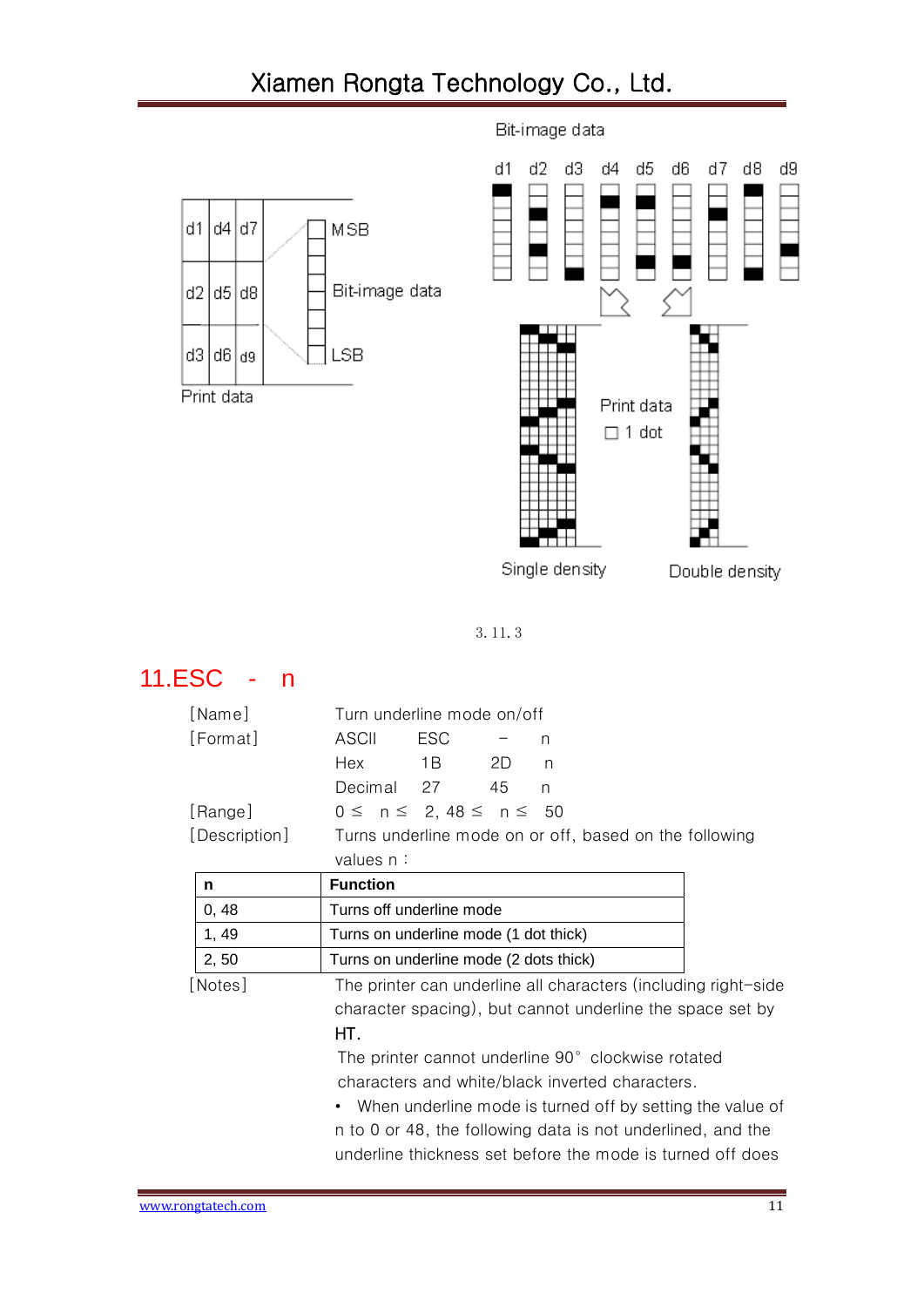not change. The default underline thickness is 1 dot.

• Changing the character size does not affect the current underline thickness.

• Underline mode can also be turned on or off by using ESC !. Note, however, that the last received command is effective.

| [Default]   | $n = 0$ |
|-------------|---------|
| [Reference] | ESC !   |

# <span id="page-11-0"></span>12.ESC 2

| [Name]        | Select default line spacing                             |
|---------------|---------------------------------------------------------|
| [Format]      | ESC.<br>ASCIL<br>- 2                                    |
|               | 1 B<br>32<br>Hex                                        |
|               | Decimal 27<br>50                                        |
| [Description] | Selects 3.75 mm $(30 \times 0.125$ mm) line spacing.    |
| [Notes]       | • The line spacing can be set independently in standard |
|               | mode.                                                   |
| [Reference]   | ESC <sub>3</sub>                                        |

#### <span id="page-11-1"></span>13.ESC 3 n

| [Name]        | Set line spacing    |            |     |                                                             |
|---------------|---------------------|------------|-----|-------------------------------------------------------------|
| [Format]      | ASCII               | <b>ESC</b> | - 3 | n                                                           |
|               | Hex                 | 1 B        | 33  | n                                                           |
|               | Decimal 27          |            | -51 | n                                                           |
| [Range]       | $0 \leq n \leq 255$ |            |     |                                                             |
| [Description] |                     |            |     | Sets the line spacing to $[n \times 0.125$ mm.              |
| [Notes]       | mode.               |            |     | • The line spacing can be set independently in standard     |
|               |                     |            |     | • In standard mode, the vertical motion unit $(y)$ is used. |
| [Default]     | $n = 30$            |            |     |                                                             |
| [Reference]   | ESC <sub>2</sub>    |            |     |                                                             |

## <span id="page-11-2"></span>14.ESC ? n

| [Name]        | Cancel user-defined characters                         |                                                             |   |                                                     |  |  |
|---------------|--------------------------------------------------------|-------------------------------------------------------------|---|-----------------------------------------------------|--|--|
| [Format]      | ASCII                                                  | ESC ?                                                       | n |                                                     |  |  |
|               | Hex 1B 3F                                              |                                                             | n |                                                     |  |  |
|               | Decimal 27 63                                          |                                                             | n |                                                     |  |  |
| [Range]       | $32 \le n \le 126$                                     |                                                             |   |                                                     |  |  |
| [Description] |                                                        | Cancels user-defined characters.                            |   |                                                     |  |  |
| [Notes]       |                                                        |                                                             |   | • This command cancels the patterns defined for the |  |  |
|               | character codes specified by n. After the user-defined |                                                             |   |                                                     |  |  |
|               |                                                        | characters are canceled, the corresponding patterns for the |   |                                                     |  |  |
|               | internal characters are printed.                       |                                                             |   |                                                     |  |  |
|               |                                                        |                                                             |   |                                                     |  |  |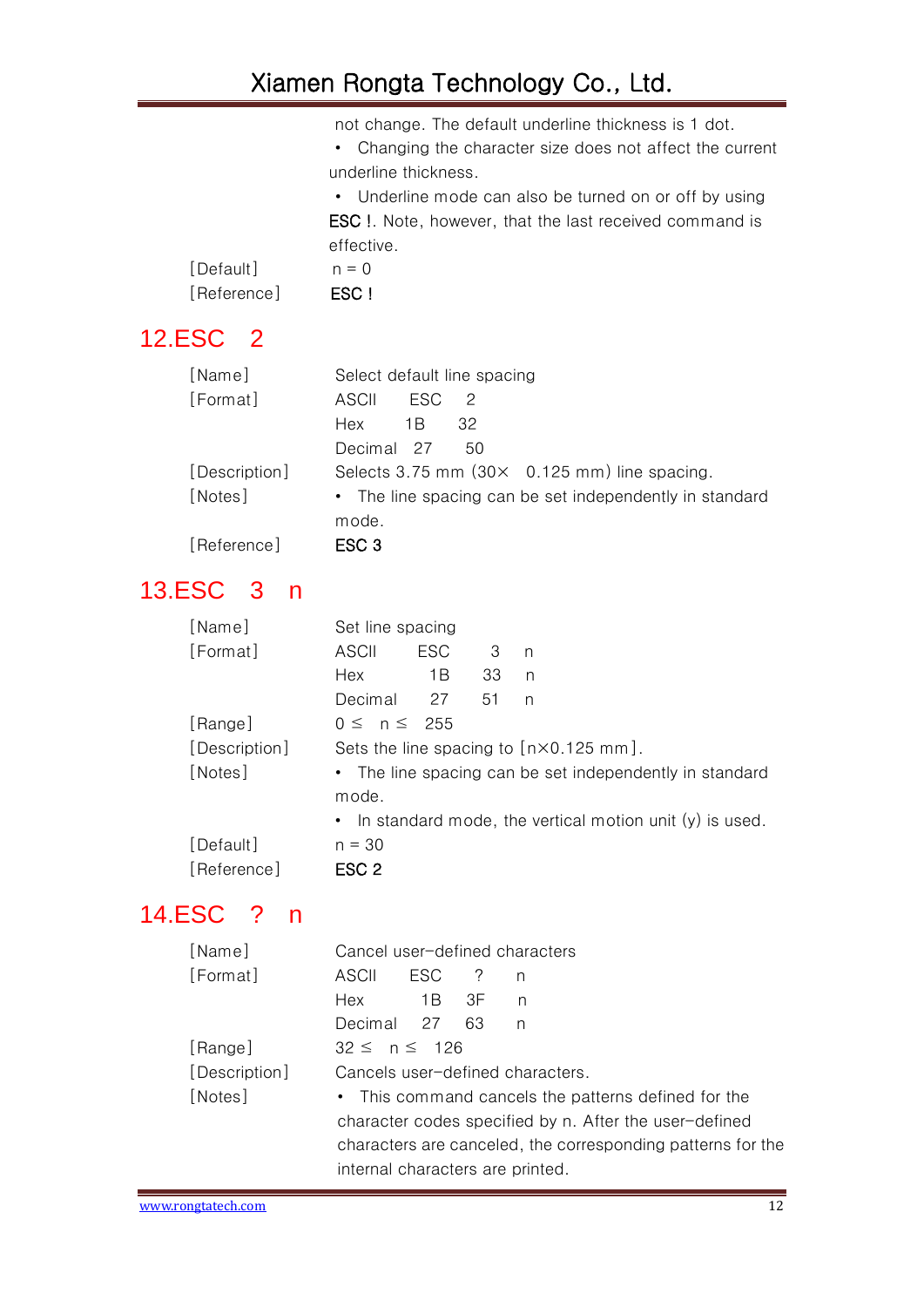|  |  |  |                                                      | • This command deletes the pattern defined for the |  |
|--|--|--|------------------------------------------------------|----------------------------------------------------|--|
|  |  |  | specified code in the font selected by <b>ESC</b> !. |                                                    |  |

• If a user-defined characters have not been defined, the printer ignores this command.

[Reference] ESC &, ESC %

## <span id="page-12-0"></span>15.ESC @

| [Name]        | Initialize printer |                                                        |                                                            |  |  |  |  |
|---------------|--------------------|--------------------------------------------------------|------------------------------------------------------------|--|--|--|--|
| [Format]      | ASCII              | ESC.                                                   | $\omega$                                                   |  |  |  |  |
|               | Hex                | 1Β                                                     | 40                                                         |  |  |  |  |
|               | Decimal            | 27                                                     | 64                                                         |  |  |  |  |
| [Description] |                    |                                                        | Clears the data in the print buffer and resets the printer |  |  |  |  |
|               |                    | mode to the mode that was in effect when the power was |                                                            |  |  |  |  |
|               | turned on.         |                                                        |                                                            |  |  |  |  |
| [Notes]       |                    | • The DIP switch settings are not checked again.       |                                                            |  |  |  |  |
|               |                    |                                                        | • The data in the receive buffer is not cleared.           |  |  |  |  |

## <span id="page-12-1"></span>16.ESC D n1...nk NUL

| [Name]        | Set horizontal tab positions                                                                                                  |  |  |  |  |  |  |
|---------------|-------------------------------------------------------------------------------------------------------------------------------|--|--|--|--|--|--|
| [Format]      | <b>ESC</b><br><b>ASCII</b><br><b>NUL</b><br>D<br>n1nk                                                                         |  |  |  |  |  |  |
|               | Hex<br>1B<br>44<br>n1nk<br>00                                                                                                 |  |  |  |  |  |  |
|               | Decimal 27<br>n1nk<br>68<br>$\Omega$                                                                                          |  |  |  |  |  |  |
| [Range]       | $1 \leq n \leq 255$                                                                                                           |  |  |  |  |  |  |
|               | $0 \leq k \leq 32$                                                                                                            |  |  |  |  |  |  |
| [Description] | Sets horizontal tab positions.                                                                                                |  |  |  |  |  |  |
|               | n specifies the column number for setting a horizontal t<br>٠                                                                 |  |  |  |  |  |  |
|               | ab position from the beginning of the line.                                                                                   |  |  |  |  |  |  |
|               | k indicates the total number of horizontal tab positions to                                                                   |  |  |  |  |  |  |
|               | be set.                                                                                                                       |  |  |  |  |  |  |
| [Notes]       | The horizontal tab position is stored as a value of<br>٠                                                                      |  |  |  |  |  |  |
|               | [character width x n] measured from the beginning of the                                                                      |  |  |  |  |  |  |
|               | line. The character width includes the right-side character                                                                   |  |  |  |  |  |  |
|               | spacing, and double-width characters are set with twice                                                                       |  |  |  |  |  |  |
|               | the width of normal characters.                                                                                               |  |  |  |  |  |  |
|               | This command cancels the previous horizontal tab<br>٠<br>settings.<br>• When setting $n = 8$ , the print position is moved to |  |  |  |  |  |  |
|               |                                                                                                                               |  |  |  |  |  |  |
|               |                                                                                                                               |  |  |  |  |  |  |
|               | column 9 by sending $HT$ .                                                                                                    |  |  |  |  |  |  |
|               | Up to 32 tab positions $(k = 32)$ can be set. Data                                                                            |  |  |  |  |  |  |
|               | exceeding 32 tab positions is processed as normal data.                                                                       |  |  |  |  |  |  |
|               | Transmit [n]k in ascending order and place a NUL code<br>٠                                                                    |  |  |  |  |  |  |
|               | 0 at the end.                                                                                                                 |  |  |  |  |  |  |
|               | When [n]k is less than or equal to the preceding value                                                                        |  |  |  |  |  |  |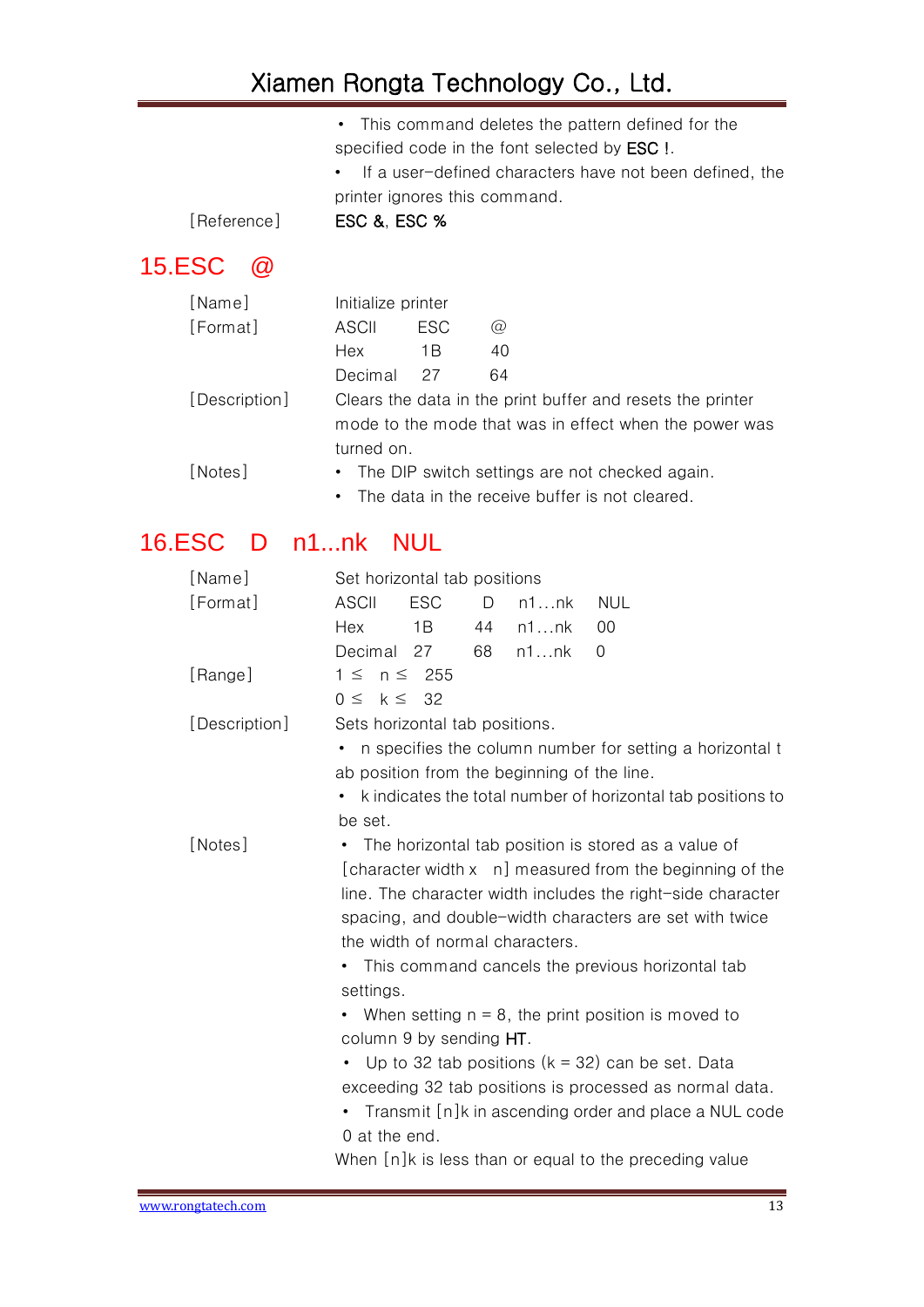|             | $[n]$ k-1, tab setting is finished and the following data is |
|-------------|--------------------------------------------------------------|
|             | processed as normal data.                                    |
|             | • ESC D NUL cancels all horizontal tab positions.            |
|             | • The previously specified horizontal tab positions do not   |
|             | change, even if the character width changes.                 |
|             | • The character width is memorized for each standard         |
|             | mode.                                                        |
| [Default]   | The default tab positions are at intervals of 8 characters   |
|             | (columns 9, 17, 25,) for Font A $(12\times24)$ .             |
| [Reference] | HТ                                                           |
|             |                                                              |

# <span id="page-13-0"></span>17.ESC E n

| [Name]        | Turn emphasized mode on/off |     |    |                                                            |  |
|---------------|-----------------------------|-----|----|------------------------------------------------------------|--|
| [Format]      | ASCII                       | ESC | Ε  | n                                                          |  |
|               | Hex                         | 1 B | 45 | n                                                          |  |
|               | Decimal                     | 27  | 69 | n                                                          |  |
| [Range]       | $0 \leq n \leq 255$         |     |    |                                                            |  |
| [Description] |                             |     |    | Turns emphasized mode on or off                            |  |
|               |                             |     |    | When the LSB of n is 0, emphasized mode is turned off.     |  |
|               |                             |     |    | When the LSB of n is 1, emphasized mode is turned on.      |  |
| [Notes]       |                             |     |    | Only the least significant bit of n is enabled.            |  |
|               |                             |     |    | • This command and <b>ESC</b> ! turn on and off emphasized |  |
|               |                             |     |    | mode in the same way. Be careful when this command is      |  |
|               | used with <b>ESC</b> !.     |     |    |                                                            |  |
| [Default]     | $n = 0$                     |     |    |                                                            |  |
| [Reference]   | ESC !                       |     |    |                                                            |  |

## <span id="page-13-1"></span>18.ESC G n

| [Name]        | Turn on/off double-strike mode         |            |     |                                                             |  |
|---------------|----------------------------------------|------------|-----|-------------------------------------------------------------|--|
| [Format]      | ASCII                                  | <b>ESC</b> | G   | n                                                           |  |
|               | Hex                                    | 1 B        | 47  | n                                                           |  |
|               | Decimal                                | 27         | -71 | n                                                           |  |
| [Range]       | $0 \leq n \leq 255$                    |            |     |                                                             |  |
| [Description] | Turns double-strike mode on or off.    |            |     |                                                             |  |
|               |                                        |            |     | • When the LSB of n is 0, double-strike mode is turned off. |  |
|               |                                        |            |     | • When the LSB of n is 1, double-strike mode is turned on.  |  |
| [Notes]       | • Only the lowest bit of n is enabled. |            |     |                                                             |  |
|               |                                        |            |     | • Printer output is the same in double-strike mode and in   |  |
|               | emphasized mode.                       |            |     |                                                             |  |
| [Default]     | $n = 0$                                |            |     |                                                             |  |
| [Reference]   | ESC E                                  |            |     |                                                             |  |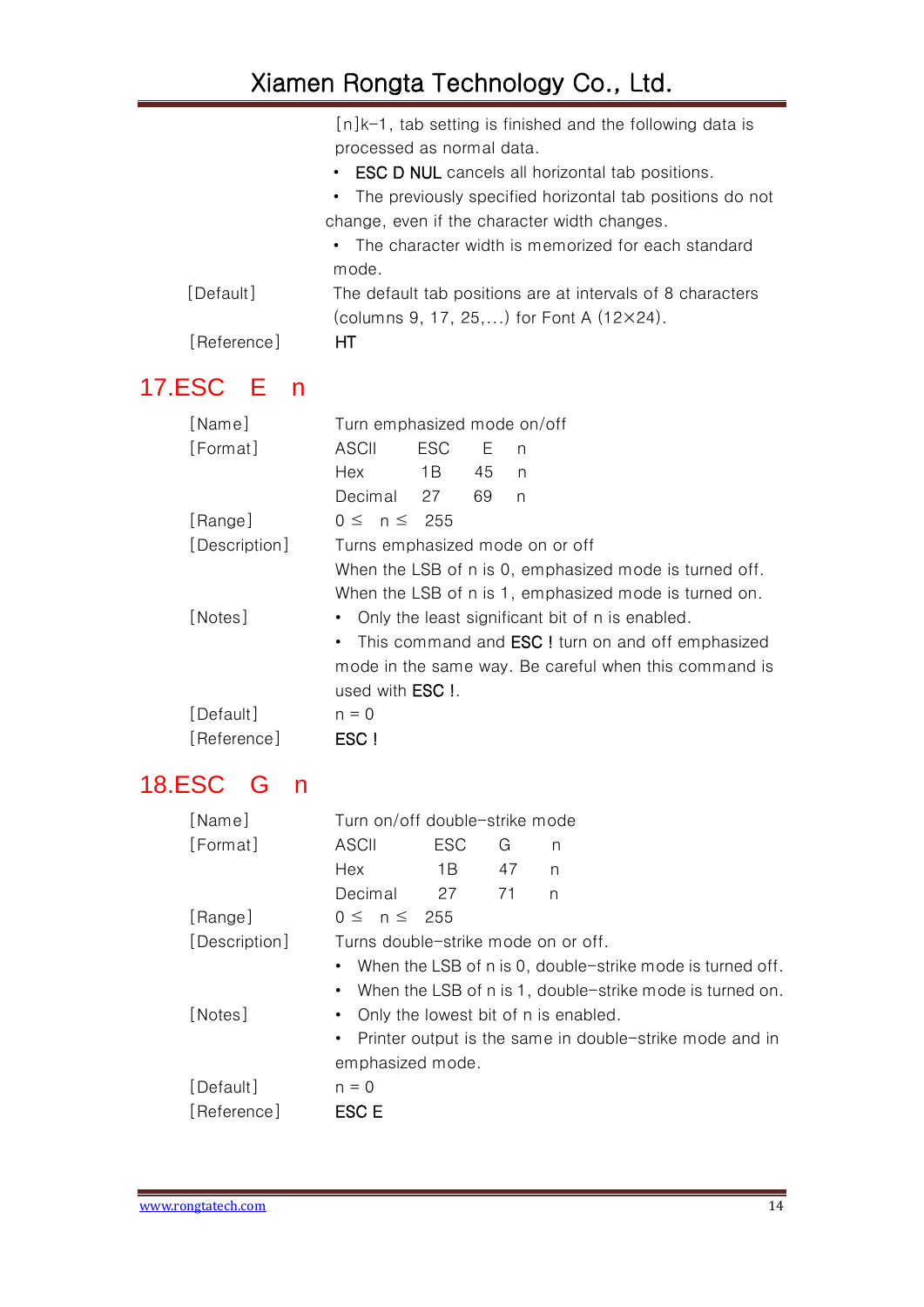# <span id="page-14-0"></span>19.ESC J n

| [Name]        | Print and feed paper                                                                                          |            |    |   |                                                          |
|---------------|---------------------------------------------------------------------------------------------------------------|------------|----|---|----------------------------------------------------------|
| [Format]      | ASCII                                                                                                         | <b>ESC</b> | J  | n |                                                          |
|               | Hex                                                                                                           | 1B         | 4A | n |                                                          |
|               | Decimal 27 74                                                                                                 |            |    | n |                                                          |
| [Range]       | $0 \leq n \leq 255$                                                                                           |            |    |   |                                                          |
| [Description] | Prints the data in the print buffer and feeds the paper $[n \times]$                                          |            |    |   |                                                          |
|               | $0.125$ mm $(0.0049")$ ].                                                                                     |            |    |   |                                                          |
| [Notes]       | • After printing is completed, this command sets the print<br>starting position to the beginning of the line. |            |    |   |                                                          |
|               |                                                                                                               |            |    |   | • The paper feed amount set by this command does not     |
|               |                                                                                                               |            |    |   | affect the values set by <b>ESC 2</b> or <b>ESC 3</b> .  |
|               |                                                                                                               |            |    |   | • In standard mode, the printer uses the vertical motion |
|               | unit $(y)$ .                                                                                                  |            |    |   |                                                          |
|               |                                                                                                               |            |    |   |                                                          |

## <span id="page-14-1"></span>20.ESC R n

| [Name]        |                  |                 |     | Select an international character set                    |
|---------------|------------------|-----------------|-----|----------------------------------------------------------|
| [Format]      | ASCII ESC        |                 | R n |                                                          |
|               |                  | Hex 1B 52 n     |     |                                                          |
|               |                  | Decimal 27 82 n |     |                                                          |
| [Range]       | $0 \le n \le 15$ |                 |     |                                                          |
| [Description] |                  |                 |     | Selects international character set n from the following |
|               | table:           |                 |     |                                                          |

| n              | <b>Character set</b> |
|----------------|----------------------|
| 0              | U.S.A                |
| 1              | France               |
| 2              | Germany              |
| 3              | U.K                  |
| 4              | Denmark I            |
| 5              | Sweden               |
| 6              | Italy                |
| $\overline{7}$ | Spain I              |
| 8              | Japan                |
| 9              | Norway               |
| 10             | Denmark II           |
| 11             | Spain II             |
| 12             | Latin America        |
| 13             | Korea                |
| 14             | Slovenia/Croatia     |
| 15             | China                |
| [Default]      | $n = 0$              |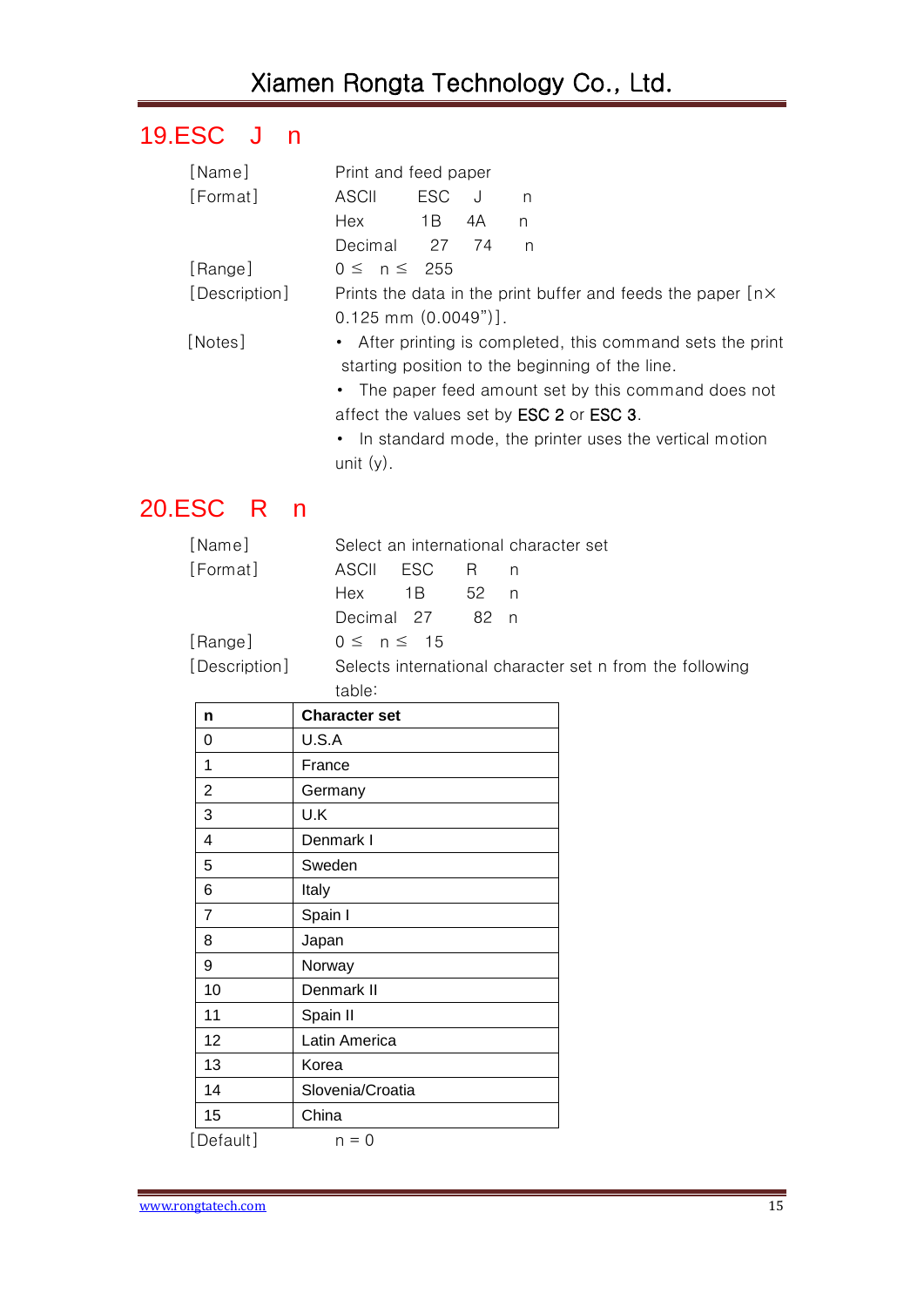## <span id="page-15-0"></span>21.ESC V n

| [Name]        | Turn 90° clockwise rotation mode on/off                          |
|---------------|------------------------------------------------------------------|
| [Format]      | <b>ASCII</b><br><b>ESC</b><br>$\vee$<br>n                        |
|               | Hex<br>1 B<br>56<br>$\mathsf{n}$                                 |
|               | Decimal 27<br>86<br>n                                            |
| [Range]       | $0 \le n \le 1, 48 \le n \le 49$                                 |
| [Description] | Turns 90° clockwise rotation mode on/off                         |
|               | n is used as follows:                                            |
| n             | Function                                                         |
| 0,48          | Turns off 90° clockwise rotation mode                            |
| 1,49          | Turns on 90° clockwise rotation mode                             |
| [Notes]       | • This command affects printing in standard mode.                |
|               | However, the setting is always effective.                        |
|               | • When underline mode is turned on, the printer does not         |
|               | underline 90°                                                    |
|               | clockwise-rotated characters.                                    |
|               | • Double-width and double-height commands in                     |
|               | $90^{\circ}$<br>rotation mode enlarge characters in the opposite |
|               | directions from double-height and double- width                  |
|               | commands in normal mode.                                         |
| [Default]     | $n = 0$                                                          |
| [Reference]   | ESC I, ESC                                                       |

#### <span id="page-15-1"></span>22.ESC v n

| [Name]   | Transmit paper sensor status |     |        |     |
|----------|------------------------------|-----|--------|-----|
| [Format] | ASCIL                        | ESC |        | n n |
|          | Hex                          | 1 B | - 76 n |     |
|          | Decimal 27 118               |     |        |     |
|          |                              |     |        |     |

[Description] The return value is 1 bytes, It is a different on behalf of the status:

| <b>Bit</b>     | Off/On | <b>Hex</b> | <b>Decimal</b> | <b>Function</b>           |
|----------------|--------|------------|----------------|---------------------------|
| 0              | Off    | 00         | 0              | Offline.                  |
|                | On.    | 01         | 1              | Online.                   |
| 1              |        |            | ۰              | Undefined.                |
| $\overline{2}$ | Off    | 00         | 0              | paper have.               |
|                | On     | 04         | 4              | paper out.                |
| 3              | Off    | 00         | 0              | Voltage is normal.        |
|                | On     | 08         | 8              | Voltage $>9.5V$ .         |
| 4              |        |            | ۰              | Undefined.                |
| 5              |        |            | ۰              | Undefined.                |
| 6              | Off    | 00         | $\Omega$       | Temperature is normal.    |
|                | On     | 40         | 64             | Temperature $>60^\circ$ . |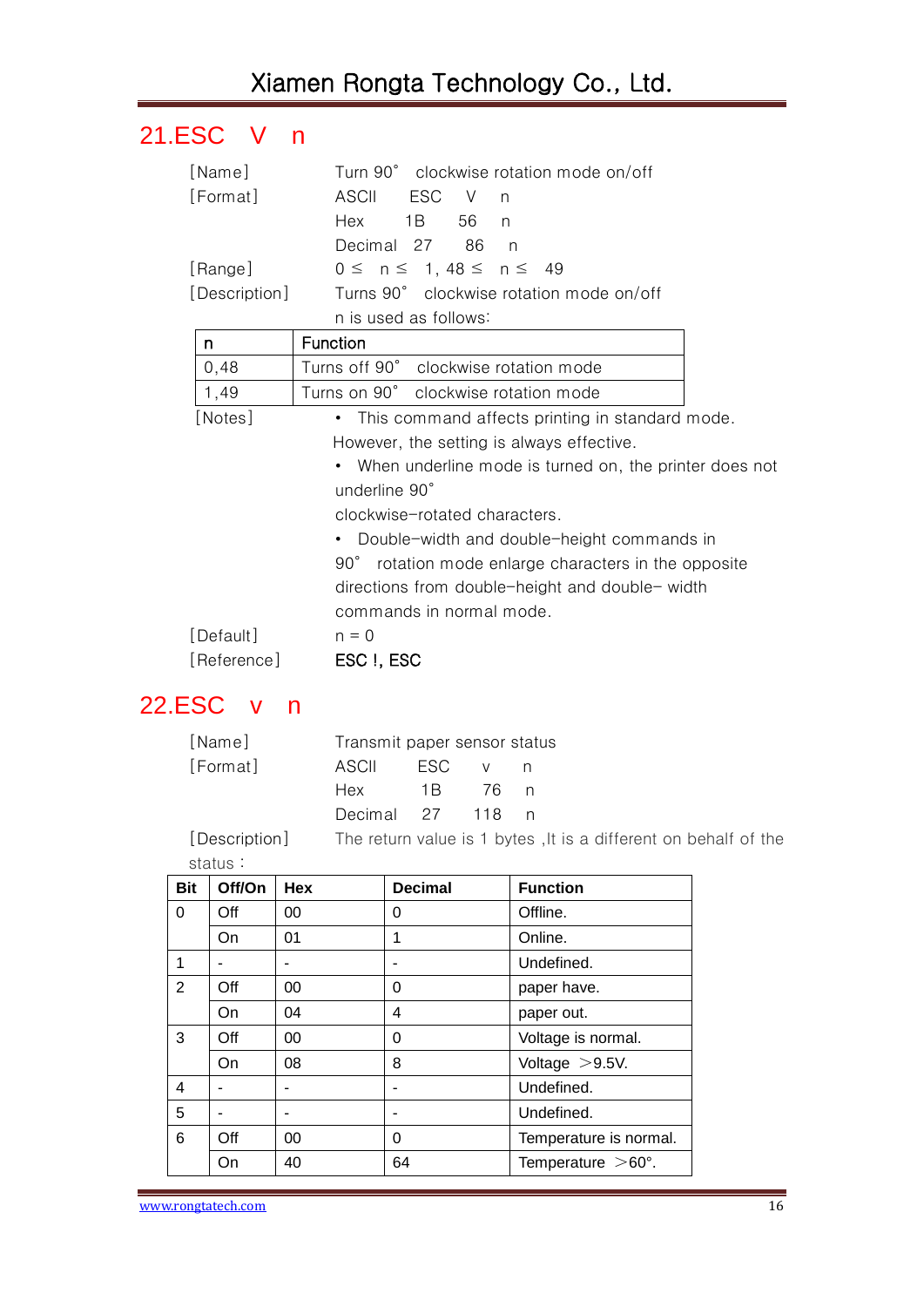<span id="page-16-0"></span>

|               |                        |     | Xiamen Rongta Technology Co., Ltd.                         |                  |                                                           |                            |
|---------------|------------------------|-----|------------------------------------------------------------|------------------|-----------------------------------------------------------|----------------------------|
| 7             |                        |     |                                                            |                  | Undefined.                                                |                            |
|               |                        |     | For example : return "0x04" is means paper out.            |                  |                                                           |                            |
|               |                        |     |                                                            |                  |                                                           |                            |
| <b>23.ESC</b> | <b>a</b>               | n   |                                                            |                  |                                                           |                            |
|               |                        |     |                                                            |                  |                                                           |                            |
|               | [Name]<br>[Format]     |     | Select justification<br><b>ESC</b><br><b>ASCII</b>         | a<br>n           |                                                           |                            |
|               |                        |     | Hex<br>1B                                                  | 61<br>n          |                                                           |                            |
|               |                        |     | Decimal<br>27                                              | 97<br>n          |                                                           |                            |
|               | [Range]                |     | $0 \leq n \leq 2, 48 \leq n \leq$                          |                  | 50                                                        |                            |
|               | [Description]          |     | Aligns all the data in one line to the specified position. |                  |                                                           |                            |
|               |                        |     | n selects the justification as follows:                    |                  |                                                           |                            |
|               |                        |     | n                                                          |                  | <b>Justification</b>                                      |                            |
|               |                        |     | 0,48                                                       |                  | Left justification                                        |                            |
|               |                        |     | 1, 49                                                      | Centering        |                                                           |                            |
|               |                        |     | 2, 50                                                      |                  | Right justification                                       |                            |
|               | [Notes]                |     |                                                            |                  | The command is enabled only when processed at the         |                            |
|               |                        |     | beginning of the line in standard mode.                    |                  |                                                           |                            |
|               |                        |     |                                                            |                  | This command executes justification in the printing area. |                            |
|               |                        |     |                                                            |                  | This command justifies the space area according to HT,    |                            |
|               |                        |     | $ESC$ \$.                                                  |                  |                                                           |                            |
|               | [Default]<br>[Example] |     | $n = 0$                                                    |                  |                                                           |                            |
|               |                        |     |                                                            |                  |                                                           |                            |
|               | Left justification     |     |                                                            | <b>Centering</b> |                                                           | <b>Right justification</b> |
|               | ABC                    |     |                                                            | <b>ABC</b>       |                                                           | <b>ABC</b>                 |
|               | <b>ABCD</b>            |     |                                                            | <b>ABCD</b>      |                                                           | <b>ABCD</b>                |
|               | <b>ABCDE</b>           |     |                                                            | <b>ABCDE</b>     |                                                           | <b>ABCDE</b>               |
|               | 24.ESC SO              | n   |                                                            |                  |                                                           |                            |
|               | [Name]                 |     | Select Double Width mode                                   |                  |                                                           |                            |
|               | [Format]               |     | <b>ASCII</b><br><b>ESC</b>                                 | SO               | n                                                         |                            |
|               |                        |     | Hex<br>1B                                                  | 0E               | n                                                         |                            |
|               |                        |     | Decimal<br>27                                              | 14               | n                                                         |                            |
|               | [Description]          |     | Select Double Width mode,                                  |                  |                                                           |                            |
|               |                        |     | To turn double width off, use LF or DC4 command.           |                  |                                                           |                            |
| <b>25.ESC</b> |                        | DC4 | n                                                          |                  |                                                           |                            |
|               | [Name]                 |     | Disable Double Width mode                                  |                  |                                                           |                            |

<span id="page-16-2"></span><span id="page-16-1"></span>

| INamel   |            |         | Disable Double Width mode |  |
|----------|------------|---------|---------------------------|--|
| [Format] | ASCIL      | ESC DC4 |                           |  |
|          | Hex        | $-1R$   | 14                        |  |
|          | Decimal 27 |         | 20                        |  |
|          |            |         |                           |  |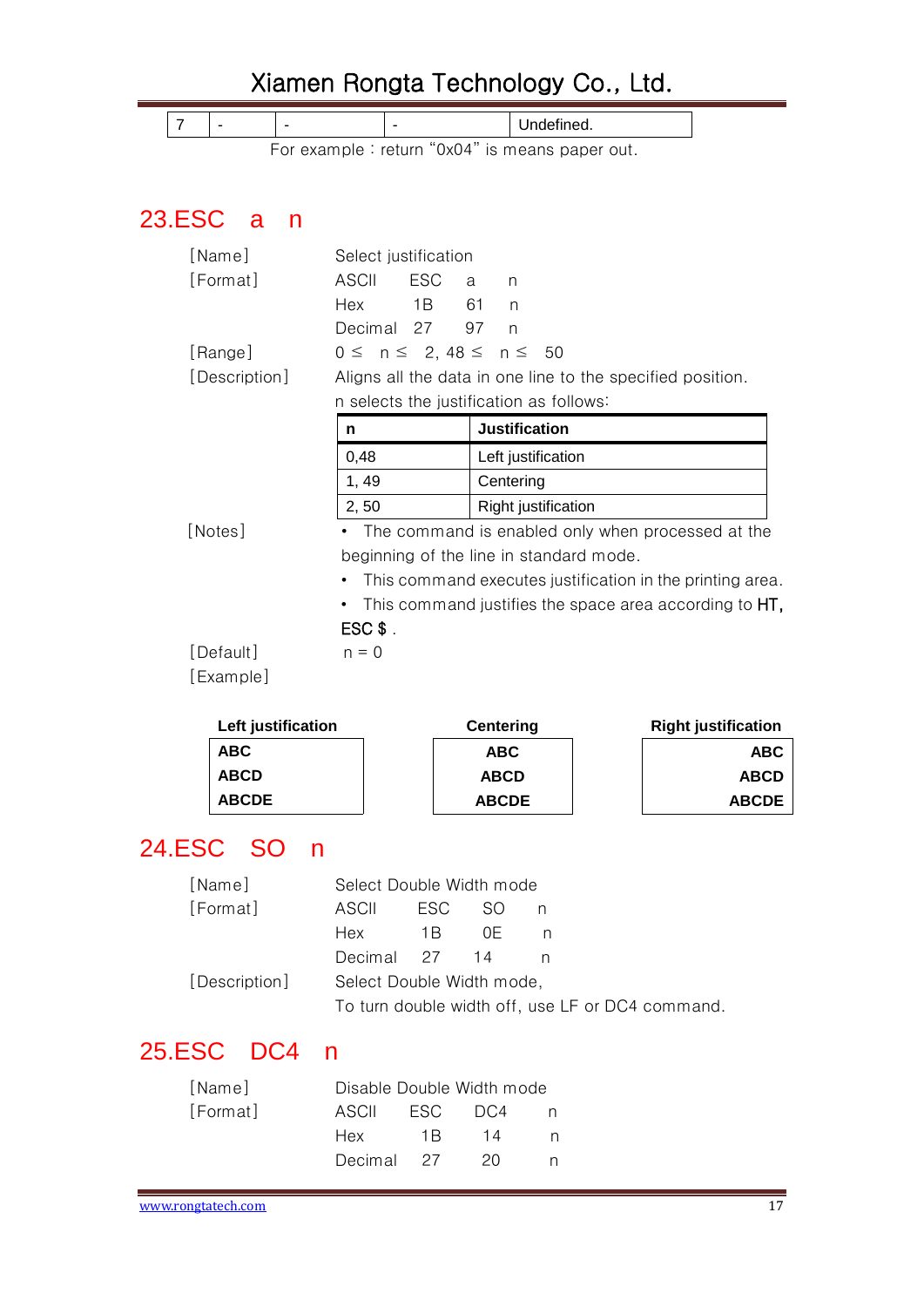<span id="page-17-0"></span>

| [Description]             | Disable Double Width mode                                      |  |  |  |  |  |
|---------------------------|----------------------------------------------------------------|--|--|--|--|--|
| <b>26.ESC</b><br>- d<br>n |                                                                |  |  |  |  |  |
| [Name]                    | Print and feed n lines                                         |  |  |  |  |  |
| [Format]                  | ASCII<br>ESC<br>d<br>n                                         |  |  |  |  |  |
|                           | Hex<br>1B<br>64<br>n                                           |  |  |  |  |  |
|                           | Decimal 27<br>100<br>n                                         |  |  |  |  |  |
| [Range]                   | $0 \leq n \leq 255$                                            |  |  |  |  |  |
| [Description]             | Prints the data in the print buffer and feeds n lines.         |  |  |  |  |  |
| [Notes]                   | • This command sets the print starting position to the         |  |  |  |  |  |
|                           | beginning of the line.                                         |  |  |  |  |  |
|                           | • This command does not affect the line spacing set by         |  |  |  |  |  |
|                           | ESC 2 or ESC 3.                                                |  |  |  |  |  |
|                           | • The maximum paper feed amount is 1016 mm (40)                |  |  |  |  |  |
|                           | inches). If the paper feed amount $(n \times$ line spacing) of |  |  |  |  |  |
|                           | more than 1016 mm (40 inches) is specified, the printer        |  |  |  |  |  |
|                           | feeds the paper only 1016 mm (40 inches).                      |  |  |  |  |  |
| [Reference]               | ESC 2, ESC 3                                                   |  |  |  |  |  |

### <span id="page-17-1"></span>27.ESC t n

| [Name]   | Select character code table |  |  |                                           |  |  |
|----------|-----------------------------|--|--|-------------------------------------------|--|--|
| [Format] | ASCII ESC t n               |  |  |                                           |  |  |
|          |                             |  |  |                                           |  |  |
|          | Decimal 27 116 n            |  |  |                                           |  |  |
| [Range]  |                             |  |  | $0 \le n \le 5, 16 \le n \le 19, n = 255$ |  |  |

[Description] Selects page n from the character code table.

| N               | <b>Code Page</b>                | N  | <b>Code Page</b>        |
|-----------------|---------------------------------|----|-------------------------|
| $\Omega$        | CP437 [U.S.A., Standard Europe] | 26 | Thai                    |
| 1               | Katakana                        | 27 | CP720[Arabic]           |
| $\overline{2}$  | CP850 [Multilingual]            | 28 | CP855                   |
| 3               | CP860 [Portuguese]              | 29 | CP857[Turkish]          |
| 4               | CP863 [Canadian-French]         | 30 | WCP1250[Central Eurpoe] |
| 5               | CP865 [Nordic]                  | 31 | <b>CP775</b>            |
| 6               | WCP1251 [Cyrillic]              | 32 | WCP1254[Turkish]        |
| $\overline{7}$  | CP866 Cyrilliec #2              | 33 | WCP1255[Hebrew]         |
| 8               | MIK[Cyrillic /Bulgarian]        | 34 | WCP1256[Arabic]         |
| 9               | CP755 [East Europe, Latvian 2]  | 35 | WCP1258[Vietnam]        |
| 10 <sup>1</sup> | Iran                            | 36 | ISO-8859-2[Latin 2]     |
| 11              | reserve                         | 37 | ISO-8859-3[Latin 3]     |
| 12 <sup>2</sup> | reserve                         | 38 | ISO-8859-4[Baltic]      |
| 13              | reserve                         | 39 | ISO-8859-5[Cyrillic]    |
| 14              | reserve                         | 40 | ISO-8859-6[Arabic]      |
| 15              | CP862 [Hebrew]                  | 41 | ISO-8859-7[Greek]       |

www.rongtatech.com 18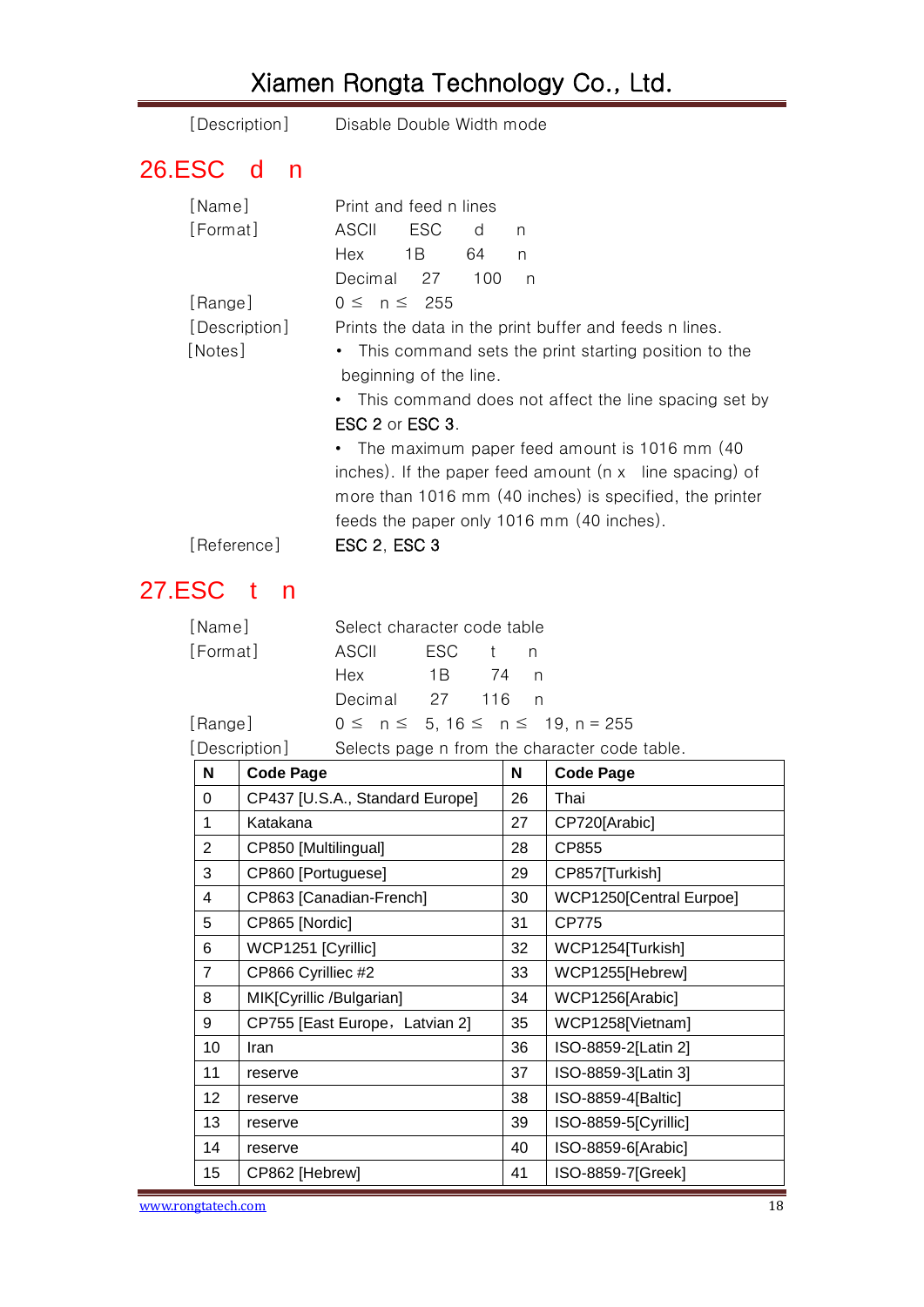| 16 | WCP1252 Latin I                     | 42 | ISO-8859-8[Hebrew]    |
|----|-------------------------------------|----|-----------------------|
| 17 | WCP1253 [Greek]                     | 43 | ISO-8859-9[Turkish]   |
| 18 | CP852 [Latina 2]                    | 44 | ISO-8859-15 [Latin 3] |
| 19 | CP858 Multilingual Latin $I + Euro$ | 45 | Thai2                 |
| 20 | Iran II                             | 46 | CP856                 |
| 21 | Latvian                             | 47 | Cp874                 |
| 22 | CP864 [Arabic]                      |    |                       |
| 23 | ISO-8859-1 [West Europe]            |    |                       |
| 24 | CP737 [Greek]                       |    |                       |
| 25 | WCP1257 [Baltic]                    |    |                       |

 $[Default]$   $n = 0$ 

[Reference] Character Code Tables

# <span id="page-18-0"></span>28.ESC { n

| [Name]                                    | Turns on/off upside-down printing mode                  |            |                   |                                                            |  |  |
|-------------------------------------------|---------------------------------------------------------|------------|-------------------|------------------------------------------------------------|--|--|
| [Format]                                  | ASCII                                                   | <b>ESC</b> | $\left\{ \right.$ | n                                                          |  |  |
|                                           | Hex                                                     | 1 B        | 7B                | n                                                          |  |  |
|                                           | Decimal                                                 | 27         | 123               | n                                                          |  |  |
| [Range]                                   | $0 \leq n \leq 255$                                     |            |                   |                                                            |  |  |
| [Description]                             |                                                         |            |                   | Turns upside-down printing mode on or off.                 |  |  |
|                                           |                                                         |            |                   | • When the LSB of n is 0, upside-down printing mode is     |  |  |
|                                           | turned off.                                             |            |                   |                                                            |  |  |
|                                           |                                                         |            |                   | • When the LSB of n is 1, upside-down printing mode is     |  |  |
|                                           | turned on.                                              |            |                   |                                                            |  |  |
| [Notes]                                   | $\bullet$                                               |            |                   | Only the lowest bit of n is valid.                         |  |  |
|                                           | This command is enabled only when processed at the<br>٠ |            |                   |                                                            |  |  |
|                                           |                                                         |            |                   | beginning of a line in standard mode.                      |  |  |
|                                           | ٠                                                       |            |                   | In upside-down printing mode, the printer rotates the line |  |  |
|                                           |                                                         |            |                   | to be printed by 180° and then prints it.                  |  |  |
| [Default]                                 | $n = 0$                                                 |            |                   |                                                            |  |  |
| [Example]                                 |                                                         |            |                   |                                                            |  |  |
| When upside-down printing<br>mode is off. |                                                         |            |                   | When upside-down printing<br>mode is on.                   |  |  |

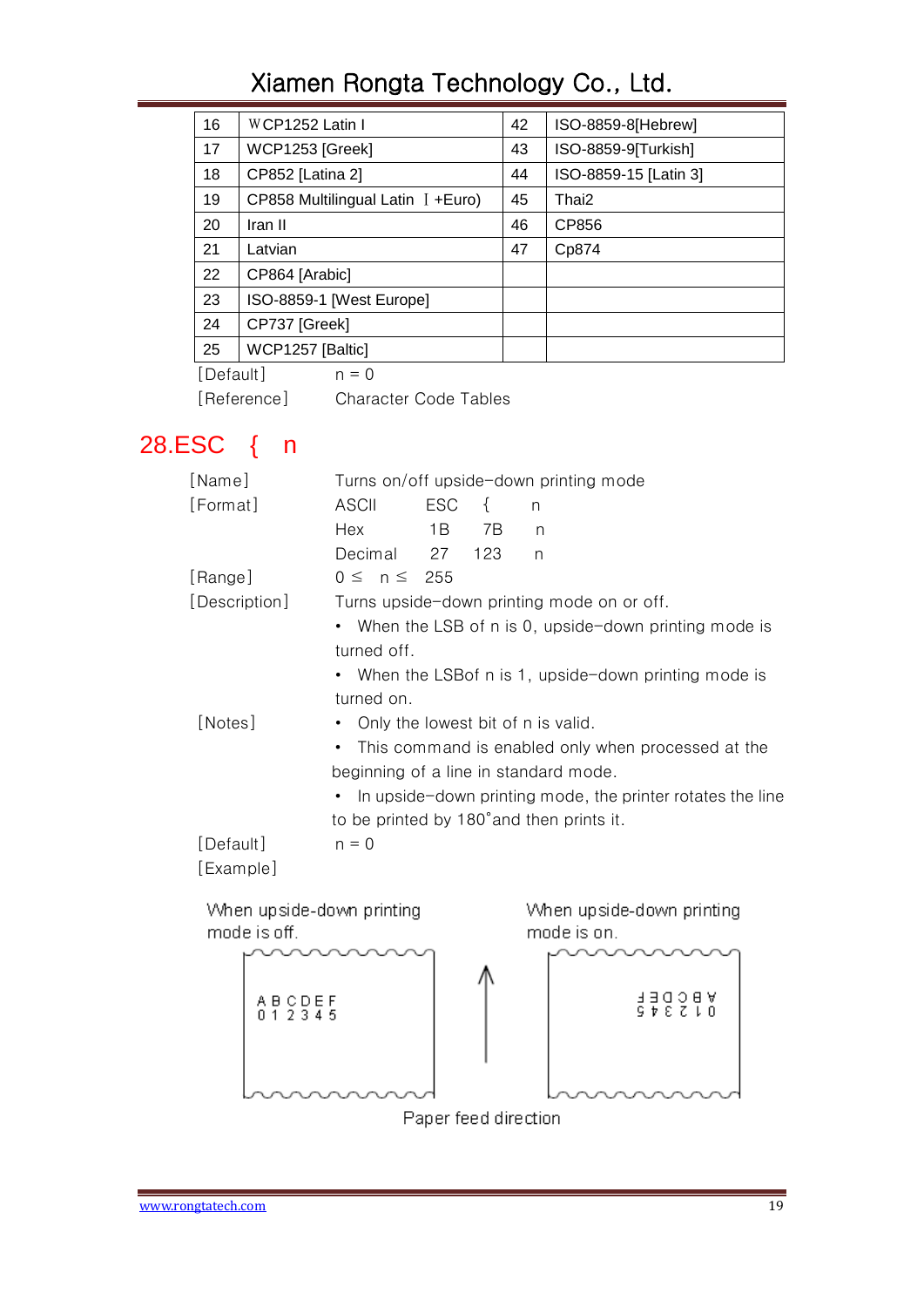## <span id="page-19-0"></span>29.FS p n m

| [Name]        |               |         | Print NV bit image               |                             |     |   |           |                                                      |
|---------------|---------------|---------|----------------------------------|-----------------------------|-----|---|-----------|------------------------------------------------------|
| [Format]      |               | ASCII   | FS.                              |                             | p   | n | m         |                                                      |
|               |               | Hex     | 1 <sup>C</sup>                   |                             | 70  | n | m         |                                                      |
|               |               | Decimal |                                  | 28                          | 112 | n | m         |                                                      |
| [Range]       |               |         | $1 \leq n \leq 255$              |                             |     |   |           |                                                      |
|               |               |         | $0 \le m \le 3, 48 \le m \le 51$ |                             |     |   |           |                                                      |
| [Description] |               |         |                                  |                             |     |   |           |                                                      |
|               |               |         |                                  |                             |     |   |           | Prints NV bit image n using the mode specified by m. |
| m             | Mode          |         |                                  | <b>Vertical Dot Density</b> |     |   |           | <b>Horizontal Dot Density</b>                        |
| 0, 48         | Normal        |         | 203.2 dpi                        |                             |     |   | 203.2 dpi |                                                      |
| 1,49          | Double-width  |         | 203.2 dpi                        |                             |     |   | 101.6 dpi |                                                      |
| 2, 50         | Double-height |         | 101.6 dpi                        |                             |     |   | 203.2 dpi |                                                      |

• n is the number of the NV bit image (defined using the FS q command).

- 
- m specifies the bit image mode.

[Detail] • NV bit image is a bit image defined in non-volatile memory by FS q and printed by FS p.

> • This command is not effective when the specified NV bit image has not been defined.

> • In standard mode, this command is effective only when there is no data in the print buffer.

• This command is not affected by print modes (emphasized, underline, character size, white/black reverse printing, or 90° rotated characters, etc.), except upside-down printing mode.

• If the downloaded bit-image to be printed exceeds one line, the excess data is not printed.

• This command feeds dots (for the height n of the NV bit image) in normal and double-width modes, and (for the height n x 2 of the NV bit image) in doubleheight and quadruple modes, regardless of the line spacing specified by ESC 2 or ESC 3.

• After printing the bit image, this command sets the print position to the beginning of the line and processes the data that follows as normal data.

[References] ESC \*, FS q, GS /, GS v

#### <span id="page-19-1"></span>30.FS q n [XL XH YL YH d1...dk]1...[XL XH YL YH d1...dk]n

[Name] Define NV bit image [Format] ASCII FS q n [xL xH yL yH d1...dk]1...[ xL xH yL yH d1...dk]n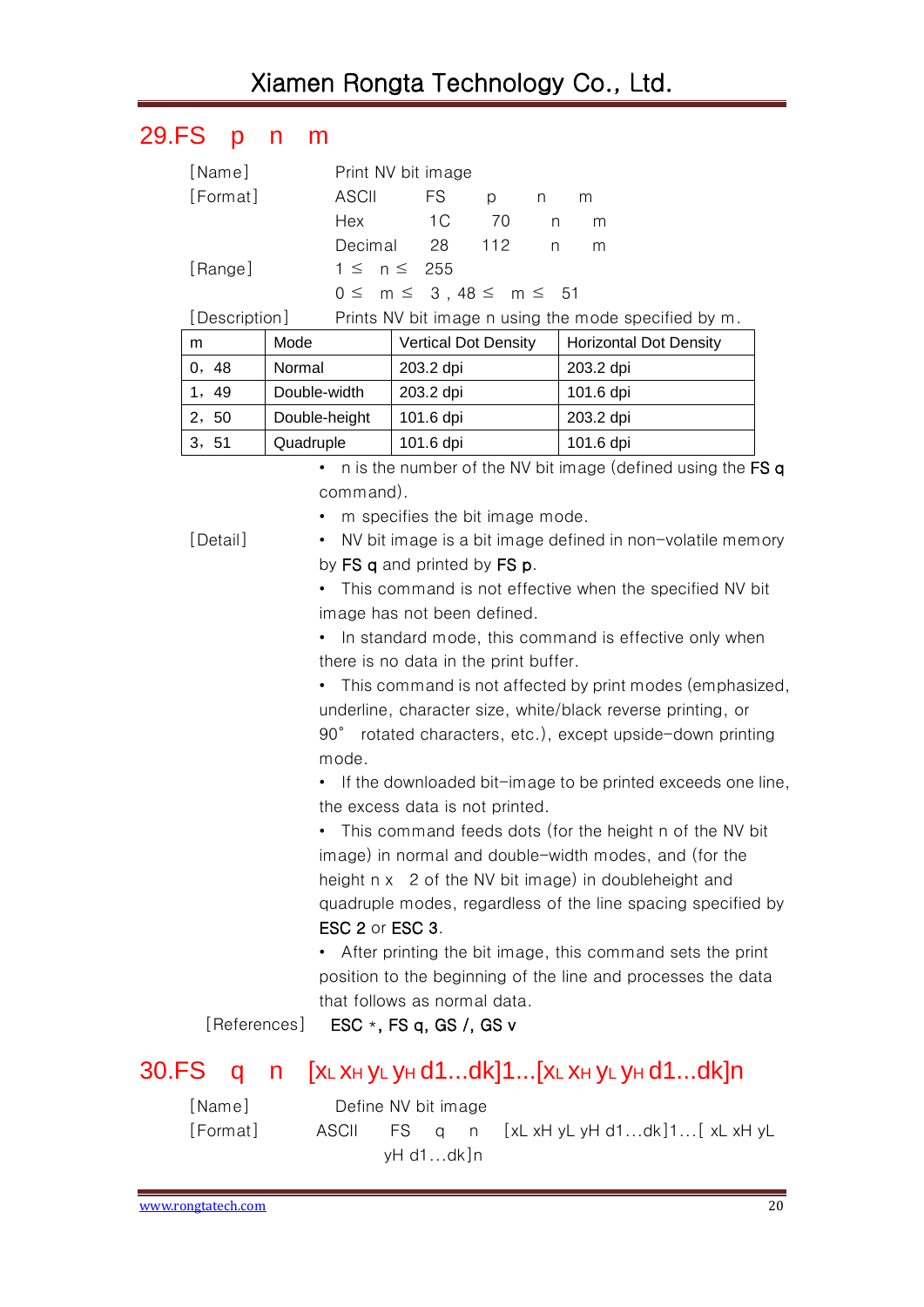|               | Hex<br>$xL \times H$ yL yH d1dk]1 $xL \times H$ yL<br>1 C<br>71<br>n                  |
|---------------|---------------------------------------------------------------------------------------|
|               | yH d1dk]n                                                                             |
|               | Decimal 28 113 n<br>$[xL xH yL yH d1dk]1$ $xL xH yL$                                  |
|               | yH d1dk]n                                                                             |
| [Range]       | $n \leq 255$<br>$1 \leq$                                                              |
|               | $0 \leq$<br>xL<br>$\leq$ 255                                                          |
|               | $\leq$ 3 (when 1 $\leq$ (xL xH x 256) $\leq$<br>$0 \leq$<br>Xh<br>1023                |
|               | yL<br>$\leq$ 255<br>$0 \leq$                                                          |
|               | $yL \leq 1$ (when $1 \leq$ (yL yH x 256) $\leq$<br>$0 \leq$<br>288                    |
|               | d<br>$\leq$ 255<br>$0 \leq$                                                           |
|               | $k = (xL \times H \times 256) \times (yL \times H \times 256) \times 8$               |
|               | Total defined data area = $192K$ bytes                                                |
| [Description] | Define the NV bit image specified by n.                                               |
|               | n specifies the number of the defined NV bit image.                                   |
|               | xL, xH specifies (xL xH x 256) x 8 dots in the<br>$\bullet$                           |
|               | horizontal direction for the NV bit image you are defining.                           |
|               | yL, yH specifies $(yL \, yH \, x \, 256) \, x \, 8$ dots in the vertical<br>$\bullet$ |
|               | direction for the NV bit image you are defining.                                      |
| [Notes]       | Frequent write command executions may damage the                                      |
|               | NV memory.                                                                            |
|               | Therefore, it is recommended to write the NV memory 10                                |
|               | times or less a day.                                                                  |
|               | The printer performs a hardware reset after the procedure<br>٠                        |
|               | to place the image into the NV memory. Therefore,                                     |
|               | user-defined characters, downloaded bit images should be                              |
|               | defined only after completing this command. The printer                               |
|               | clears the receive and print buffers and resets the mode to                           |
|               | the mode that was in effect at power on. (this version is not                         |
|               | support hardware reset)                                                               |
|               | This command cancels all NV bit images that have<br>٠                                 |
|               | already been defined by this command.                                                 |
|               | From the beginning of the processing of this command                                  |
|               | till the finish of hardware reset, mechanical operations                              |
|               | (including initializing the position of the print head when the                       |
|               | cover is open, paper feeding using the FEED button, etc.)                             |
|               | cannot be performed.                                                                  |
|               | During processing of this command, the printer is BUSY                                |
|               | when writing data to the user NV memory and stops                                     |
|               | receiving data. Therefore it is prohibited to transmit the data,                      |
|               | including real-time commands, during the execution of this                            |
|               | command.                                                                              |
|               | NV bit image is a bit image defined in non-volatile<br>٠                              |
|               | memory by FS q and printed by FS p.                                                   |
|               | In standard mode, this command is effective only when                                 |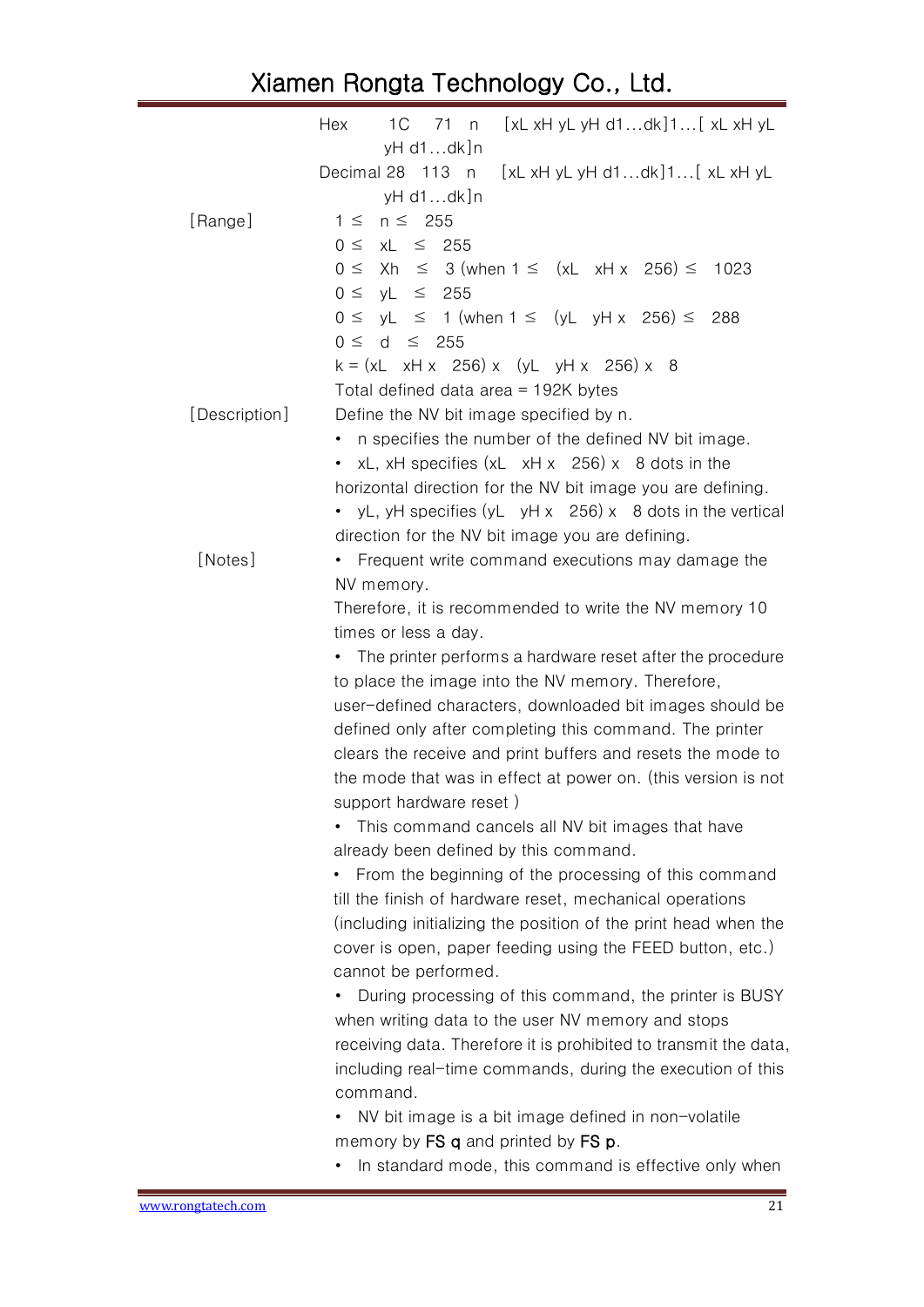processed at thebeginning of the line.

• This command is effective when 7 bytes <FS yH> of the command areprocessed normally.

• When the amount of data exceeds the capacity left in the range defined by xL, xH, yL, yH, the printer processes xL, xH, yL, yH out of the defined range.

• In the first group of NV bit images, when any of the parameters xL, xH, yL, yH is out of the definition range, this command is disabled.

• In groups of NV bit images other than the first one, when the printer encounters xL, xH, yL, yH out of the defined range, it stops processing this command and starts writing into the NV images. At this time, NV bit images that haven't been defined are disabled (undefined), but any NV bit images before that are enabled.

• The d indicates the definition data. In data (d) a 1 bit specifies a dot to be printed and a 0 bit specifies a dot not to be printed.

• This command defines n as the number of a NV bit image. Numbers rise in order from NV bit image 01H. Therefore, the first data group [xL xH yL yH d1...dk] is NV bit image 01H, and the last data group [xL xH yL yH d1...dk] is NV bit image n. The total agrees with the number of NV bit images specified by the command FS p.

• The definition data for an NV bit image consists of [xL xH] yL yH d1...dk]. Therefore, when only one NV bit image is defined n=1, the printer processes a data group [xL xH yL yH d1...dk] once. The printer uses ([data: (xL xH× 256)  $\times$ (yL yH $\times$  256) $\times$ 8] [header :4]) bytes of NV memory.

• The definition area in this printer is a maximum of 192K bytes. This command can define several NV bit images, but cannot define bit image data whose total capacity [bit image data header] exceeds 192K bytes.

• The printer does not transmit ASB status or perform status detection during processing of this command even when ASB is specified.

• Once an NV bit image is defined, it is not erased by performing **ESC** @, reset, and power off.

• This command performs only definition of an NV bit image and does not perform printing. Printing of the NV bit image is performed by the FS p command.

[Reference] FS p

[Example]  $\frac{36}{4}$  xL = 64, xH = 0, vL = 96, vH = 0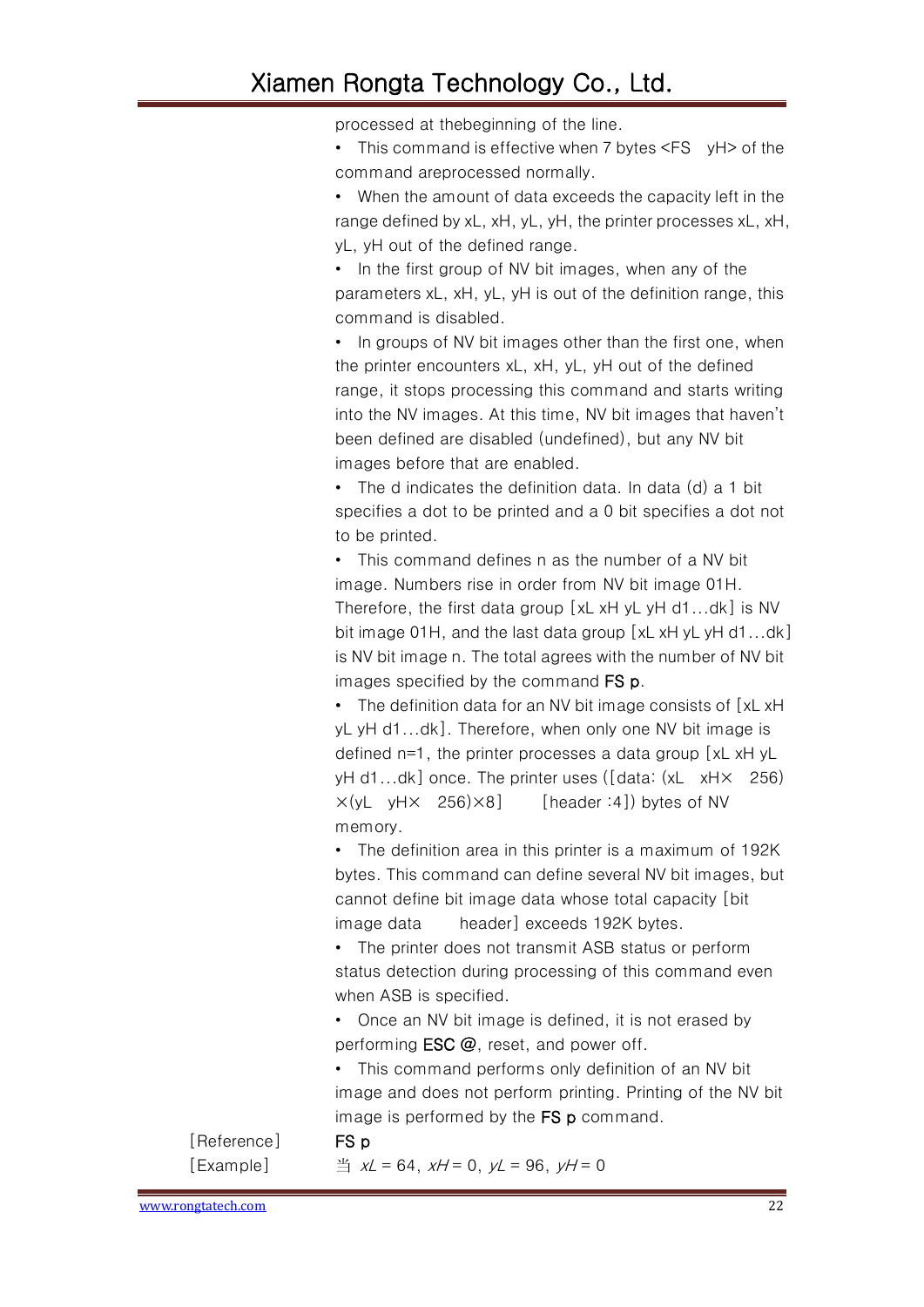

#### <span id="page-22-0"></span>31.GS ! n

| [Name]   | Select character size                                         |
|----------|---------------------------------------------------------------|
| [Format] | ASCII<br>GS!n                                                 |
|          | Hex 1D 21 n                                                   |
|          | Decimal 29 33 n                                               |
| [Range]  | $0 \le n \le 255$                                             |
|          | $(1 \le$ vertical number of times $\le$ 8, 1 $\le$ horizontal |
|          | number of times $\leq$ 8)                                     |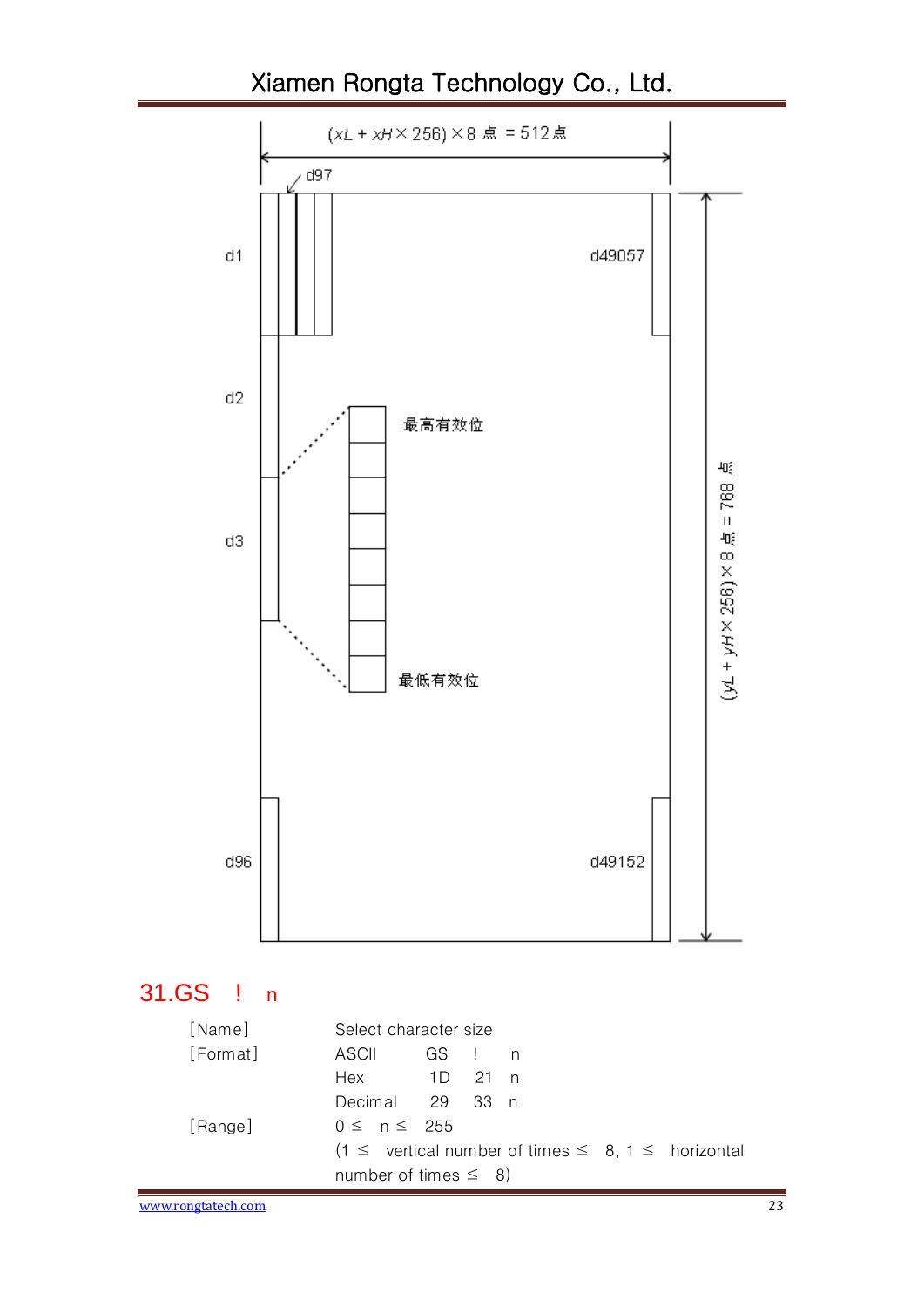[Description] Selects the character height using bits 0 to 2 and selects the character

width using bits 4 to 7, as follows:

| <b>Bit</b> | Off/On                                   | Hex | <b>Decimal</b> | <b>Function</b>                         |  |  |  |
|------------|------------------------------------------|-----|----------------|-----------------------------------------|--|--|--|
| 0          | Character height selection. See Table 2. |     |                |                                         |  |  |  |
|            |                                          |     |                |                                         |  |  |  |
| 2          |                                          |     |                |                                         |  |  |  |
| 3          |                                          |     |                |                                         |  |  |  |
| 4          |                                          |     |                | Character width selection. See Table 1. |  |  |  |
| 5          |                                          |     |                |                                         |  |  |  |
| 6          |                                          |     |                |                                         |  |  |  |
|            |                                          |     |                |                                         |  |  |  |

# Table 1 Table 2

| Hex | <b>Decimal</b> | <b>Width</b>    | Hex | <b>Decimal</b> | <b>Width</b>             |
|-----|----------------|-----------------|-----|----------------|--------------------------|
| 00  | 0              | 1(normal)       | 00  | 0              | 1(normal)                |
| 10  | 16             | 2(double-width) | 01  |                | 2(double-height)         |
| 20  | 32             | 3               | 02  | $\overline{2}$ | 3                        |
| 30  | 48             | 4               | 03  | 3              | 4                        |
| 40  | 64             | 5               | 04  | 4              | 5                        |
| 50  | 80             | 6               | 05  | 5              | 6                        |
| 60  | 96             | 7               | 06  | 6              | $\overline{\phantom{a}}$ |
| 70  | 112            | 8               | 07  |                | 8                        |

**Character Width Selection Character Height Selection**

| Hex | <b>Decimal</b> | Width            |
|-----|----------------|------------------|
| 00  | O              | 1(normal)        |
| 01  |                | 2(double-height) |
| 02  | 2              | 3                |
| 03  | 3              | 4                |
| 04  | 4              | 5                |
| 05  | 5              | 6                |
| 06  | 6              | 7                |
| 07  |                | 8                |

[Notes] • This command is effective for all characters (alphanumeric and Kanji), except for HRI characters.

> • If n is outside the defined range, this command is ignored.

• In standard mode, the vertical direction is the paper feed direction, and the horizontal direction is perpendicular to the paper feed direction. However, when character orientation changes in 90° clockwise-rotation mode, the relationship between vertical and horizontal directions is reversed.

• When characters are enlarged with different sizes on one line, all the characters on the line are aligned at the baseline.

• The **ESC!** command can also turn double-width and double-height modes on or off. However, the setting of the last received command is effective.

 $[Default]$   $n = 0$ [Reference] **ESC !** 

#### <span id="page-23-0"></span>32.GS  $\star$  x y d1...d( $x \times y \times 8$ )

[Name] Define downloaded bit image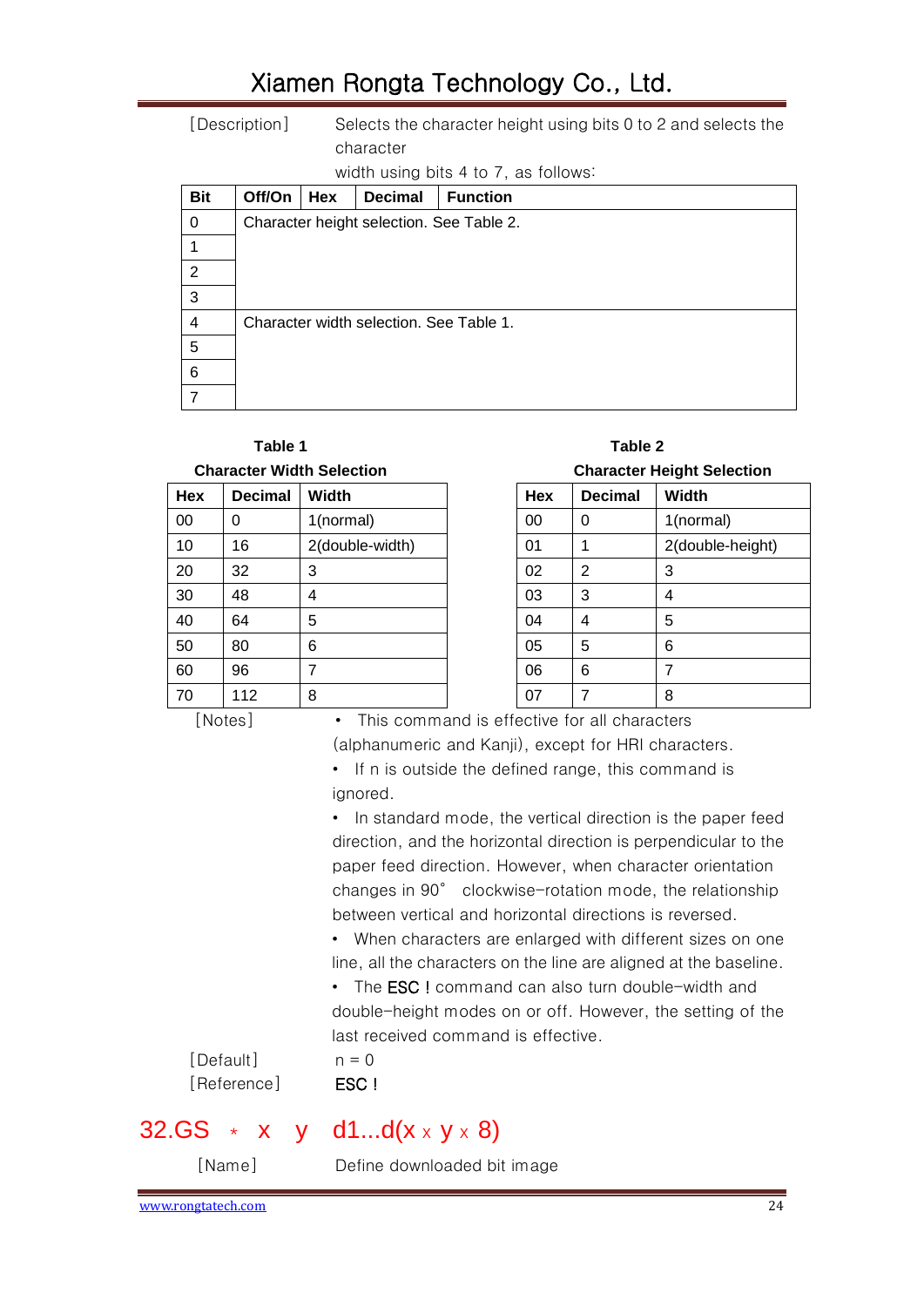| [Format]      | y d1d( $x \times y \times 8$ )<br><b>ASCII</b><br>GS<br>$\star$<br>X             |
|---------------|----------------------------------------------------------------------------------|
|               | x y d1d( $x \times y \times 8$ )<br>1D<br>Hex<br>2A                              |
|               | Decimal<br>42 x<br>y d1 d( $x \times y \times 8$ )<br>29                         |
| [Range]       | $1 \leq x \leq 255$                                                              |
|               | $1 \le y \le 48$ (where $x \times y \le 1536$ )                                  |
|               | $0 \le d \le 255$                                                                |
| [Description] | Defines a downloaded bit image using the number of dots<br>specified by x and y. |
|               | x specifies the number of dots in the horizontal direction.                      |
|               | y specifies the number of dots in the vertical direction.<br>$\bullet$           |
| [Notes]       | The number of dots in the horizontal direction is $x \times 8$ ; in              |
|               | the vertical direction it is y×8.                                                |
|               | If $x \times y$ is out of the specified range, this command is                   |
|               | disabled.                                                                        |
|               | The d indicates bit-image data. Data (d) specifies a bit                         |
|               | printed as 1 and not printed as 0.                                               |
|               | The downloaded bit image definition is cleared when:                             |
|               | 1)<br><b>ESC</b> @ is executed.                                                  |
|               | 2)<br><b>ESC &amp; is executed.</b>                                              |
|               | 3)<br>Printer is reset or the power is turned off.                               |
|               | The following figure shows the relationship between the                          |
|               | downloaded bit image and the printed data.                                       |
|               | $x \times 8$ dots                                                                |
|               |                                                                                  |
|               | d1                                                                               |
|               | dył1<br>dy): 2+1                                                                 |
|               | <b>MSB</b>                                                                       |
|               | d2                                                                               |
|               |                                                                                  |
|               | $y \times 8$ dots                                                                |
|               |                                                                                  |
|               | LSB                                                                              |
|               |                                                                                  |
|               | dy<br>dy∤2<br>dxxyx8                                                             |
|               |                                                                                  |

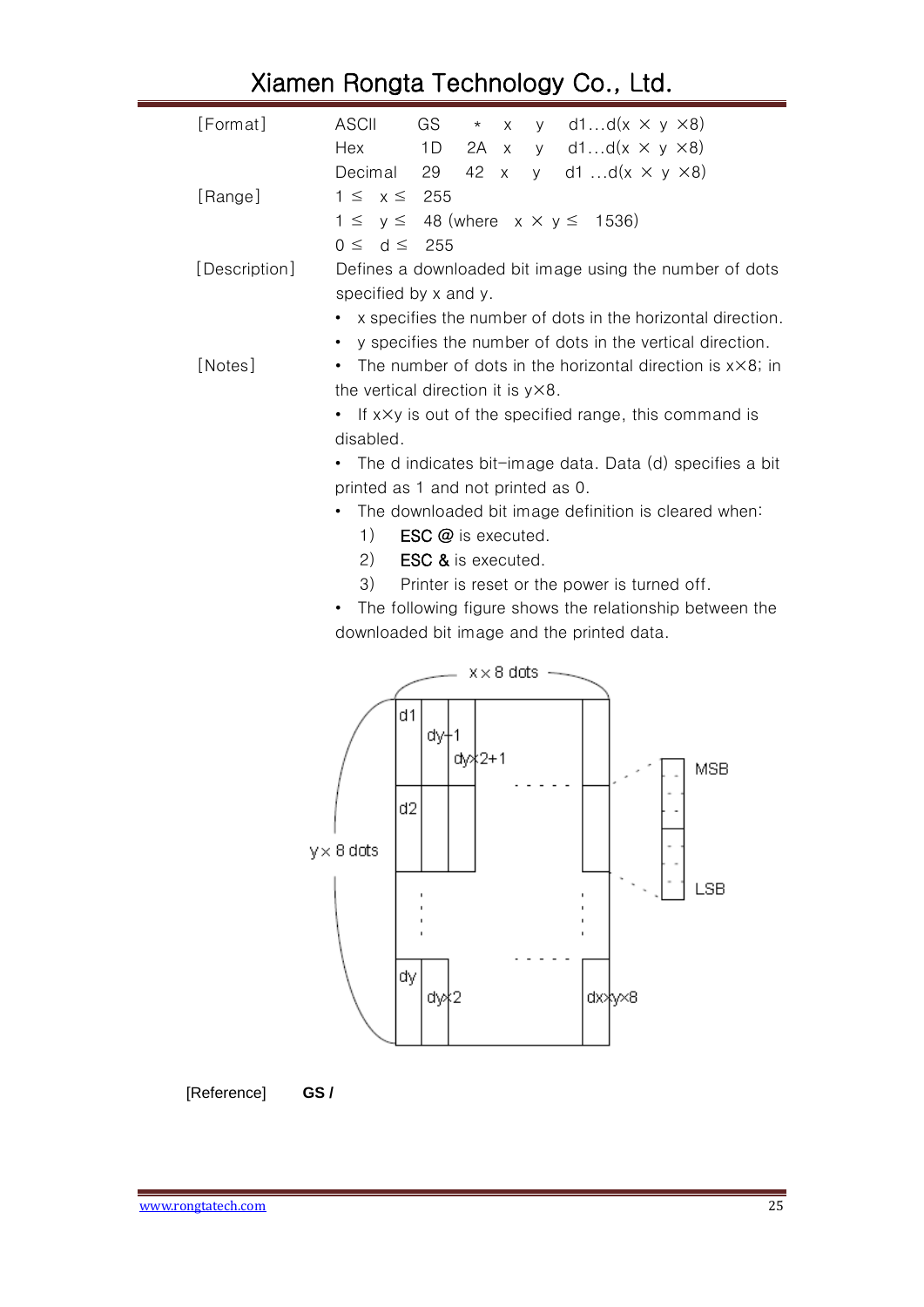# <span id="page-25-0"></span>33.GS / m

| [Name]   | Print downloaded bit image                                              |
|----------|-------------------------------------------------------------------------|
| [Format] | GS / m<br>ASCII                                                         |
|          | 1D $2F$ m<br>Hex                                                        |
|          | Decimal 29 47 m                                                         |
| [Range]  | $0 \le m \le 3, 48 \le m \le 51$                                        |
|          | [Description] Prints a downloaded bit image using the mode specified by |
|          |                                                                         |

m selects a mode from the table below:

| m     | Mode          | <b>Vertical Dot Density</b> | <b>Horizontal Dot Density</b> |
|-------|---------------|-----------------------------|-------------------------------|
| 0, 48 | Normal        | 203.2 dpi                   | 203.2 dpi                     |
| 1, 49 | Double-width  | 203.2 dpi                   | 101.6 dpi                     |
| 2, 50 | Double-height | 101.6 dpi                   | 203.2 dpi                     |
| 3, 51 | Quadruple     | 101.6 dpi                   | 101.6 dpi                     |

[Notes] • This command is ignored if a downloaded bit image has not been defined.

> • In standard mode, this command is effective only when there is no data in the print buffer.

• This command has no effect in the print modes (emphasized, double-strike, underline, character size, or white/black reverse printing), except for upsidedown printing mode.

• If the downloaded bit-image to be printed exceeds the printable area, the excess data is not printed.

[Reference] GS \*

#### <span id="page-25-1"></span>34.GS B n

| [Name]        | Turn white/black reverse printing mode                             |                                                       |    |   |  |  |
|---------------|--------------------------------------------------------------------|-------------------------------------------------------|----|---|--|--|
| [Format]      | ASCII                                                              | GS                                                    | В  | n |  |  |
|               | Hex                                                                | 1D.                                                   | 42 | n |  |  |
|               | Decimal                                                            | 29                                                    | 66 | n |  |  |
| [Range]       | $0 \leq n \leq 255$                                                |                                                       |    |   |  |  |
| [Description] | Turns on or off white/black reverse printing mode.                 |                                                       |    |   |  |  |
|               | $\bullet$                                                          | When the LSB of n is 0, white/black reverse mode is   |    |   |  |  |
|               | turned off.                                                        |                                                       |    |   |  |  |
|               | ٠                                                                  | When the LSB of n is 1, white/black reverse mode is   |    |   |  |  |
|               | turned on.                                                         |                                                       |    |   |  |  |
| [Notes]       |                                                                    | Only the lowest bit of n is valid.                    |    |   |  |  |
|               | $\bullet$                                                          | This command is available for built-in characters and |    |   |  |  |
|               | user-defined characters.                                           |                                                       |    |   |  |  |
|               | When white/black reverse printing mode is on, it also<br>$\bullet$ |                                                       |    |   |  |  |
|               | applies to character spacing set by <b>ESC SP</b> .                |                                                       |    |   |  |  |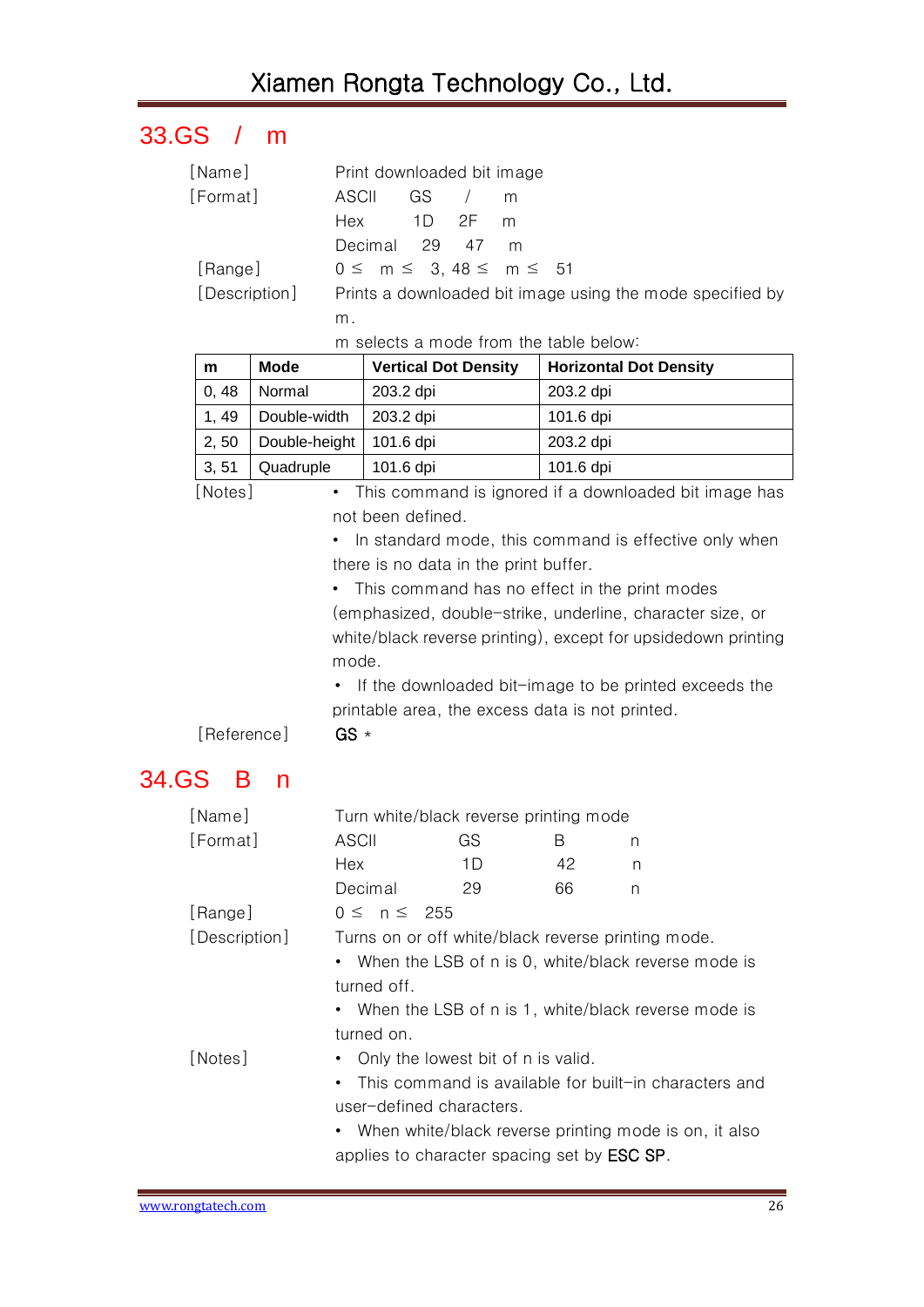<span id="page-26-0"></span>

| [Default]                | This command does not affect bit images, user-defined<br>bit images, bar codes, HRI characters, and spacing skipped<br>by $HT$ , $ESC$ \$.<br>• This command does not affect the space between lines.<br>White/black reverse mode has a higher priority than<br>underline mode. Even if underline mode is on, it is disabled<br>(but not canceled) when white/black reverse mode is<br>selected.<br>$n = 0$ |                                                           |  |  |  |
|--------------------------|-------------------------------------------------------------------------------------------------------------------------------------------------------------------------------------------------------------------------------------------------------------------------------------------------------------------------------------------------------------------------------------------------------------|-----------------------------------------------------------|--|--|--|
| 35.GS<br>н<br>n          |                                                                                                                                                                                                                                                                                                                                                                                                             |                                                           |  |  |  |
| [Name]<br>[Format]       | Select printing position for HRI characters<br><b>ASCII</b><br>GS<br>Hex<br>1D<br>Decimal<br>29                                                                                                                                                                                                                                                                                                             | Н<br>n<br>48<br>n<br>72<br>$\mathsf{n}$                   |  |  |  |
| [Range]<br>[Description] | $0 \leq n \leq$<br>$3, 48 \le$<br>$n \leq$<br>51<br>Selects the printing position of HRI characters when printing<br>a bar code. n selects the printing position as follows:                                                                                                                                                                                                                                |                                                           |  |  |  |
|                          | n                                                                                                                                                                                                                                                                                                                                                                                                           | <b>Printing position</b>                                  |  |  |  |
|                          | 0, 48                                                                                                                                                                                                                                                                                                                                                                                                       | Not printed                                               |  |  |  |
|                          | 1, 49                                                                                                                                                                                                                                                                                                                                                                                                       | Above the bar code                                        |  |  |  |
|                          | 2, 50                                                                                                                                                                                                                                                                                                                                                                                                       | Below the bar code                                        |  |  |  |
|                          | 3, 51                                                                                                                                                                                                                                                                                                                                                                                                       | Both above and below the bar code                         |  |  |  |
|                          |                                                                                                                                                                                                                                                                                                                                                                                                             | HRI indicates Human Readable Interpretation.              |  |  |  |
| [Notes]                  | $\bullet$<br>f.                                                                                                                                                                                                                                                                                                                                                                                             | HRI characters are printed using the font specified by GS |  |  |  |
| [Default]                | $n = 0$                                                                                                                                                                                                                                                                                                                                                                                                     |                                                           |  |  |  |
| [Reference]              | GS f, GS k                                                                                                                                                                                                                                                                                                                                                                                                  |                                                           |  |  |  |
| L nLnH<br>36.GS          |                                                                                                                                                                                                                                                                                                                                                                                                             |                                                           |  |  |  |
| [Name]<br>[Format]       | Set left margin<br><b>ASCII</b><br>GS<br>L                                                                                                                                                                                                                                                                                                                                                                  | nH<br>nL                                                  |  |  |  |

<span id="page-26-1"></span>

| . . <b>.</b>  |                                                                  |  |  |  |  |  |  |
|---------------|------------------------------------------------------------------|--|--|--|--|--|--|
| [Format]      | ASCII GS L nL nH                                                 |  |  |  |  |  |  |
|               | Hex 1D 4C nL nH                                                  |  |  |  |  |  |  |
|               | Decimal 29 76 nL nH                                              |  |  |  |  |  |  |
| [Range]       | $0 \leq nL \leq 255$                                             |  |  |  |  |  |  |
|               | $0 \leq nH \leq 255$                                             |  |  |  |  |  |  |
| [Description] | Sets the left margin using nL and nH.                            |  |  |  |  |  |  |
|               | • The left margin is set to $[(nL + nH \times 256) \times 0.125$ |  |  |  |  |  |  |
|               | $mm$ ].                                                          |  |  |  |  |  |  |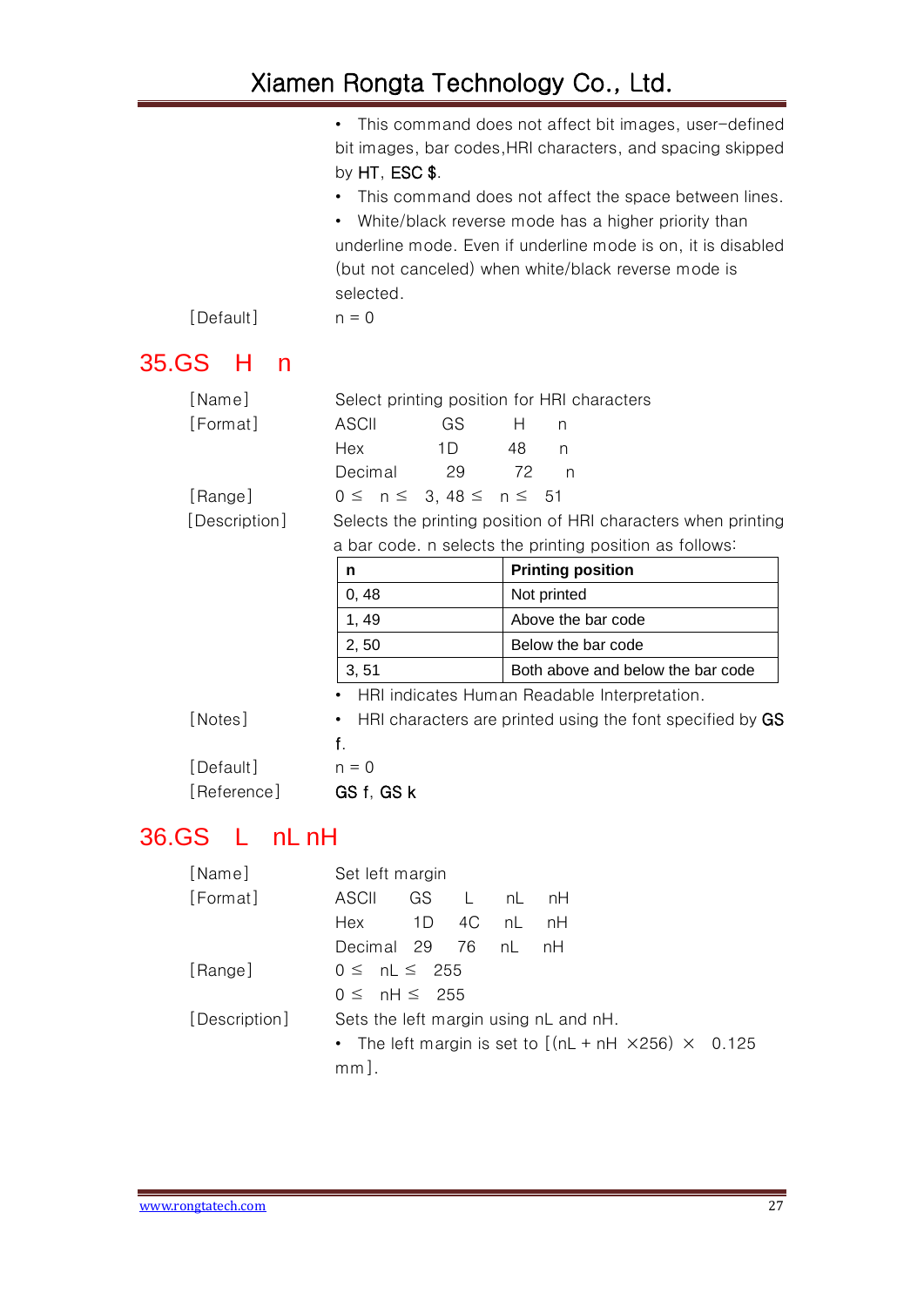<span id="page-27-2"></span><span id="page-27-1"></span><span id="page-27-0"></span>

|       | Printable area                |                                                                                                                                                                                                     |                |            |  |  |
|-------|-------------------------------|-----------------------------------------------------------------------------------------------------------------------------------------------------------------------------------------------------|----------------|------------|--|--|
|       |                               |                                                                                                                                                                                                     |                |            |  |  |
|       |                               |                                                                                                                                                                                                     |                |            |  |  |
|       |                               | Printing area width<br>Left margin                                                                                                                                                                  |                |            |  |  |
|       | [Notes]                       | This command is effective only when processed at the<br>beginning of the line in standard mode.<br>• If the setting exceeds the printable area, the maximum<br>value of the printable area is used. |                |            |  |  |
|       | [Default]                     | $nL = 0$ , $nH = 0$                                                                                                                                                                                 |                |            |  |  |
| 37.GS | a<br>n                        |                                                                                                                                                                                                     |                |            |  |  |
|       | [Name]<br>[Format]<br>[Range] | Enable/Disable Automatic Status Back (ASB)<br><b>ASCII</b><br>GS<br>a<br>n<br>Hex<br>1D<br>61<br>n<br>Decimal<br>29<br>97<br>n<br>255<br>$0 \leq n \leq$                                            |                |            |  |  |
|       | <b>Bit</b>                    | Function                                                                                                                                                                                            |                | Value      |  |  |
|       |                               |                                                                                                                                                                                                     | 0              | 1          |  |  |
|       | 0                             |                                                                                                                                                                                                     |                |            |  |  |
|       | 1                             |                                                                                                                                                                                                     |                |            |  |  |
|       | $\overline{2}$                | Disable/Enable ASB                                                                                                                                                                                  | <b>Disable</b> | Enable     |  |  |
|       | $3 - 4$                       |                                                                                                                                                                                                     |                |            |  |  |
|       | 5                             | Disable/Enable RTS as flow control                                                                                                                                                                  | <b>Disable</b> | Enable     |  |  |
|       | $6 - 7$                       |                                                                                                                                                                                                     |                |            |  |  |
|       | [Description]                 | When ASB is enabled, the printer will send the changed<br>status to PC automatically.                                                                                                               |                |            |  |  |
| 38.GS | h<br>n                        |                                                                                                                                                                                                     |                |            |  |  |
|       | [Name]<br>[Format]<br>[Range] | Select bar code height<br><b>ASCII</b><br>GS<br>h.<br>n<br>Hex<br>1D<br>68<br>Decimal<br>29<br>104<br>$1 \leq n \leq$<br>255                                                                        | n<br>n         |            |  |  |
|       | [Description]                 | Selects the height of the bar code.<br>n specifies the number of dots in the vertical direction.                                                                                                    |                |            |  |  |
|       | [Default]<br>[Reference]      | $n = 162$<br>GS k                                                                                                                                                                                   |                |            |  |  |
| 39.GS | k                             | m d1dk NUL/GS k m                                                                                                                                                                                   | n              | d1dn       |  |  |
|       | [Name]<br>[Format]            | Print bar code<br><b><i><u>OASCII</u></i></b><br>GS<br>k<br>m                                                                                                                                       | d1dk           | <b>NUL</b> |  |  |
|       | www.rongtatech.com            |                                                                                                                                                                                                     |                | 28         |  |  |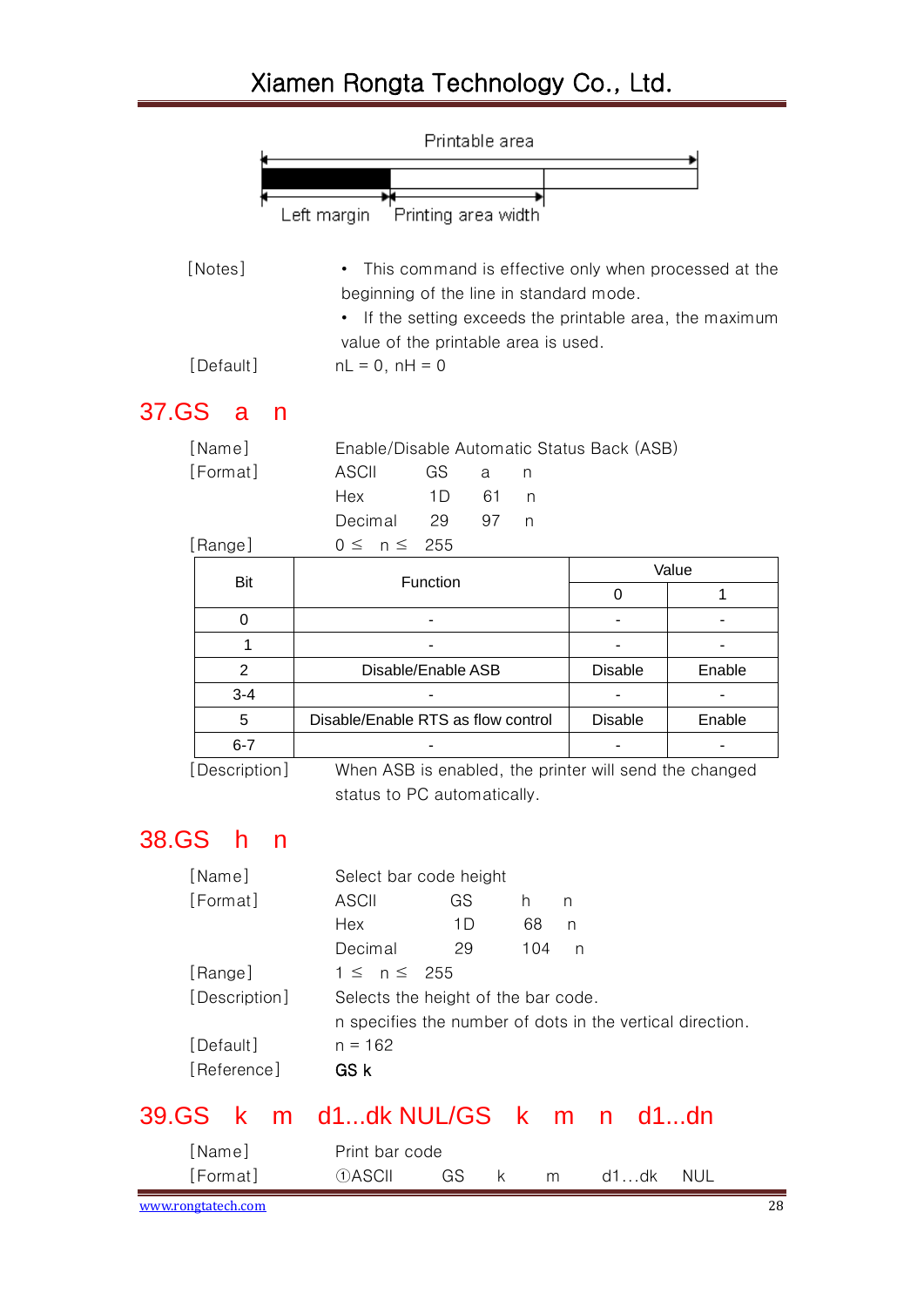|     |              | Hex             | 1D<br>6B<br>m                                      | d1…dk<br>00                                                         |
|-----|--------------|-----------------|----------------------------------------------------|---------------------------------------------------------------------|
|     |              |                 | Decimal<br>29<br>107<br>m                          | d1dk<br>$\Omega$                                                    |
|     |              | 2ASCII          | GS<br>k.<br>m                                      | $d1$ dn<br>n                                                        |
|     |              | Hex             | 1D<br>6B<br>m                                      | d1dn<br>n                                                           |
|     |              |                 | 107<br>Decimal<br>29<br>m                          | $d1$ dn<br>n.                                                       |
|     | [Range]      |                 |                                                    | $\theta$ 0 $\leq$ m $\leq$ 6 (k and d depend on the bar code system |
|     |              | used)           |                                                    |                                                                     |
|     |              |                 |                                                    | 2 65 ≤m ≤ 73 (n and d depend on the bar code system                 |
|     |              | used)           |                                                    |                                                                     |
|     |              | [Description]   | Selects a bar code system and prints the bar code. |                                                                     |
|     |              |                 | m selects a bar code system as follows:            |                                                                     |
| m   |              | Bar Code System | Number of Characters                               | Remarks                                                             |
| (1) | 0            | UPC-A           | $11 \leq k \leq$<br>12                             | $48 \le d \le$<br>57                                                |
|     | $\mathbf{1}$ | UPC-E           | $11 \leq$<br>$k \leq$<br>12                        | $48 \le d \le$<br>57                                                |
|     | 2            | JAN13 (EAN13)   | $12 \leq k \leq$<br>13                             | $48 \le d \le$<br>57                                                |
|     | 3            | JAN 8 (EAN8)    | $7 \leq k \leq 8$                                  | $48 \le d \le$<br>57                                                |
|     | 4            | CODE39          | $1 \leq k'$                                        | $48 \le d \le 57, 65 \le d$                                         |
|     |              |                 |                                                    | $\leq$ 90, 32, 36, 37, 43, 45, 46,                                  |
|     |              |                 |                                                    | 47                                                                  |
|     | 5            | <b>ITF</b>      | $1 \leq k$ (even number)                           | $48 \le d \le$<br>57                                                |
|     | 6            | CODABAR         | $1 \leq k'$                                        | $48 \le d \le 57, 65 \le d$                                         |
|     |              |                 |                                                    | $\leq$ 68, 36, 43, 45, 46, 47, 58                                   |
| (2) | 65           | $UPC-A$         | $11 \le n \le$<br>12                               | $48 \le d \le$<br>57                                                |
|     | 66           | UPC-E           | $11 \le n \le 12$                                  | $48 \le d \le$<br>57                                                |
|     | 67           | JAN13 (EAN13)   | $12 \le n \le 13$                                  | $48 \leq$<br>$d \leq$<br>57                                         |
|     | 68           | JAN 8 (EAN8)    | $7 \leq n \leq 8$                                  | $48 \le d \le$<br>57                                                |
|     | 69           | CODE39          | $1 \leq$<br>$n \leq$<br>255                        | $48 \le d \le 57, 65 \le d$                                         |
|     |              |                 |                                                    | 90, 32, 36, 37, 43, 45, 46,<br>$\leq$                               |
|     |              |                 |                                                    | 47                                                                  |
|     | 70           | <b>ITF</b>      | $1 \leq n \leq 255$ (even                          | $48 \leq d \leq 57$                                                 |
|     |              |                 | number)                                            |                                                                     |
|     | 71           | CODABAR         | $1 \leq n \leq 255$                                | $48 \le d \le 57, 65 \le d$                                         |
|     |              |                 |                                                    | $\leq$ 68, 36, 43, 45, 46, 47, 58                                   |
|     | 72           | CODE93          | $1 \leq n \leq 255$                                | $0 \le d \le 127$                                                   |
|     | 73           | CODE128         | $2 \leq n \leq$<br>255                             | $0 \le d \le 127$                                                   |

[Notes for ①]

• This command ends with a NUL code.

• When the bar code system used is UPC-A or UPC-E, the printer prints the bar code data after receiving 12 bytes of bar code data and processes the following data as normal data.

• When the bar code system used is JAN13 (EAN13), the printer prints the bar code after receiving 13 bytes of bar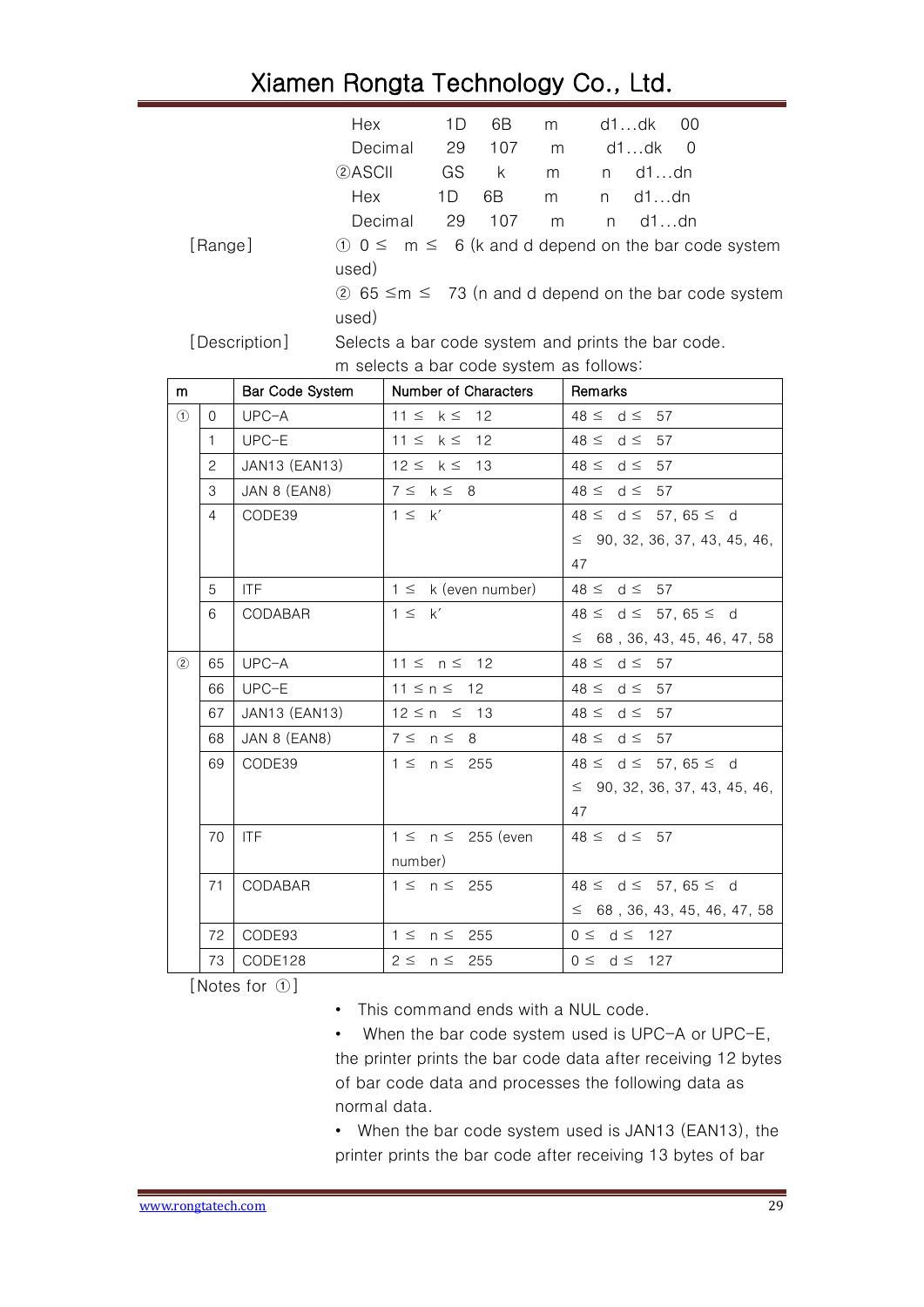code data and processes the following data as normal data. • When the bar code system used is JAN8 (EAN8), the printer prints the bar code after receiving 8 bytes of bar code data and processes the following data as normal data. • The number of data for the ITF bar code must be even numbers. When an odd number of bytes of data is input, the printer ignores the last received data. [Notes for ②] • n indicates the number of bar code data bytes, and the printer processes n bytes from the next character data as bar code data. • If n is outside the specified range, the printer stops command processing and processes the following data as normal data. [Notes in standard mode] • If d is outside the specified range, the printer only feeds paper and processes the following data as normal data. • If the horizontal size exceeds printing area, the printer only feeds the paper. • This command feeds as much paper as is required to print the bar code,regardless of the line spacing specified by ESC 2 or ESC 3. • This command is enabled only when no data exists in the print buffer.When data exists in the print buffer, the printer processes the datafollowing m as normal data. • After printing the bar code, this command sets the print position to thebeginning of the line.

> • This command is not affected by print modes (emphasized, double-strike,underline, character size, white/black reverse printing, or 90° rotated character, etc.),

|              | <b>Control character</b> |                |                      | <b>Control character</b> |            |                |                      |
|--------------|--------------------------|----------------|----------------------|--------------------------|------------|----------------|----------------------|
| <b>ASCII</b> | <b>Hex</b>               | <b>Decimal</b> | <b>HRI</b> character | <b>ASCII</b>             | <b>Hex</b> | <b>Decimal</b> | <b>HRI</b> character |
| <b>NUL</b>   | 00                       | $\Omega$       | $\blacksquare$       | <b>DEL</b>               | 10         | 16             | $\blacksquare$       |
| <b>SOH</b>   | 01                       | 1              | ∎A.                  | DC <sub>1</sub>          | 11         | 17             | $\blacksquare$       |
| <b>STX</b>   | 02                       | 2              | B                    | DC <sub>2</sub>          | 12         | 18             | R                    |
| <b>ETX</b>   | 03                       | 3              | $\blacksquare$       | DC <sub>3</sub>          | 13         | 19             | $\blacksquare$       |
| <b>EOT</b>   | 04                       | 4              | $\blacksquare$       | DC4                      | 14         | 20             | $\blacksquare$       |
| <b>ENQ</b>   | 05                       | 5              | E                    | <b>NAK</b>               | 15         | 21             | $\blacksquare$       |
| <b>ACK</b>   | 06                       | 6              | F                    | <b>SYN</b>               | 16         | 22             | $\blacksquare$       |
| <b>BEL</b>   | 07                       | $\overline{7}$ | $\blacksquare$       | <b>ETB</b>               | 17         | 23             | $\blacksquare$       |
| <b>BS</b>    | 08                       | 8              | H                    | <b>CAN</b>               | 18         | 24             | $\blacksquare$       |
| HТ           | 09                       | 9              | пL                   | EM                       | 19         | 25             | $\blacksquare$       |

except for upside-down printing mode.

www.rongtatech.com 30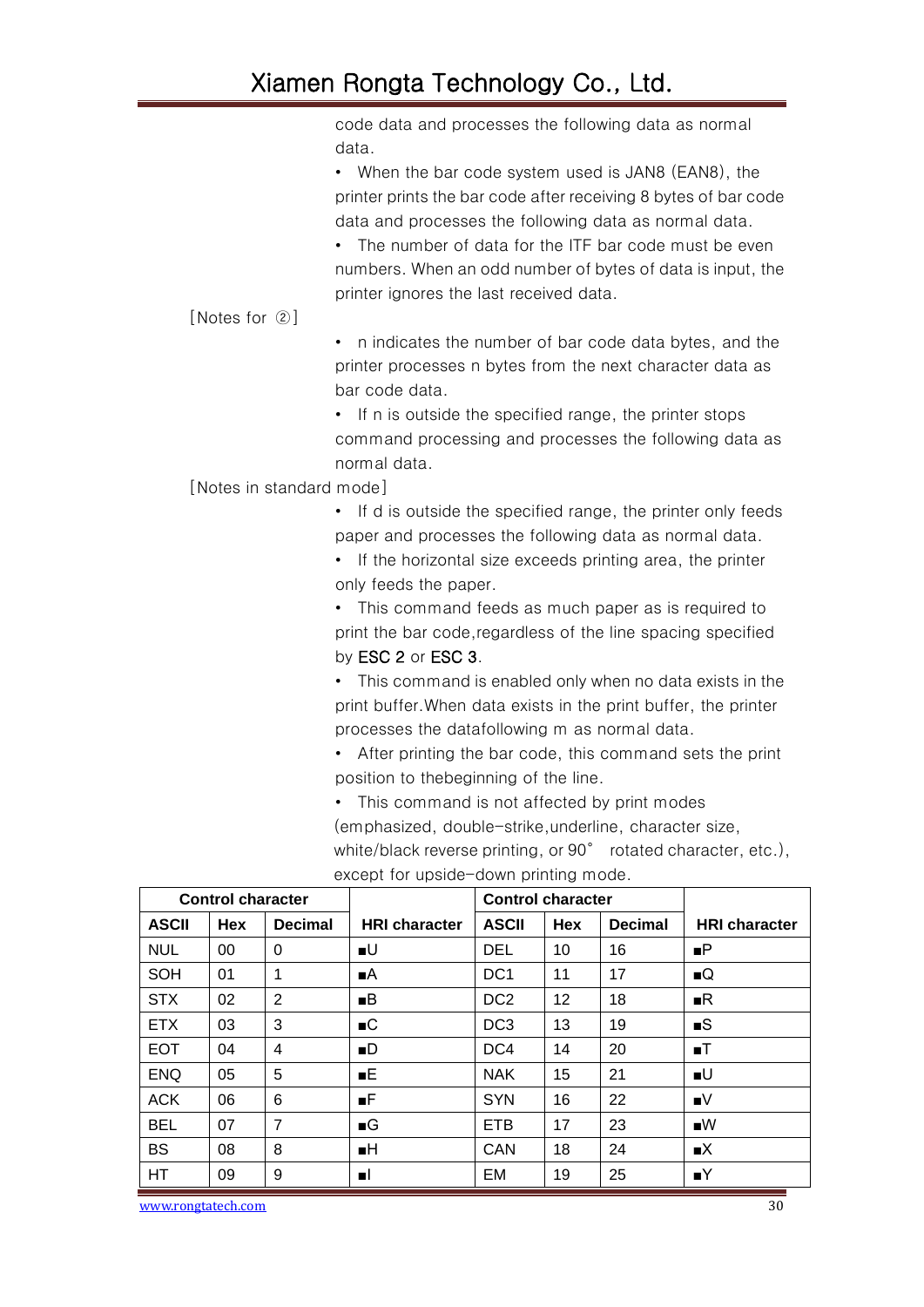| LF        | 0A | 10 | ∎J.              | <b>SUB</b> | 1A             | 26  | $\blacksquare$ |
|-----------|----|----|------------------|------------|----------------|-----|----------------|
| VT        | 0B | 11 | K                | <b>ESC</b> | 1B             | 27  | $\blacksquare$ |
| F         | OC | 12 | - L              | <b>FS</b>  | 1 <sup>C</sup> | 28  | B              |
| <b>CR</b> | 0D | 13 | $\blacksquare M$ | GS         | 1D             | 29  | $\blacksquare$ |
| SO        | 0E | 14 | $\blacksquare$   | <b>RS</b>  | 1E             | 30  | $\blacksquare$ |
| SI        | 0F | 15 | $\blacksquare$   | US         | 1F             | 31  | E              |
|           |    |    |                  | <b>DEL</b> | 7F             | 127 | $\blacksquare$ |

[Example] Printing GS k 72 7 67 111 100 101 13 57 51



When CODE128  $(m = 73)$  is used:

- When using CODE128 in this printer, take the following points into account for data transmission:
- ① The top of the bar code data string must be the code set selection character (CODE A, CODE B, or CODE C), which selects the first code set.
- ② Special characters are defined by combining two characters "{" and one character. The ASCII character "{" is defined by transmitting "{" twice consecutively.

|                           | <b>Transmit data</b> |        |                |  |  |
|---------------------------|----------------------|--------|----------------|--|--|
| <b>Specific character</b> | <b>ASCII</b>         | Hex    | <b>Decimal</b> |  |  |
| <b>SHIFT</b>              | {S                   | 7B, 53 | 123,83         |  |  |
| <b>CODE A</b>             | łΑ                   | 7B, 41 | 123,65         |  |  |
| CODE B                    | {B                   | 7B,42  | 123,66         |  |  |
| CODE C                    | ${C}$                | 7B,43  | 123,67         |  |  |
| FNC <sub>1</sub>          | {1                   | 7B,31  | 123,49         |  |  |
| FNC <sub>2</sub>          | $\{2\}$              | 7B,32  | 123,50         |  |  |
| FNC <sub>3</sub>          | $\{3$                | 7B,33  | 123,51         |  |  |
| FNC4                      | ${4}$                | 7B,34  | 123,52         |  |  |
| "{"                       | {{                   | 7B,7B  | 123,123        |  |  |

[Example] Example data for printing "No. 123456"

In this example, the printer first prints "No." using CODE B, then prints the following numbers using CODE C.

**GS k** 73 10 123 66 78 111 46 123 67 12 34 56

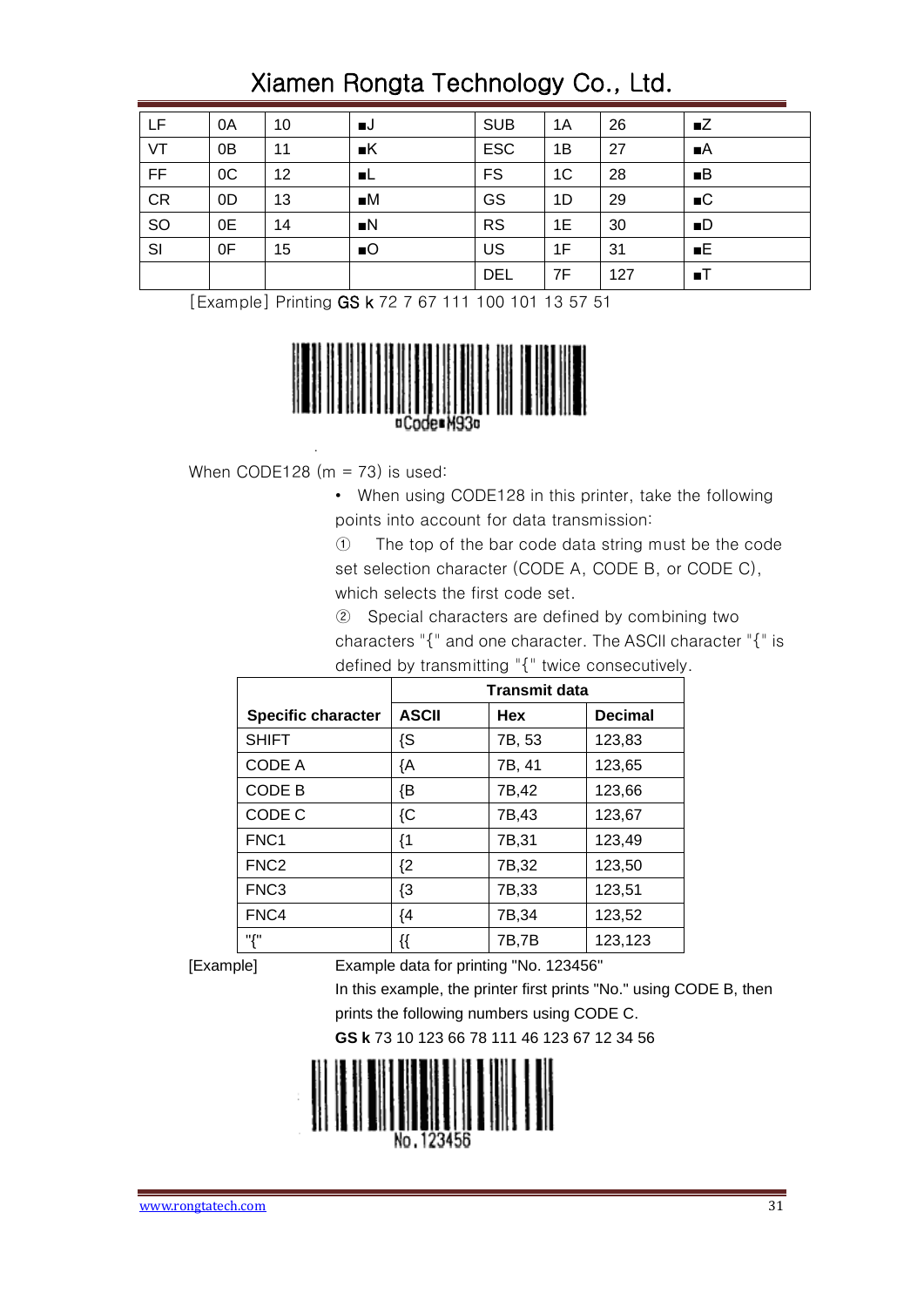|                   | If the top of the bar code data is not the code set          |
|-------------------|--------------------------------------------------------------|
|                   | selection character, the printer stops command processing    |
|                   | and processes the following data as normal data.             |
|                   | • If the combination of "{" and the following character      |
|                   | does not apply any special character, the printer stops      |
|                   | command processing and processes the following data as       |
|                   | normal data.                                                 |
|                   | • If the printer receives characters that cannot be used in  |
|                   | the special code set, the printer stops command processing   |
|                   | and processes the following data as normal data.             |
|                   | The printer does not print HRI characters that correspond    |
|                   | to the shift characters or code set selection characters.    |
|                   | HRI character for the function character is space.           |
|                   | HRI characters for the control character (<00>H to           |
|                   | $\langle$ 1F>H and $\langle$ 7F>H) are space.                |
| <others></others> | Be sure to keep spaces on both right and left sides of a bar |
|                   | code. (Spaces are different depending on the types of the    |
|                   | bar code.)                                                   |
| [Reference]       | GS H, GS h, GS w                                             |

### <span id="page-31-0"></span>40.GS x n

| [Name]        | Set barcode printing left space |      |         |                                                             |  |  |
|---------------|---------------------------------|------|---------|-------------------------------------------------------------|--|--|
| [Format]      | ASCII                           | GS - |         |                                                             |  |  |
|               | Hex                             | 11)  | 78 n    |                                                             |  |  |
|               | Decimal 29                      |      | - 120 n |                                                             |  |  |
| [Description] |                                 |      |         | The print bar code staring positions is: $0\rightarrow 255$ |  |  |

## <span id="page-31-1"></span>41.GS r n

| [Name]         | Transmit status                                                |  |  |  |  |  |
|----------------|----------------------------------------------------------------|--|--|--|--|--|
| [Format]       | ASCII<br>GS.<br>$\mathsf{r}$<br>n                              |  |  |  |  |  |
|                | Hex<br>1D<br>72<br>n                                           |  |  |  |  |  |
|                | Decimal<br>29<br>114<br>n                                      |  |  |  |  |  |
| [Range]        | $n = 1, 49$                                                    |  |  |  |  |  |
| [Description]  | Transmits the status specified by n as follows:                |  |  |  |  |  |
| n              | <b>Function</b>                                                |  |  |  |  |  |
| 1, 49          | Transmits paper sensor status                                  |  |  |  |  |  |
| [Notes]        | • When using a serial interface                                |  |  |  |  |  |
|                | When DTR/DSR control is selected, the printer transmits        |  |  |  |  |  |
|                | only 1 byte after confirming the host is ready to receive data |  |  |  |  |  |
|                | (DSR signal is SPACE). If the host computer is not ready to    |  |  |  |  |  |
|                | receive data (DSR signal is MARK), the printer waits until the |  |  |  |  |  |
| host is ready. |                                                                |  |  |  |  |  |
|                | When XON/XOFF control is selected, the printer transmits       |  |  |  |  |  |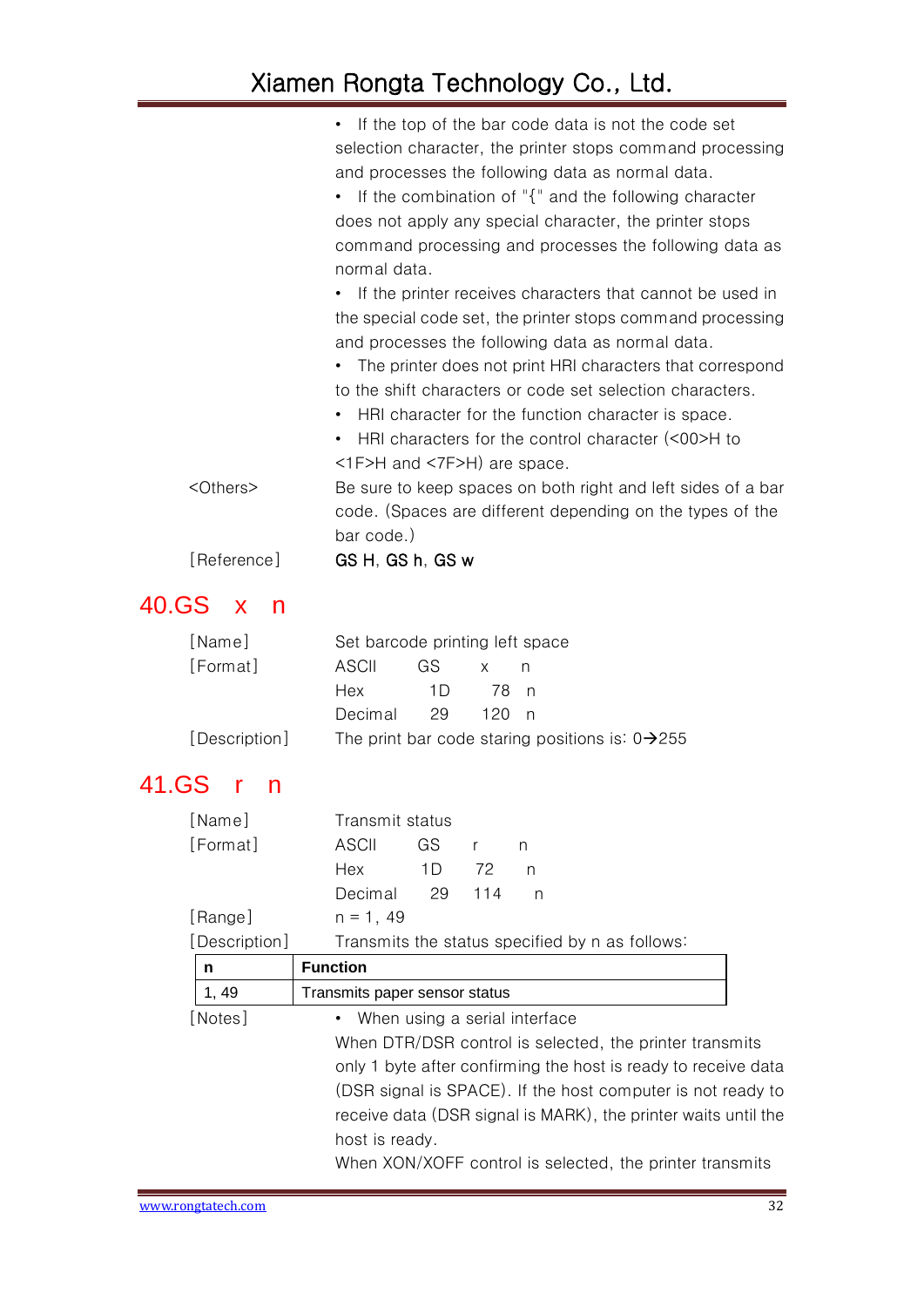only 1 byte without confirming the condition of the DSR signal.

• This command is executed when the data in the receive buffer is developed. Therefore, there may be a time lag between receiving this command and transmitting the status, depending on the receive buffer status.

- When Auto Status Back (ASB) is enabled using **GS a**, the status transmitted by GS r and the ASB status must be differentiated using.
- The status types to be transmitted are shown below:

Paper sensor status  $(n = 1, 49)$ :

| <b>Bit</b> | Off/On | Hex  | <b>Decimal</b> | <b>Status for ASB</b>                  |
|------------|--------|------|----------------|----------------------------------------|
| 0,1        |        |      | -              | Undefined.                             |
| 2,3        | Off    | 00   | 0              | Paper roll end sensor: paper adequate. |
|            | On     | (0C) | (12)           | Paper roll end sensor: paper near end. |
| 4          | Off    | 00   | 0              | Not used. Fixed to Off.                |
| 5,6        | ۰      |      |                | Undefined.                             |
| 7          | Off    | 00   | 0              | Not used. Fixed to Off.                |

Bits 2 and 3: When the paper end sensor detects a paper end, the printer goes offline and does not execute this command. Therefore, bits 2 and 3 do not transmit the status of paper end.

[Reference] GSa

#### <span id="page-32-0"></span>42.GS v 0 m xL xH yL yH d1....dk

| [Name]        | Print raster bit image                                            |                 |  |                  |            |    |
|---------------|-------------------------------------------------------------------|-----------------|--|------------------|------------|----|
| [Format]      | ASCII<br>GS                                                       | $V$ 0           |  | m xL xH yL       |            | vH |
|               | d1dk                                                              |                 |  |                  |            |    |
|               | 1D<br>Hex                                                         | 76              |  | 30 m xL xH yL yH |            |    |
|               | d1dk                                                              |                 |  |                  |            |    |
|               | Decimal<br>29 118 48                                              |                 |  | m xL xH yL       |            | уH |
|               | d1dk                                                              |                 |  |                  |            |    |
| [Range]       | $0 \le m \le 3, 48 \le m \le 51$                                  |                 |  |                  |            |    |
|               | $0 \leq xL \leq 255$                                              |                 |  |                  |            |    |
|               | $0 \le xH \le 255$ where $1 \le (xL + xH \times 256) \le 48$      |                 |  |                  |            |    |
|               | $0 \le yL \le 255$                                                |                 |  |                  |            |    |
|               | $0 \le yH \le 8$ where $1 \le (yL + yH \times 256) \le 4095$      |                 |  |                  |            |    |
|               | $0 \le d \le 255$                                                 |                 |  |                  |            |    |
|               | $k = (xL + xH \times 256) \times (yL + yH \times 256) (k \neq 0)$ |                 |  |                  |            |    |
| [Description] | Selects raster bit-image mode. The value of m selects the         |                 |  |                  |            |    |
|               | mode, as follows:                                                 |                 |  |                  |            |    |
| m             | <b>Mode</b>                                                       | <b>Vertical</b> |  |                  | Horizontal |    |

**Dot Density**

**Dot Density**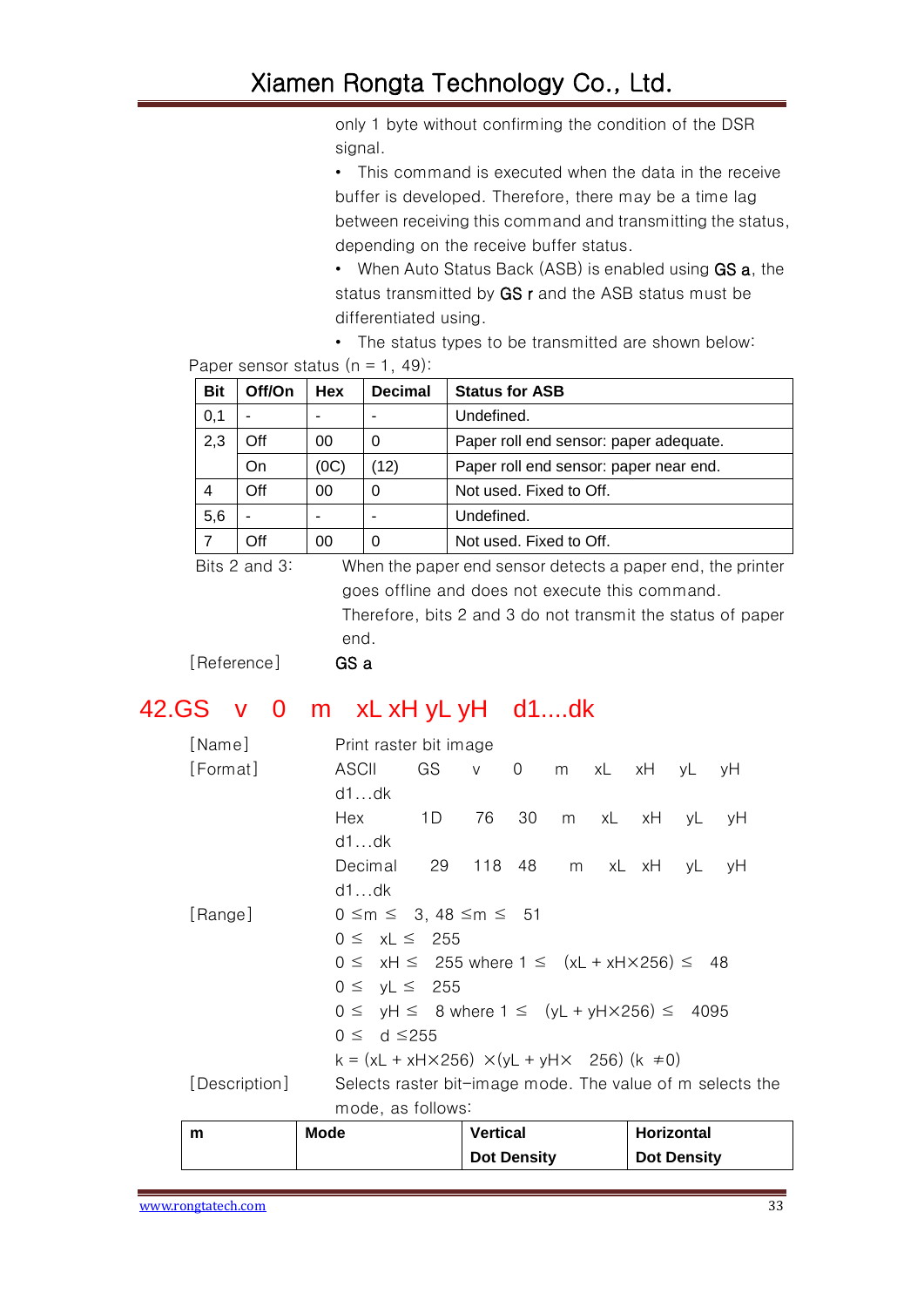|           | 0, 48                            | Normal                                                                                                                |               |                                               | 203.2 dpi |     |     | 203.2 dpi                                                                    |  |  |  |
|-----------|----------------------------------|-----------------------------------------------------------------------------------------------------------------------|---------------|-----------------------------------------------|-----------|-----|-----|------------------------------------------------------------------------------|--|--|--|
|           | 1, 49                            |                                                                                                                       | Double-width  |                                               | 203.2 dpi |     |     | 101.6 dpi                                                                    |  |  |  |
|           | 2, 50                            |                                                                                                                       | Double-height |                                               | 101.6 dpi |     |     | 203.2 dpi                                                                    |  |  |  |
|           | 3, 51                            |                                                                                                                       | Quadruple     |                                               | 101.6 dpi |     |     | 101.6 dpi                                                                    |  |  |  |
|           |                                  |                                                                                                                       |               |                                               |           |     |     | $xL$ , $xH$ , select the number of data bytes ( $xL+xH\times256$ ) in        |  |  |  |
|           |                                  | the horizontal direction for the bit image.                                                                           |               |                                               |           |     |     |                                                                              |  |  |  |
|           |                                  | • yL, yH, select the number of data bits (yL+yH $\times$ 256) in the                                                  |               |                                               |           |     |     |                                                                              |  |  |  |
|           |                                  | vertical direction for the bit image.                                                                                 |               |                                               |           |     |     |                                                                              |  |  |  |
|           | [Notes]                          |                                                                                                                       |               |                                               |           |     |     | In standard mode, this command is effective only when                        |  |  |  |
|           |                                  |                                                                                                                       |               | there is no data in the print buffer.         |           |     |     |                                                                              |  |  |  |
|           |                                  |                                                                                                                       |               |                                               |           |     |     | This command is not affected by print modes (character                       |  |  |  |
|           |                                  |                                                                                                                       |               |                                               |           |     |     |                                                                              |  |  |  |
|           |                                  | size, emphasized, double-strike, upside-down, underline,<br>white/black reverse printing, etc.) for raster bit image. |               |                                               |           |     |     |                                                                              |  |  |  |
|           |                                  |                                                                                                                       |               |                                               |           |     |     | Data outside the printing area is read in and discarded on                   |  |  |  |
|           |                                  |                                                                                                                       |               | a dot-by-dot basis.                           |           |     |     |                                                                              |  |  |  |
|           |                                  |                                                                                                                       |               |                                               |           |     |     | The position at which subsequent characters are to be                        |  |  |  |
|           |                                  |                                                                                                                       |               |                                               |           |     |     | printed for raster bit image is specified by HT (Horizontal                  |  |  |  |
|           |                                  |                                                                                                                       |               |                                               |           |     |     | Tab), <b>ESC \$</b> (Set absolute print position), and <b>GS L</b> (Set left |  |  |  |
|           |                                  |                                                                                                                       |               |                                               |           |     |     | margin). If the position at which subsequent characters are                  |  |  |  |
|           |                                  |                                                                                                                       |               | to be printed is a multiple of 8.             |           |     |     |                                                                              |  |  |  |
|           |                                  |                                                                                                                       |               |                                               |           |     |     | The <b>ESC a</b> (Select justification) setting is also effective on         |  |  |  |
|           |                                  |                                                                                                                       |               | raster bit images.                            |           |     |     |                                                                              |  |  |  |
|           |                                  |                                                                                                                       |               |                                               |           |     |     | d indicates the bit-image data. Setting a bit to 1 prints a                  |  |  |  |
|           |                                  |                                                                                                                       |               | dot and setting it to 0 does not print a dot. |           |     |     |                                                                              |  |  |  |
|           | [Example]                        |                                                                                                                       |               | When xL+xH×256=64                             |           |     |     |                                                                              |  |  |  |
|           |                                  |                                                                                                                       |               | $(xL + xHx256)x8dots=512dots$                 |           |     |     |                                                                              |  |  |  |
|           | 1                                | 2                                                                                                                     | 3             |                                               | 62        | 63  | 64  | ↑                                                                            |  |  |  |
|           | 65                               | 66                                                                                                                    | 67            | ****                                          | 126       | 127 | 128 |                                                                              |  |  |  |
| ****<br>* |                                  |                                                                                                                       |               |                                               |           |     |     | yL+yHQ256dots                                                                |  |  |  |
|           | ****<br>*<br>$K-2$<br>$K-1$<br>Κ |                                                                                                                       |               |                                               |           |     |     |                                                                              |  |  |  |
|           |                                  |                                                                                                                       |               |                                               |           |     |     |                                                                              |  |  |  |
|           |                                  |                                                                                                                       |               |                                               |           |     |     |                                                                              |  |  |  |
|           |                                  | 5<br>6                                                                                                                | 3<br>4        | 2<br>1<br>0                                   |           |     |     |                                                                              |  |  |  |
|           |                                  | <b>MSB</b>                                                                                                            |               | <b>LSB</b>                                    |           |     |     |                                                                              |  |  |  |
|           |                                  |                                                                                                                       |               |                                               |           |     |     |                                                                              |  |  |  |

#### <span id="page-33-0"></span>43.GS w n

| [Name]        |                                           | Set bar code width |     |   |  |  |  |
|---------------|-------------------------------------------|--------------------|-----|---|--|--|--|
| [Format]      | ASCIL                                     | GS                 | W   | n |  |  |  |
|               | Hex                                       | 11)                |     | n |  |  |  |
|               | Decimal                                   | 29                 | 119 | n |  |  |  |
| [Range]       | $2 \leq n \leq 6$                         |                    |     |   |  |  |  |
| [Description] | Sets the horizontal size of the bar code. |                    |     |   |  |  |  |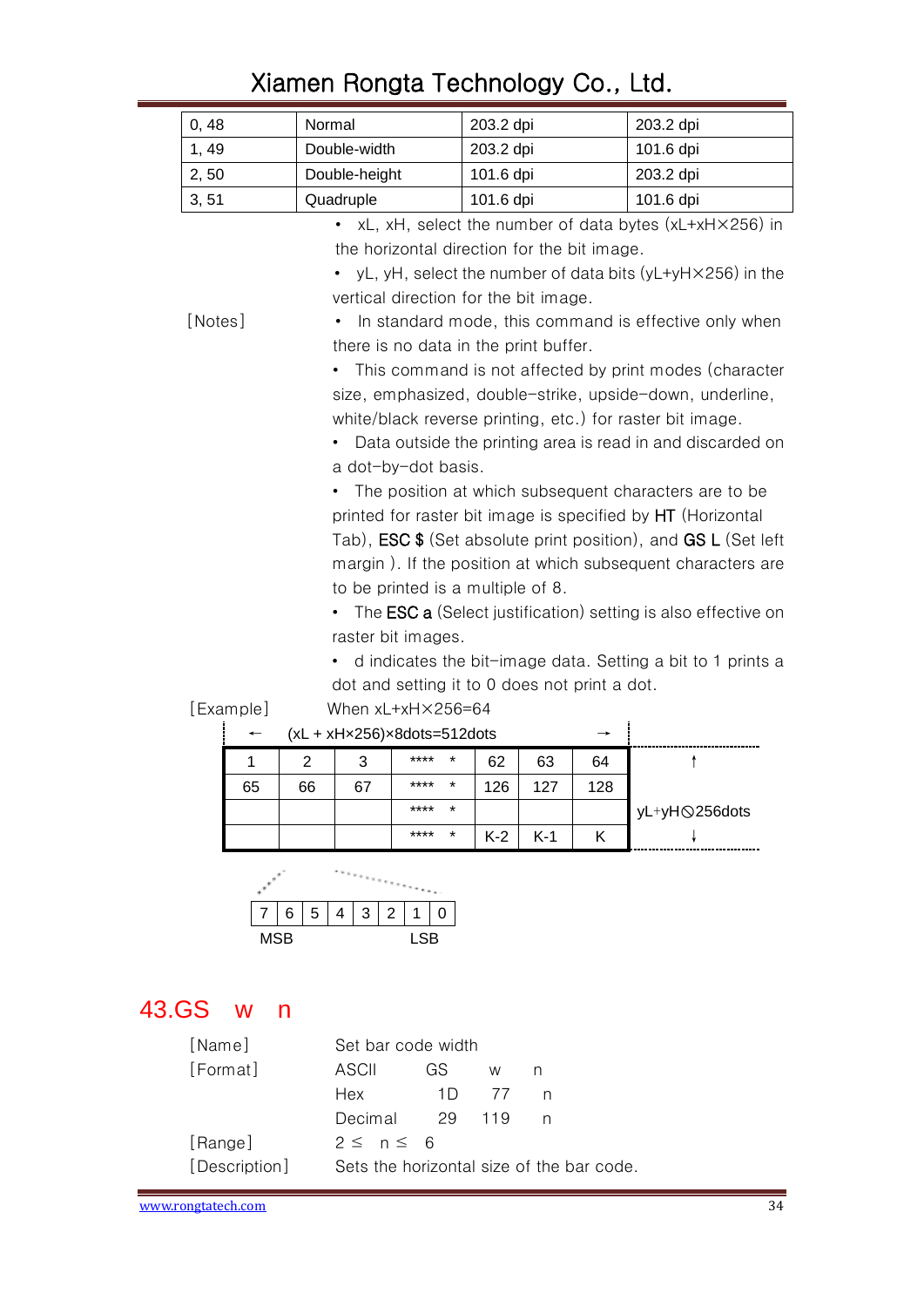|   | IT OPCOTICS THE DUIT OUGH WIGHT US TUITUWS. |                              |                                |  |  |  |  |  |  |  |  |
|---|---------------------------------------------|------------------------------|--------------------------------|--|--|--|--|--|--|--|--|
| n | Module Width (mm) for                       | <b>Binary-level Bar Code</b> |                                |  |  |  |  |  |  |  |  |
|   | <b>Multi-level Bar Code</b>                 | Thin Element Width (mm)      | <b>Thick Element Width(mm)</b> |  |  |  |  |  |  |  |  |
| 2 | 0.250                                       | 0.250                        | 0.625                          |  |  |  |  |  |  |  |  |
| 3 | 0.375                                       | 0.375                        | 1.000                          |  |  |  |  |  |  |  |  |
| 4 | 0.560                                       | 0.500                        | 1.250                          |  |  |  |  |  |  |  |  |
| 5 | 0.625                                       | 0.625                        | 1.625                          |  |  |  |  |  |  |  |  |
| 6 | 0.750                                       | 0.750                        | 2.000                          |  |  |  |  |  |  |  |  |

n specifies the bar code width as follows:

• Multi-level bar codes are as follows:

UPC-A, UPC-E, JAN13 (EAN13), JAN8 (EAN8), CODE93, CODE128

• Binary-level bar codes are as follows:

CODE39, ITF, CODABAR

[Default] n = 3 [Reference] **GS k** 

#### <span id="page-34-0"></span>44.FS ! n

| [Name]        |                     |          |  | Set print mode(s) for Kanji characters                        |
|---------------|---------------------|----------|--|---------------------------------------------------------------|
| [Format]      | ASCII FS ! n        |          |  |                                                               |
|               | Hex                 | 1 C 21 n |  |                                                               |
|               | Decimal 28 33 n     |          |  |                                                               |
| [Range]       | $0 \leq n \leq 255$ |          |  |                                                               |
| [Description] |                     |          |  | Sets the print mode for Kanji characters, using n as follows: |

| <b>Bit</b>     | Off/On | <b>Hex</b> | <b>Decimal</b> | <b>Function</b>            |
|----------------|--------|------------|----------------|----------------------------|
| 0              |        |            |                | Undefined.                 |
| 1              |        |            |                | Undefined.                 |
| $\overline{2}$ | Off    | 00         | 0              | Double-width mode is OFF.  |
|                | On     | 04         | 4              | Double-width mode is ON.   |
| 3              | Off    | 00         | 0              | Double-height mode is OFF. |
|                | On     | 08         |                | Double-height mode is ON.  |
| 4              |        |            |                | Undefined.                 |
| 5              |        |            |                | Undefined.                 |
| 6              |        |            |                | Undefined.                 |
| $\overline{7}$ | Off    | 00         | 0              | Underline mode is OFF.     |
|                | On     | 80         | 128            | Underline mode is ON.      |

[Notes] • When both double-width and double-height modes are set (including

> right- and left-side character spacing), quadruple-size characters are printed.

- The printer can underline all characters (including rightand left-side character spacing), but cannot underline the space set by HT and 90° clockwise-rotated characters.
- When some of the characters in a line are double or more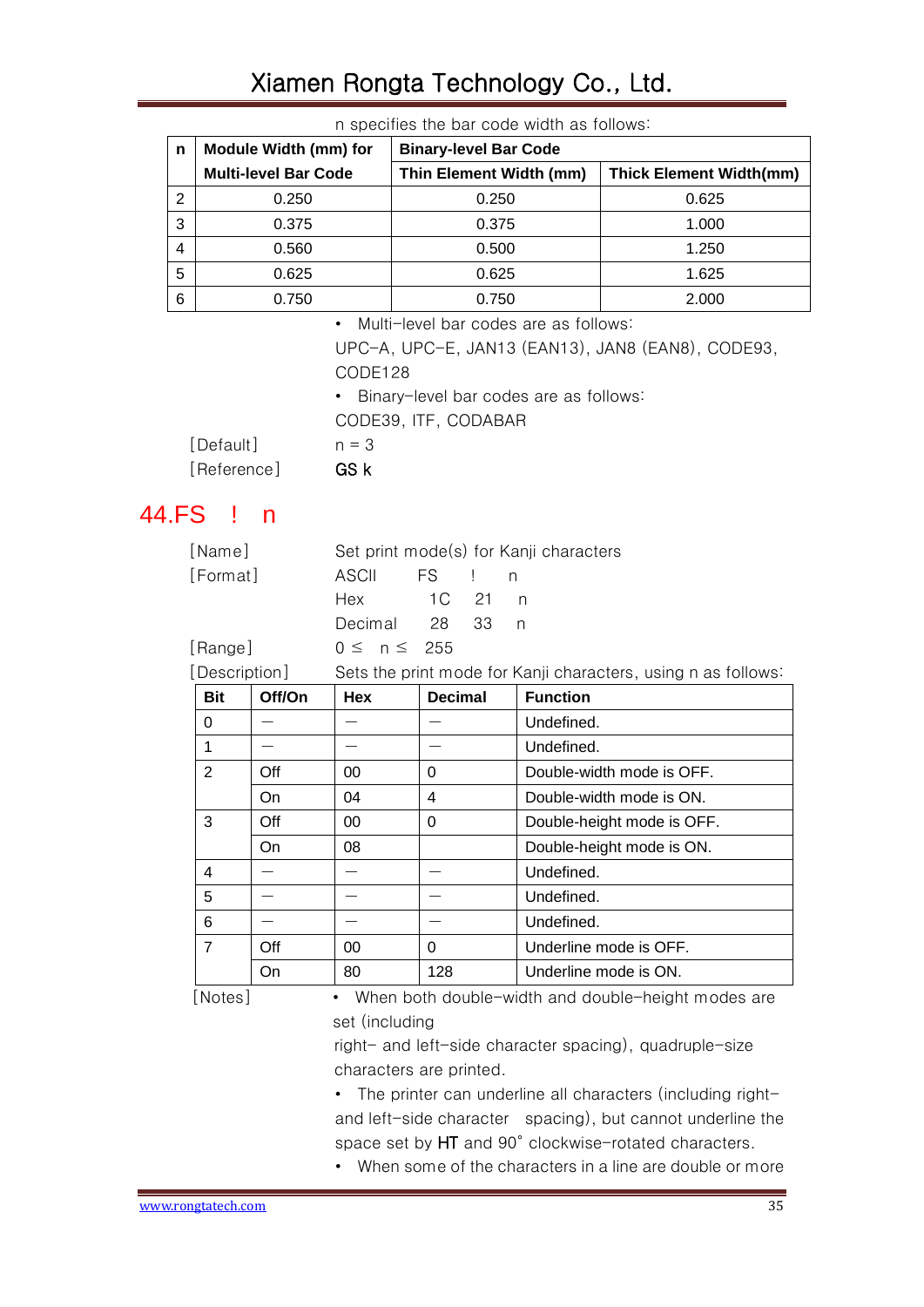height, all the characters on the line are aligned at the baseline.

|           | • It is possible to emphasize the Kanji character using GS I; |
|-----------|---------------------------------------------------------------|
|           | the setting of the last received command is effective.        |
| [Default] | $n = 0$                                                       |
| Reference | GS !                                                          |
|           |                                                               |

#### <span id="page-35-0"></span>45.FS &

| ASCII                                                    | FS. | &                                    |                                                                                                                                                                                        |  |  |  |
|----------------------------------------------------------|-----|--------------------------------------|----------------------------------------------------------------------------------------------------------------------------------------------------------------------------------------|--|--|--|
| Hex                                                      | 1C  | 26                                   |                                                                                                                                                                                        |  |  |  |
| Decimal                                                  | 28  | 38                                   |                                                                                                                                                                                        |  |  |  |
|                                                          |     |                                      |                                                                                                                                                                                        |  |  |  |
|                                                          |     |                                      |                                                                                                                                                                                        |  |  |  |
|                                                          |     |                                      |                                                                                                                                                                                        |  |  |  |
| processes all Kanji code as two bytes each.              |     |                                      |                                                                                                                                                                                        |  |  |  |
|                                                          |     |                                      |                                                                                                                                                                                        |  |  |  |
|                                                          |     |                                      |                                                                                                                                                                                        |  |  |  |
| • Kanji character mode is not selected when the power is |     |                                      |                                                                                                                                                                                        |  |  |  |
| turned on.                                               |     |                                      |                                                                                                                                                                                        |  |  |  |
| FS.                                                      |     |                                      |                                                                                                                                                                                        |  |  |  |
|                                                          |     | For Kanji model:<br>and second byte. | Select Kanji character mode<br>Selects Kanji character mode.<br>• When the Kanji character mode is selected, the printer<br>• Kanji codes are processed in the order of the first byte |  |  |  |

#### <span id="page-35-1"></span>46.FS .

| [Name]        | Cancel Kanji character mode   |                                                      |    |                                                          |  |  |  |  |
|---------------|-------------------------------|------------------------------------------------------|----|----------------------------------------------------------|--|--|--|--|
| [Format]      | ASCII                         | <b>FS</b>                                            |    |                                                          |  |  |  |  |
|               | Hex                           | 1 C                                                  | 2E |                                                          |  |  |  |  |
|               | Decimal                       | 28                                                   | 46 |                                                          |  |  |  |  |
| [Description] | Cancels Kanji character mode. |                                                      |    |                                                          |  |  |  |  |
| [Notes]       | For Kanji model:              |                                                      |    |                                                          |  |  |  |  |
|               |                               | • When the Kanji character mode is not selected, all |    |                                                          |  |  |  |  |
|               |                               |                                                      |    | character codes areprocessed one byte at a time as ASCII |  |  |  |  |
|               | code.                         |                                                      |    |                                                          |  |  |  |  |
|               |                               |                                                      |    | • Kanji character mode is not selected when the power is |  |  |  |  |
|               | turned on.                    |                                                      |    |                                                          |  |  |  |  |
| [Reference]   | FS &                          |                                                      |    |                                                          |  |  |  |  |
| 47.ESC<br>n   |                               |                                                      |    |                                                          |  |  |  |  |
| [Name]        | Set peripheral device         |                                                      |    |                                                          |  |  |  |  |
|               |                               |                                                      |    |                                                          |  |  |  |  |

<span id="page-35-2"></span>

| Tivamet       | Set periprieral device |      |     |  |
|---------------|------------------------|------|-----|--|
| [Format]      | ASCII                  | ESC. |     |  |
|               | Hex                    | 1b   | Β۶. |  |
|               | Decimal                | 27   | 61  |  |
| [Description] | Set peripheral device: |      |     |  |
|               |                        |      |     |  |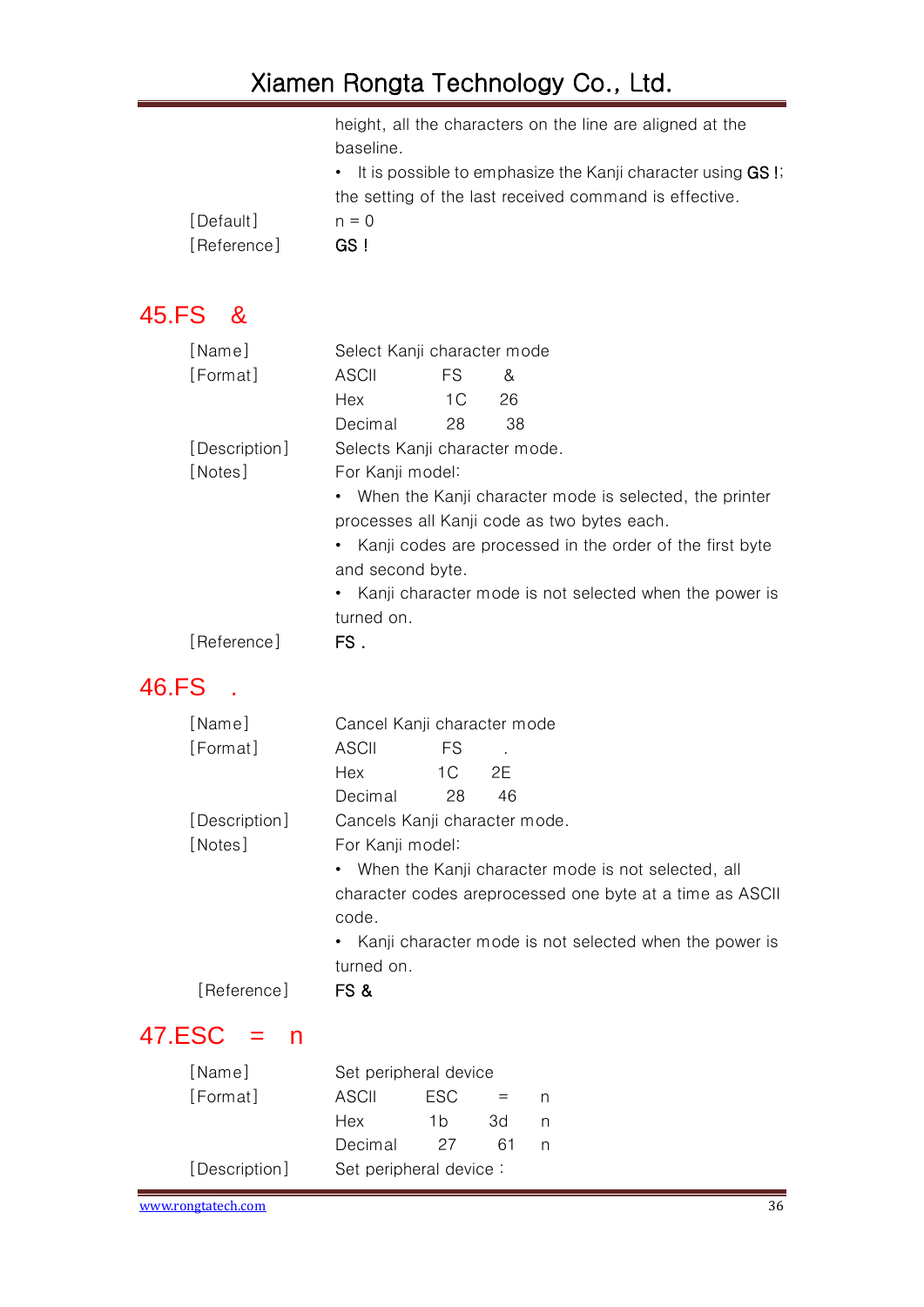| Bit | Off/On | Hex | Decimal | <b>Function</b>                          |
|-----|--------|-----|---------|------------------------------------------|
|     | Off    | 00  |         | Printer offline, not receive print data. |
|     | Οn     | 01  |         | Printer online, receive print data.      |
|     |        |     |         | Undefined.                               |

#### <span id="page-36-0"></span>48.ESC 7 n1 n2 n3

| [Name]        | Setting Control Parameter Command                               |      |                 |    |       |  |  |  |  |
|---------------|-----------------------------------------------------------------|------|-----------------|----|-------|--|--|--|--|
| [Format]      | ASCII                                                           | ESC. | $7\overline{ }$ | n1 | n2 n3 |  |  |  |  |
|               | Hex                                                             | 1 B  | 37              | n1 | n2 n3 |  |  |  |  |
|               | Decimal                                                         | 27   | 55 n1           |    | n2 n3 |  |  |  |  |
| [Description] | Set "max heating dots", "heating time", "heating interval";     |      |                 |    |       |  |  |  |  |
|               | $n1 = 0-255$ Max printing dots, Unit(8dots), Default:9(80       |      |                 |    |       |  |  |  |  |
|               | dots);                                                          |      |                 |    |       |  |  |  |  |
|               | $n2 = 3-255$ Heating time, Unit(10us), Default:80(800us);       |      |                 |    |       |  |  |  |  |
|               | $n3 = 0-255$ Heating interval, Unit(10us), Default: $2(20us)$ ; |      |                 |    |       |  |  |  |  |
|               | The more max heting dots, the more peak current will cost       |      |                 |    |       |  |  |  |  |
|               | whenprinting, the faster printing speed. The max heating        |      |                 |    |       |  |  |  |  |
|               | dots is $8*(n1+1)$ ;                                            |      |                 |    |       |  |  |  |  |
|               | The more heating time, the more density, but the slower         |      |                 |    |       |  |  |  |  |
|               | printing speed. If heating time is too short, blank page may    |      |                 |    |       |  |  |  |  |
|               | occur.                                                          |      |                 |    |       |  |  |  |  |
|               | The more heating interval, the more clear, but the slower       |      |                 |    |       |  |  |  |  |

## <span id="page-36-1"></span>49.ESC 8 n1 n2

| [Name]        | Sleep parameter                                                 |          |       |       |    |  |  |  |  |
|---------------|-----------------------------------------------------------------|----------|-------|-------|----|--|--|--|--|
| [Format]      | ASCII                                                           | ESC 8 n1 |       |       | n2 |  |  |  |  |
|               | Hex                                                             | 1B       |       | 38 n1 | n2 |  |  |  |  |
|               | Decimal                                                         | 27       | 56 n1 |       | n2 |  |  |  |  |
| [Description] | Setting the time for control board to enter sleep mode.         |          |       |       |    |  |  |  |  |
|               | $n1+n2*256$ The time waiting for sleep after printing finished, |          |       |       |    |  |  |  |  |
|               | Unit(Second), Default:0(don't sleep)                            |          |       |       |    |  |  |  |  |
|               | When control board is in sleep mode, host must send one         |          |       |       |    |  |  |  |  |
|               | byte (0xff) to wake up control board. And waiting 50ms, then    |          |       |       |    |  |  |  |  |
|               | send printing command and data.                                 |          |       |       |    |  |  |  |  |
|               |                                                                 |          |       |       |    |  |  |  |  |

NOTE: The command is useful when the system is powered by battery.

printingspeed.

## <span id="page-36-2"></span>50.ESC 9 n

| [Name]             |                 | Select Chinese code format |  |     |                                                             |  |  |  |
|--------------------|-----------------|----------------------------|--|-----|-------------------------------------------------------------|--|--|--|
| [Format]           | ASCIL           | FSC 9                      |  | n n |                                                             |  |  |  |
|                    | Hex             | 1 R 39                     |  | n   |                                                             |  |  |  |
|                    | Decimal 27 57 n |                            |  |     |                                                             |  |  |  |
| [Description]      |                 |                            |  |     | Select Chinese code format, n from the character code table |  |  |  |
| www.rongtatech.com |                 |                            |  |     |                                                             |  |  |  |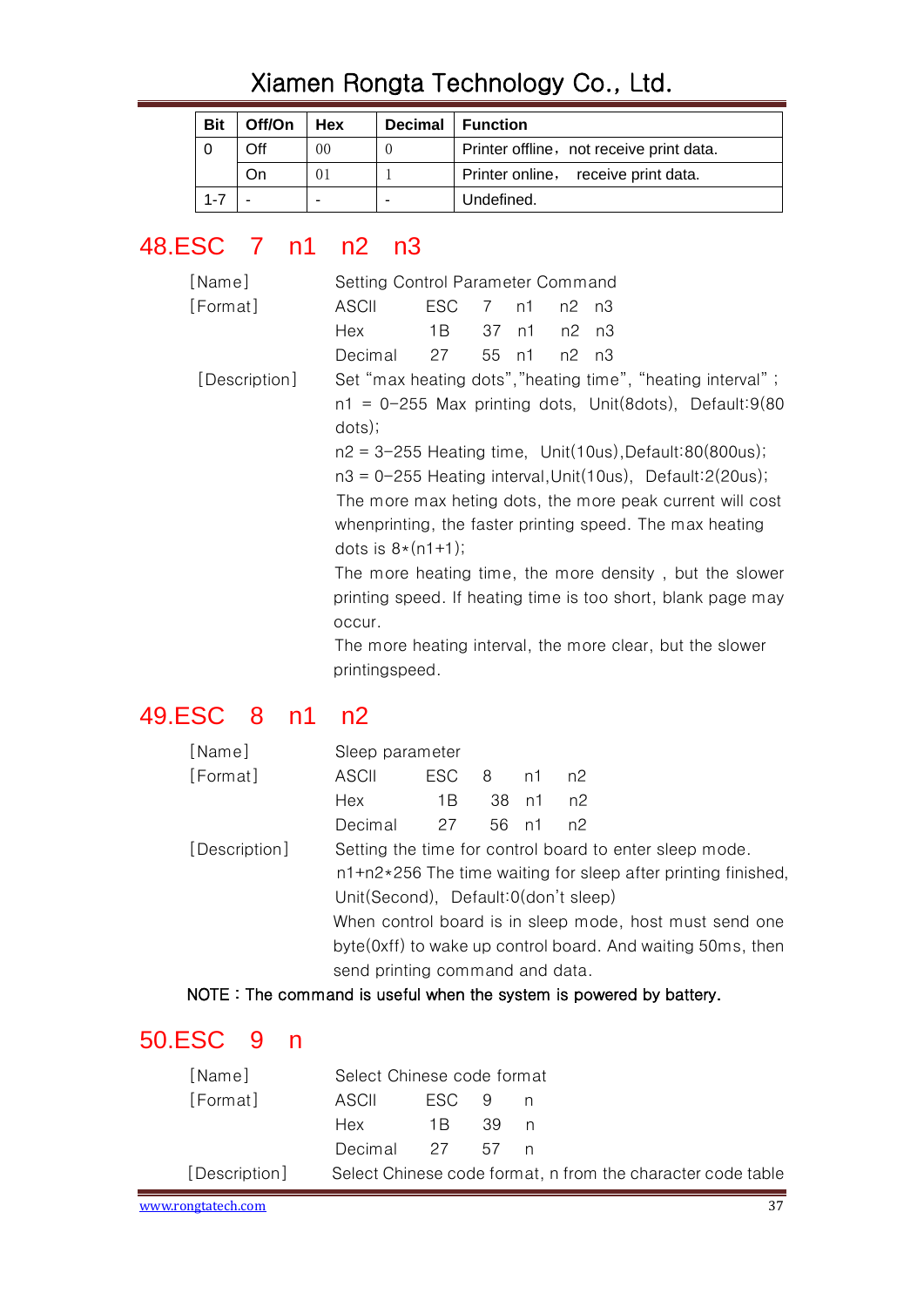as follows:

0:GBK code 1:UTF-8 code 3:BIG5 code

NOTE: This version is not support English.

#### <span id="page-37-0"></span>51.DC2 T

| [Name]        | Printing test page |                 |    |  |  |  |
|---------------|--------------------|-----------------|----|--|--|--|
| [Format]      | ASCII              | DC <sub>2</sub> | T  |  |  |  |
|               | Hex                | 12              | 54 |  |  |  |
|               | Decimal            | 18              | 94 |  |  |  |
| [Description] | Printing test page |                 |    |  |  |  |

## <span id="page-37-1"></span>52.ESC p m t1 t2(for Drawer)

| [Name]        | Generate pulse                           |  |  |      |  |                                                         |  |  |
|---------------|------------------------------------------|--|--|------|--|---------------------------------------------------------|--|--|
| [Format]      | ASCII ESC p m t1 t2                      |  |  |      |  |                                                         |  |  |
|               | Hex 1B 70                                |  |  | m t1 |  | †2                                                      |  |  |
|               | Decimal 27 112 m t1 t2                   |  |  |      |  |                                                         |  |  |
| [Range]       | $m=0,1,48,49$                            |  |  |      |  |                                                         |  |  |
|               | $0 \leq t1 \leq 255, 0 \leq t2 \leq 255$ |  |  |      |  |                                                         |  |  |
| [Description] |                                          |  |  |      |  | Outputs the pulse specified by t1 to connector pin m as |  |  |

|      | follows:                        |
|------|---------------------------------|
| m    | <b>Function</b>                 |
| 0,48 | Drawer kick-out connector pin2. |
| .49  | Drawer kick-out connector pin5. |

[Notes] • The pulse ON time is [t1×2ms] and the OFF time is[t2× 2ms].

• If t2<t1, the OFF time is [t1×2ms].

# <span id="page-37-2"></span>53.ESC u n (for Drawer)

| [Name]        | Transmit peripheral device status                       |       |        |     |                                                             |  |  |  |  |
|---------------|---------------------------------------------------------|-------|--------|-----|-------------------------------------------------------------|--|--|--|--|
| [Format]      | ASCII                                                   | ESC.  | $\cup$ | n n |                                                             |  |  |  |  |
|               | Hex                                                     | - 1 B | 75     | n   |                                                             |  |  |  |  |
|               | Decimal 27 117                                          |       |        | n n |                                                             |  |  |  |  |
| [Range]       | 0                                                       |       |        |     |                                                             |  |  |  |  |
| [Description] |                                                         |       |        |     | transmits the status of the drawer kick-out connector pin 3 |  |  |  |  |
|               | as 1 byte of data when $n=0,48$ this allows the host to |       |        |     |                                                             |  |  |  |  |
|               | determine the status of a peripheral device.            |       |        |     |                                                             |  |  |  |  |
|               | n is used as follows:                                   |       |        |     |                                                             |  |  |  |  |

| <b>Bit</b> | On/off | Hex | Decimal | <b>Function</b>                         |
|------------|--------|-----|---------|-----------------------------------------|
|            | Dff    | 00  |         | Drawer kick out connector pin 3 is low  |
|            |        | 01  |         | Drawer kick out connector pin 3 is high |
| 1-3        |        |     |         | Undefined                               |